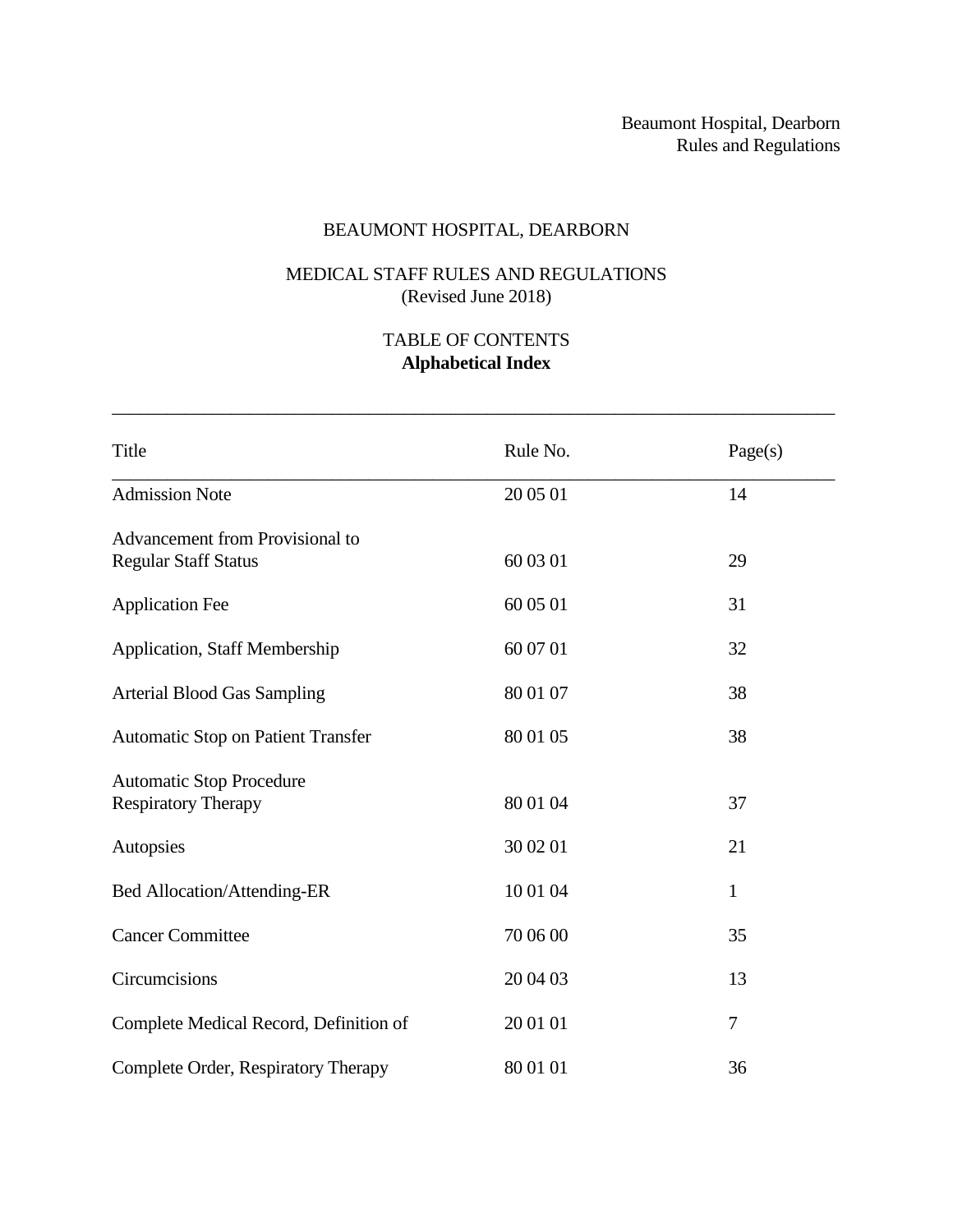| <b>Computer Training</b>                                                              | $60 - 10 - 01$ | 33 |
|---------------------------------------------------------------------------------------|----------------|----|
| <b>Consultation in Case of Potentially</b><br><b>Suicidal Patient</b>                 | 30 01 02       | 19 |
| Consultation, Requirements for                                                        | 30 01 01       | 19 |
| Consultations in the Nursery                                                          | 30 01 04       | 21 |
| <b>Courtesy Staff</b>                                                                 | 60 02 01       | 28 |
| <b>Credentials Committee:</b><br><b>Applicant's Request for Privileges</b>            | 60 08 01       | 33 |
| <b>Credentials Committee:</b><br><b>Applicant's Liability Coverage</b>                | 60 09 01       | 33 |
| DEA, Requirements for                                                                 | 60 07 03       | 33 |
| Death Certificates, Responsibility for Completion                                     | 20 08 03       | 17 |
| Director of Medical Education<br>Appointment of                                       | 50 02 01       | 25 |
| Discharge Order for Newborns                                                          | 10 05 01       | 5  |
| <b>Discharge Summary</b>                                                              | 20 07 01       | 15 |
| Discharge, Order and<br><b>Record Requirements</b>                                    | 10 04 01       | 5  |
| Dispensing Medications/Metric Measures                                                | 30 06 01       | 23 |
| ED On-Call Availability                                                               | 10 01 07       | 3  |
| <b>Emergency Department Admissions</b>                                                | 10 01 06       | 3  |
| <b>Emergency Medical Screening Examination-</b><br><b>Qualified Medical Personnel</b> | 10 06 01       | 6  |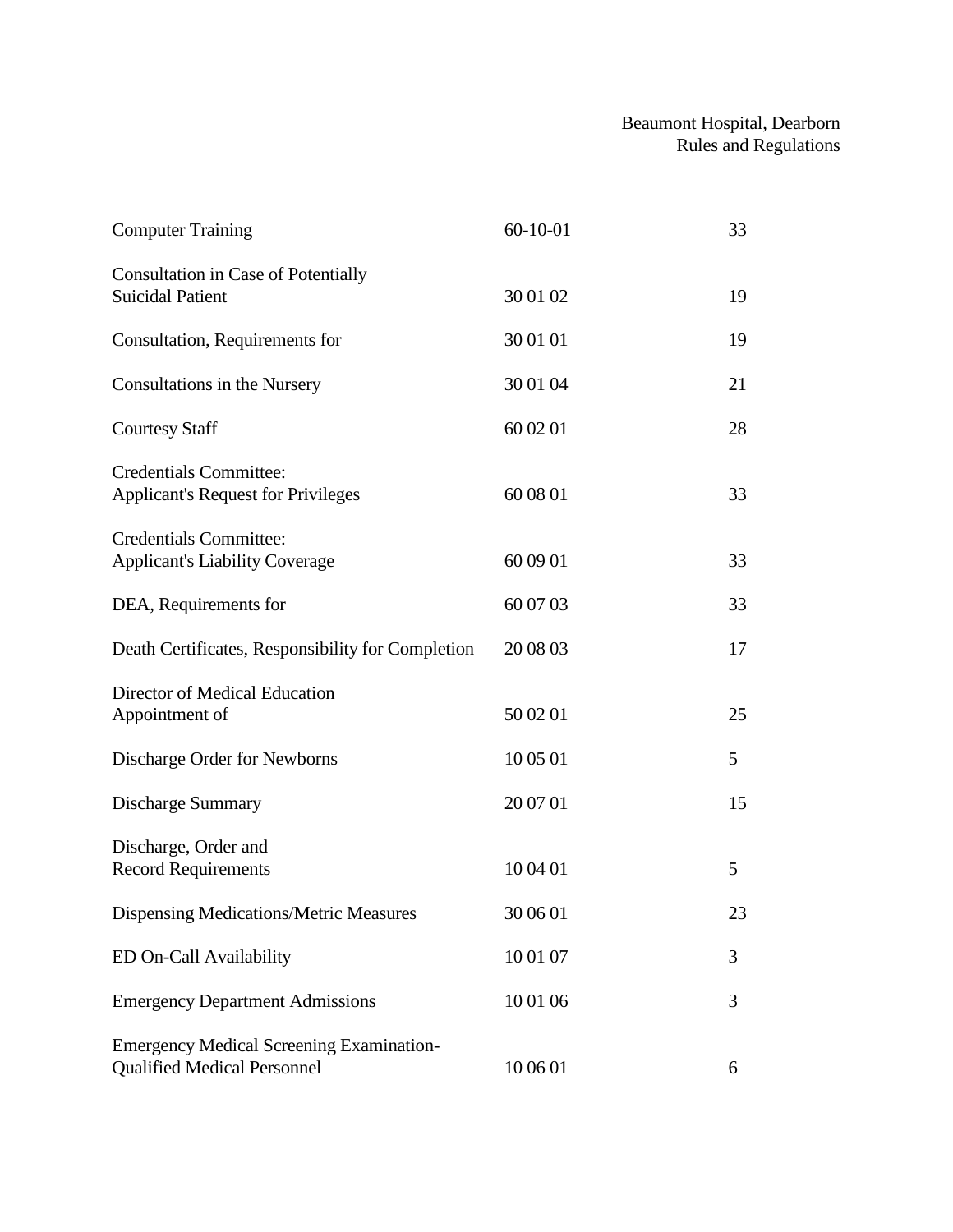| Emergency Patients/Admission to the                     |          |              |
|---------------------------------------------------------|----------|--------------|
| Hospital (Procedure for Dr. No Cases,                   |          |              |
| Private Patients, Clinic and Staff                      |          |              |
| Admissions)                                             | 10 01 05 | $\mathbf{1}$ |
| <b>Emergency Room Record</b>                            | 20 04 02 | 13           |
| <b>Evaluation of Respiratory</b>                        |          |              |
| <b>Therapy Services</b>                                 | 80 01 02 | 36           |
| <b>Final Progress Note</b>                              | 20 06 01 | 14           |
| <b>Health Information Management Committee</b>          | 70 01 01 | 34           |
| History and Physical, Requirements for                  | 20 02 01 | 8            |
| History and Physical Examination,                       |          |              |
| <b>Before Surgery</b>                                   | 20 02 01 | 8            |
| History and Physical Examination,                       |          |              |
| <b>Admission After Outpatient Procedure</b>             | 20 02 01 | 9            |
| History and Physical Examination,                       |          |              |
| <b>Ambulatory Setting</b>                               | 20 02 01 | 9            |
| History and Physical Examination,                       |          |              |
| For Outpatient Procedures Outside                       |          |              |
| The Operating Room                                      | 20 02 01 | 9            |
| Incomplete Records, Definition                          | 20 08 01 | 15           |
| <b>Information Required on Admission</b>                | 10 01 02 | $\mathbf 1$  |
| Inpatient Medical Record Documentation,                 |          |              |
| by Physician Extenders                                  | 20 02 03 | 11           |
| <b>Intensivist Consults and Critical/Intensive Care</b> |          |              |
| <b>Medical Management</b>                               | 30 01 03 | 20           |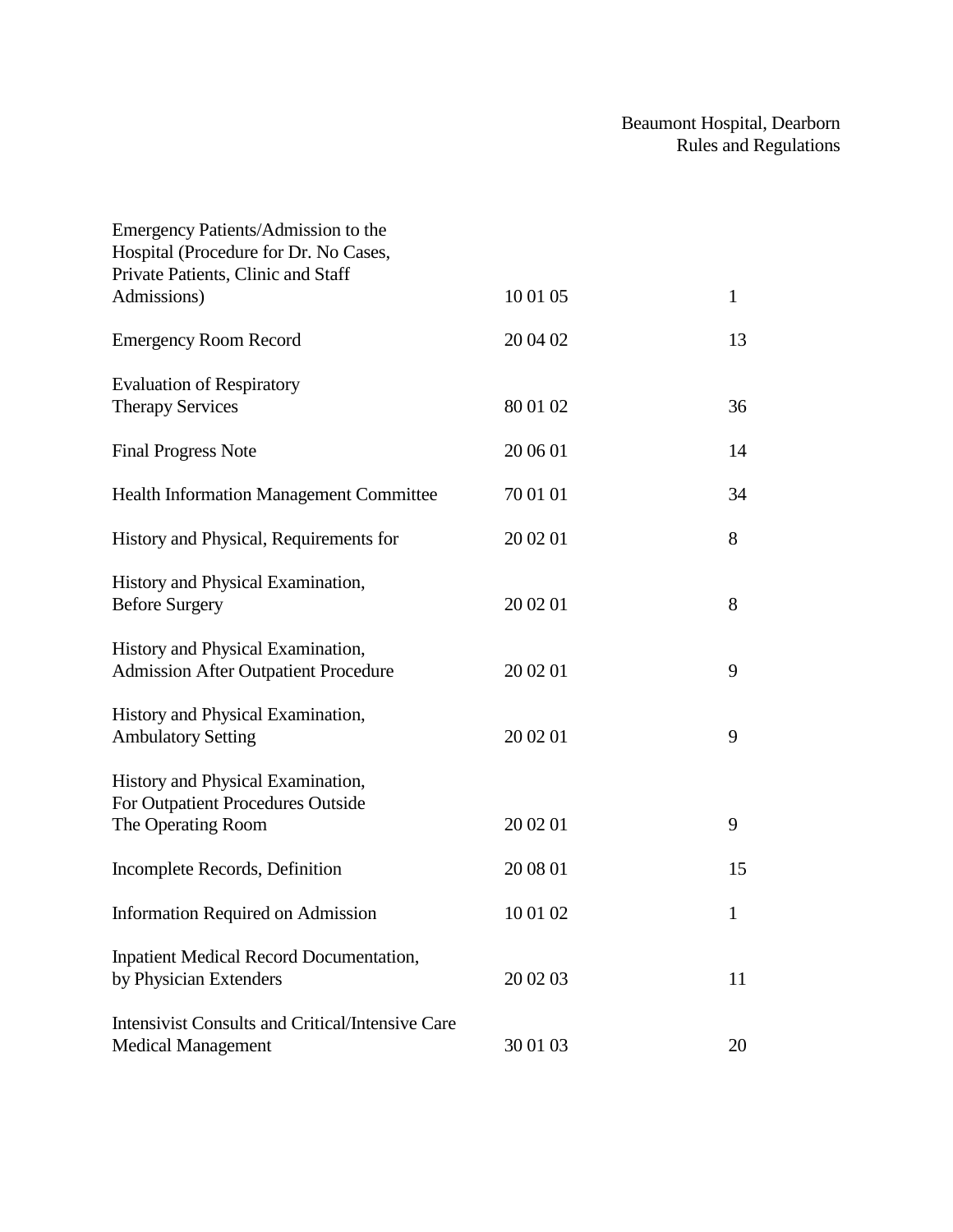| <b>Investigational Drugs,</b>                                                                |          |                |
|----------------------------------------------------------------------------------------------|----------|----------------|
| <b>Respiratory Therapy</b>                                                                   | 80 01 06 | 38             |
| Leave of Absence                                                                             | 60 01 01 | 28             |
| <b>Legal Assessment</b>                                                                      | 50 05 02 | 27             |
| Medical Protocols, approval of                                                               | 50 07 01 | 28             |
| Medical Record Completion System                                                             | 20 08 02 | 16             |
| Medical Record Documentation,<br>by Physician Employed/Contracted<br><b>Registered Nurse</b> | 20 02 04 | 12             |
| Medical Staff Appointment/Reappointment                                                      | 60 07 02 | 32             |
| Medical Staff Chain of Command                                                               | 50 06 01 | 27             |
| Medical Staff Dues, Collection                                                               | 50 05 01 | 26             |
| <b>Medical Staff Meetings/Excused Absences</b>                                               | 50 04 01 | 26             |
| Operative Procedures, Documentation of                                                       | 20 04 01 | 13             |
| Patient Requiring Admission,<br>No Attending Physician                                       | 10 01 03 | $\mathbf{1}$   |
| Physician Coverage                                                                           | 10 01 08 | $\overline{4}$ |
| Post Operative Note,<br>Documentation of                                                     | 20 04 01 | 13             |
| Progress Notes, Requirements for                                                             | 20 06 01 | 14             |
| Promptness in the Operating Room                                                             | 40 01 01 | 24             |
| Provisional Diagnosis Required<br>on Admission                                               | 10 01 01 | 1              |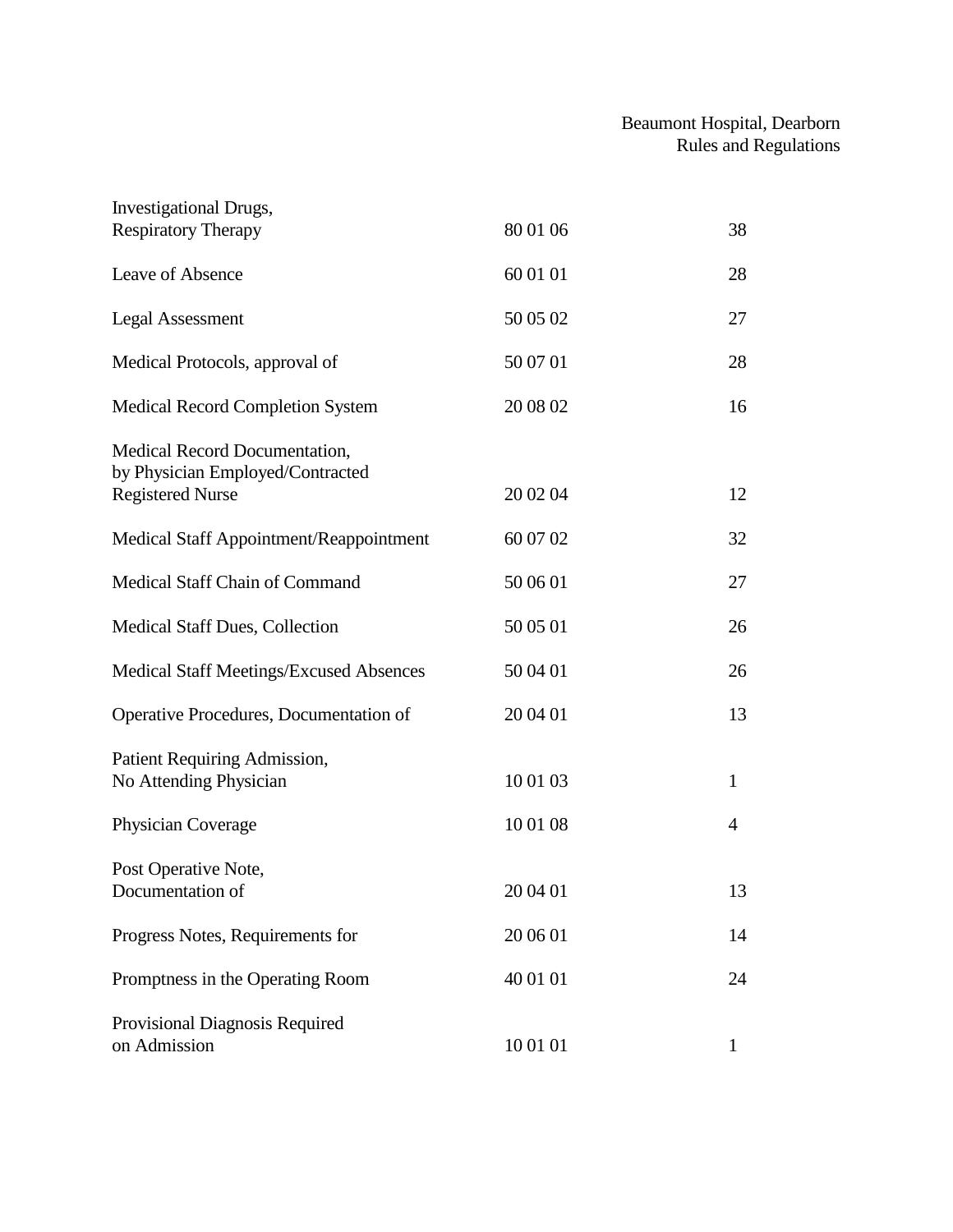| <b>Quality Assurance Activities of</b><br>the Medical Staff                 | 50 03 01 | 25             |
|-----------------------------------------------------------------------------|----------|----------------|
| <b>Quality Management Committee, Medical</b><br><b>Staff Responses to</b>   | 50-03-02 | 25             |
| <b>Reappointment Forms</b>                                                  | 60 06 01 | 32             |
| <b>Record Completion for Teaching Patients</b>                              | 20 01 02 | $\overline{7}$ |
| <b>Removal of Records</b>                                                   | 20 03 01 | 12             |
| Reporting of Medical Staff Action<br>to Chief Executive Officer             | 50 01 01 | 25             |
| Standing Order, Newborn Eye Prophylaxis                                     | 10 02 02 | 5              |
| Standing Orders, Formulation of                                             | 10 02 01 | $\overline{4}$ |
| <b>Standing Orders, Respiratory Therapy</b>                                 | 80 01 03 | 37             |
| Swan Ganz Catheters, Insertion                                              | 40 02 01 | 24             |
| <b>Tissues Removed at Operation</b>                                         | 30 03 01 | 22             |
| Tissues, Examination of Gross Specimens                                     | 30 03 02 | 22             |
| <b>Transfer to Active Staff</b>                                             | 60 04 01 | 31             |
| <b>Utilization Committee</b>                                                | 70 03 00 | 34             |
| Verbal Order, Reporting of Physicians to<br>the Medical Executive Committee | 20 02 02 | 10             |
| Verbal Orders, Who Can Accept,<br>Authentication                            | 20 02 02 | 11             |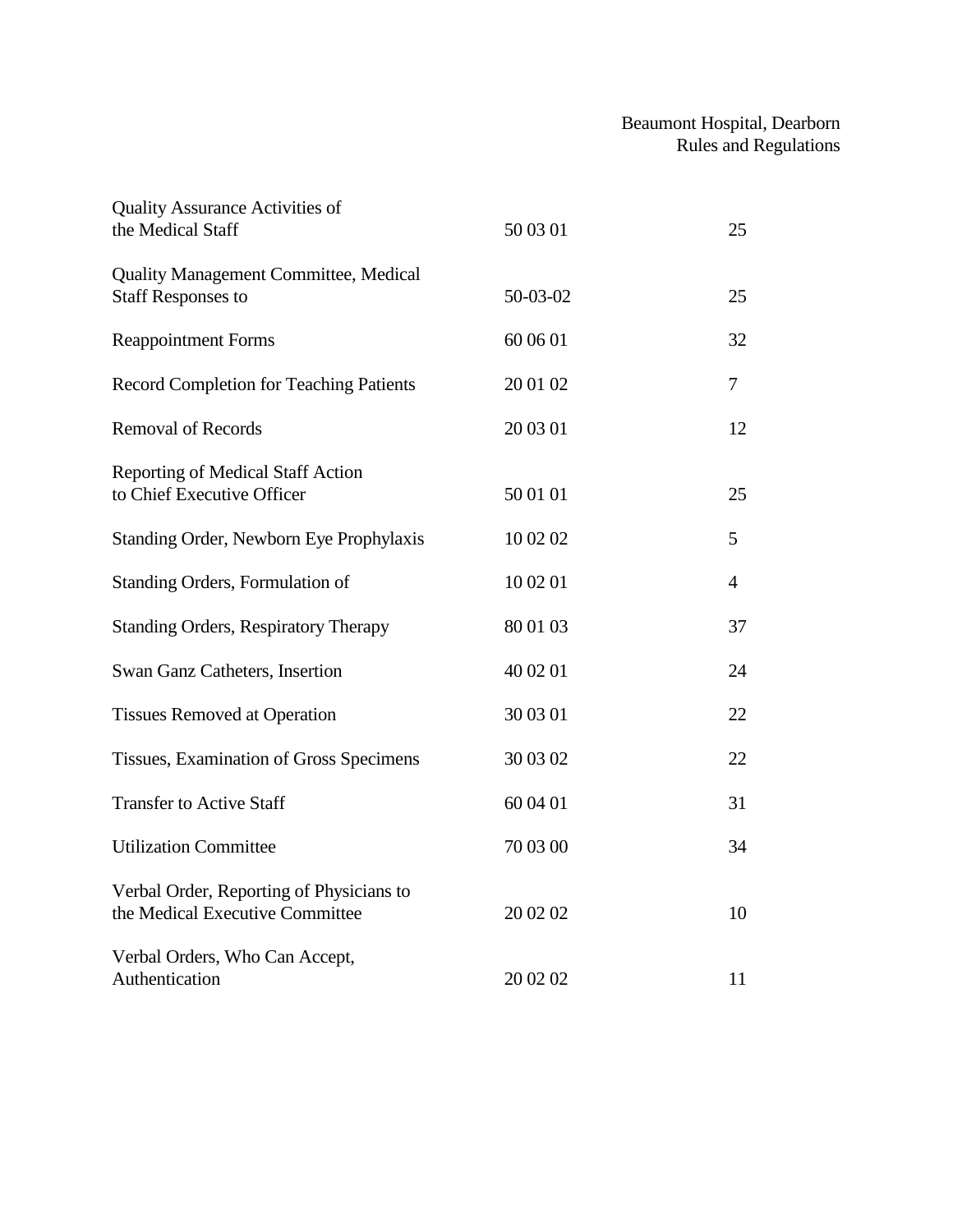# OAKWOOD HOSPITAL AND MEDICAL CENTER

# MEDICAL STAFF RULES AND REGULATIONS (Revised June 2018)

# TABLE OF CONTENTS **Section Index**

\_\_\_\_\_\_\_\_\_\_\_\_\_\_\_\_\_\_\_\_\_\_\_\_\_\_\_\_\_\_\_\_\_\_\_\_\_\_\_\_\_\_\_\_\_\_\_\_\_\_\_\_\_\_\_\_\_\_\_\_\_\_\_\_\_\_\_\_\_\_\_\_\_\_\_\_\_\_\_

| Title                                                                                                              | Rule No. | Page(s)      |
|--------------------------------------------------------------------------------------------------------------------|----------|--------------|
| <b>Section 10 - Practices of the Medical Staff</b>                                                                 |          |              |
| Provisional Diagnosis Required<br>on Admission                                                                     | 10 01 01 | $\mathbf{1}$ |
| <b>Information Required on Admission</b>                                                                           | 10 01 02 | $\mathbf{1}$ |
| Patient Requiring Admission,<br>No Attending Physician                                                             | 10 01 03 | $\mathbf{1}$ |
| Bed Allocation/Attending-ER                                                                                        | 10 01 04 | $\mathbf{1}$ |
| Emergency Patients/Admission to the<br>Hospital (Procedure for Dr. No Cases,<br>Private Patients, Clinic and Staff |          |              |
| Admissions)                                                                                                        | 10 01 05 | $\mathbf{1}$ |
| <b>Emergency Department Admissions</b>                                                                             | 10 01 06 | 3            |
| ED On-Call Availability                                                                                            | 10 01 07 | 3            |
| Physician Coverage                                                                                                 | 10 01 08 | 4            |
| Standing Orders, Formulation of                                                                                    | 10 02 01 | 4            |
| Standing Order, Newborn Eye Prophylaxis                                                                            | 10 02 02 | 5            |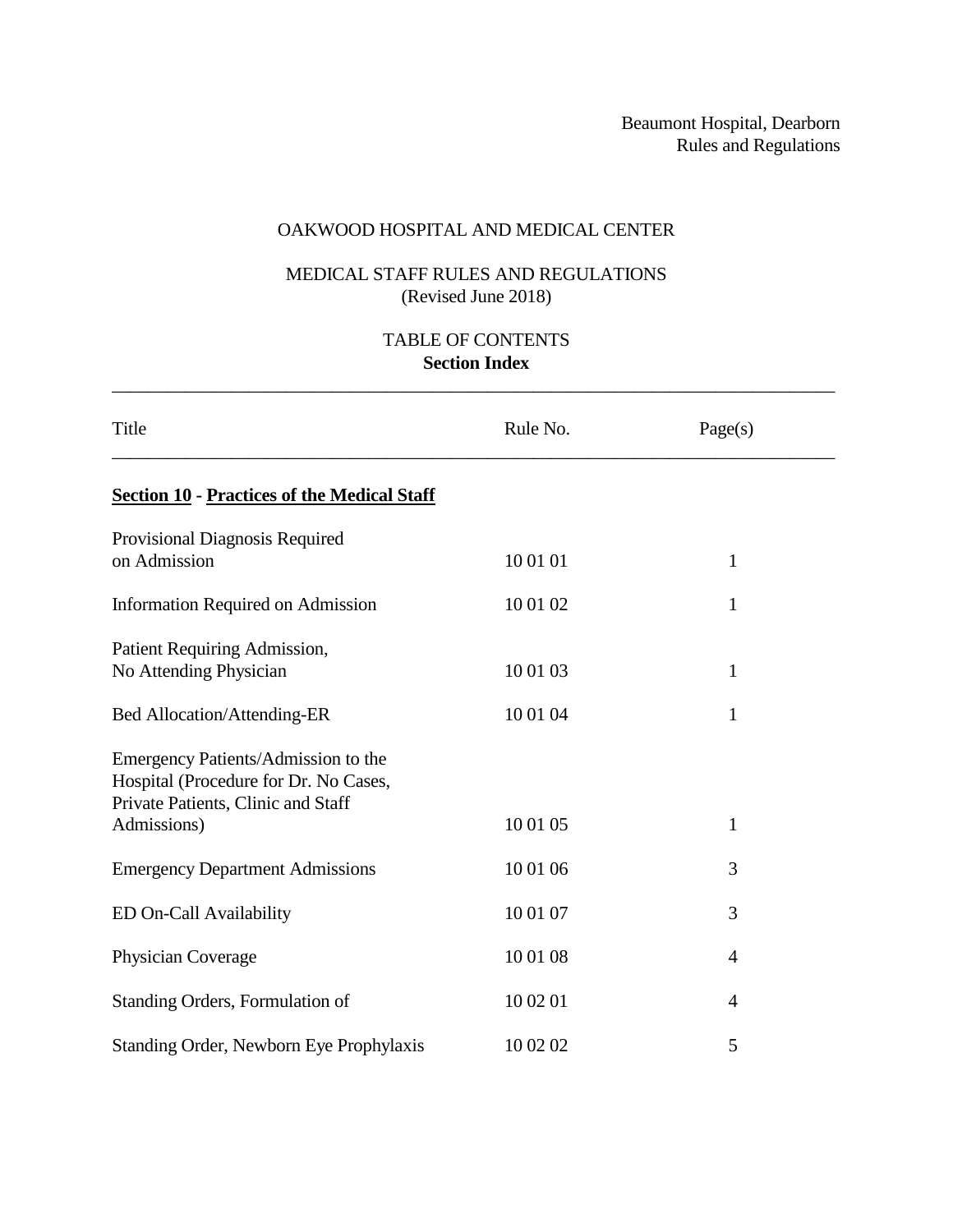| Discharge, Order and                                                                                   |          |    |
|--------------------------------------------------------------------------------------------------------|----------|----|
| <b>Record Requirements</b>                                                                             | 10 04 01 | 5  |
| Discharge Order for Newborns                                                                           | 10 05 01 | 5  |
| Emergency Medical Screening Examination -<br><b>Qualified Medical Personnel</b>                        | 10 06 01 | 6  |
| <b>Section 20 - Medical Records</b>                                                                    |          |    |
| Complete Medical Record, Definition of                                                                 | 20 01 01 | 7  |
| <b>Record Completion for Teaching Patients</b>                                                         | 20 01 02 | 7  |
| History and Physical, Requirements for                                                                 | 20 02 01 | 8  |
| History and Physical Examination,<br><b>Before Surgery</b>                                             | 20 02 01 | 8  |
| History and Physical Examination,<br>For Outpatient Procedures Outside of the<br><b>Operating Room</b> | 20 02 01 | 9  |
| History and Physical Examination,<br><b>Admission After Outpatient Procedure</b>                       | 20 02 01 | 9  |
| History and Physical Examination,<br><b>Ambulatory Setting</b>                                         | 20 02 01 | 9  |
| Verbal Orders, Who can Accept,<br>Authentication                                                       | 20 02 02 | 9  |
| Verbal Orders, Reporting of Physicians to<br>the Medical Executive Committee                           | 20 02 02 | 10 |
| <b>Inpatient Medical Record Documentation</b><br>by Physician Extenders                                | 20 02 03 | 11 |
| <b>Medical Record Documentation</b>                                                                    |          |    |

by Physician Employed/Contracted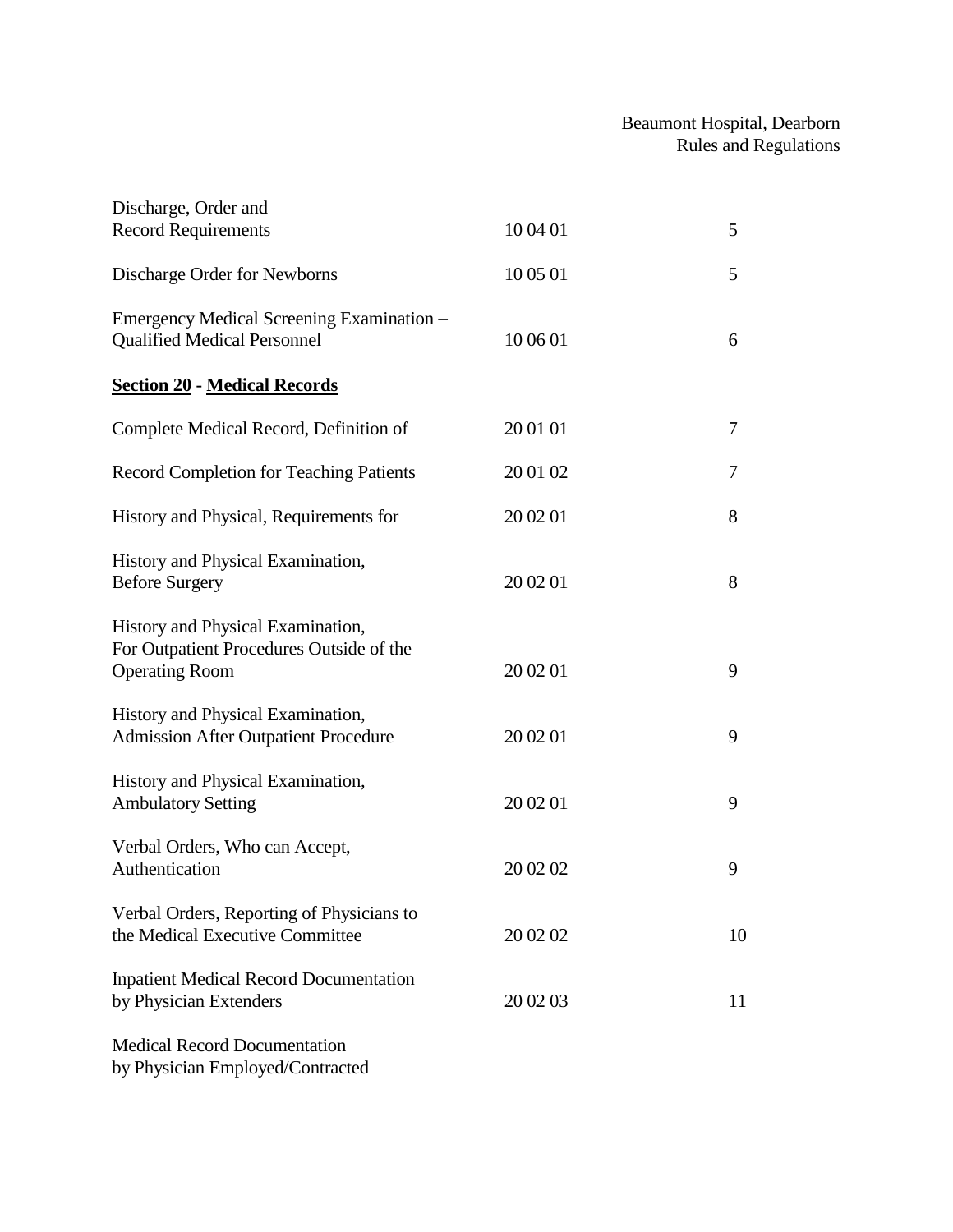| <b>Registered Nurse</b>                                                       | 20 02 04 | 12 |
|-------------------------------------------------------------------------------|----------|----|
| <b>Removal of Records</b>                                                     | 20 03 01 | 12 |
| Operative Procedures, Documentation of                                        | 20 04 01 | 13 |
| Post-Operative Note, Documentation of                                         | 20 04 01 | 13 |
| <b>Emergency Room Record</b>                                                  | 20 04 02 | 13 |
| Circumcisions                                                                 | 20 04 03 | 13 |
| <b>Admission Note</b>                                                         | 20 05 01 | 14 |
| Progress Notes, Requirements for                                              | 20 06 01 | 14 |
| <b>Final Progress Note</b>                                                    | 20 06 01 | 14 |
| <b>Discharge Summary</b>                                                      | 20 07 01 | 15 |
| Incomplete Records, Definition                                                | 20 08 01 | 15 |
| Medical Record Completion System                                              | 20 08 02 | 16 |
| Death Certificates, Responsibility for Completion                             | 20 08 03 | 17 |
| <b>Section 30 - Patient Management</b>                                        |          |    |
| Consultation, Requirements for                                                | 30 01 01 | 19 |
| Consultation in Case of<br><b>Potentially Suicidal Patient</b>                | 30 01 02 | 19 |
| Intensivist Consults and Critical/Intensive Care<br><b>Medical Management</b> | 30 01 03 | 20 |
| Consultations in the Nursery                                                  | 30 01 04 | 21 |
| Autopsies                                                                     | 30 02 01 | 21 |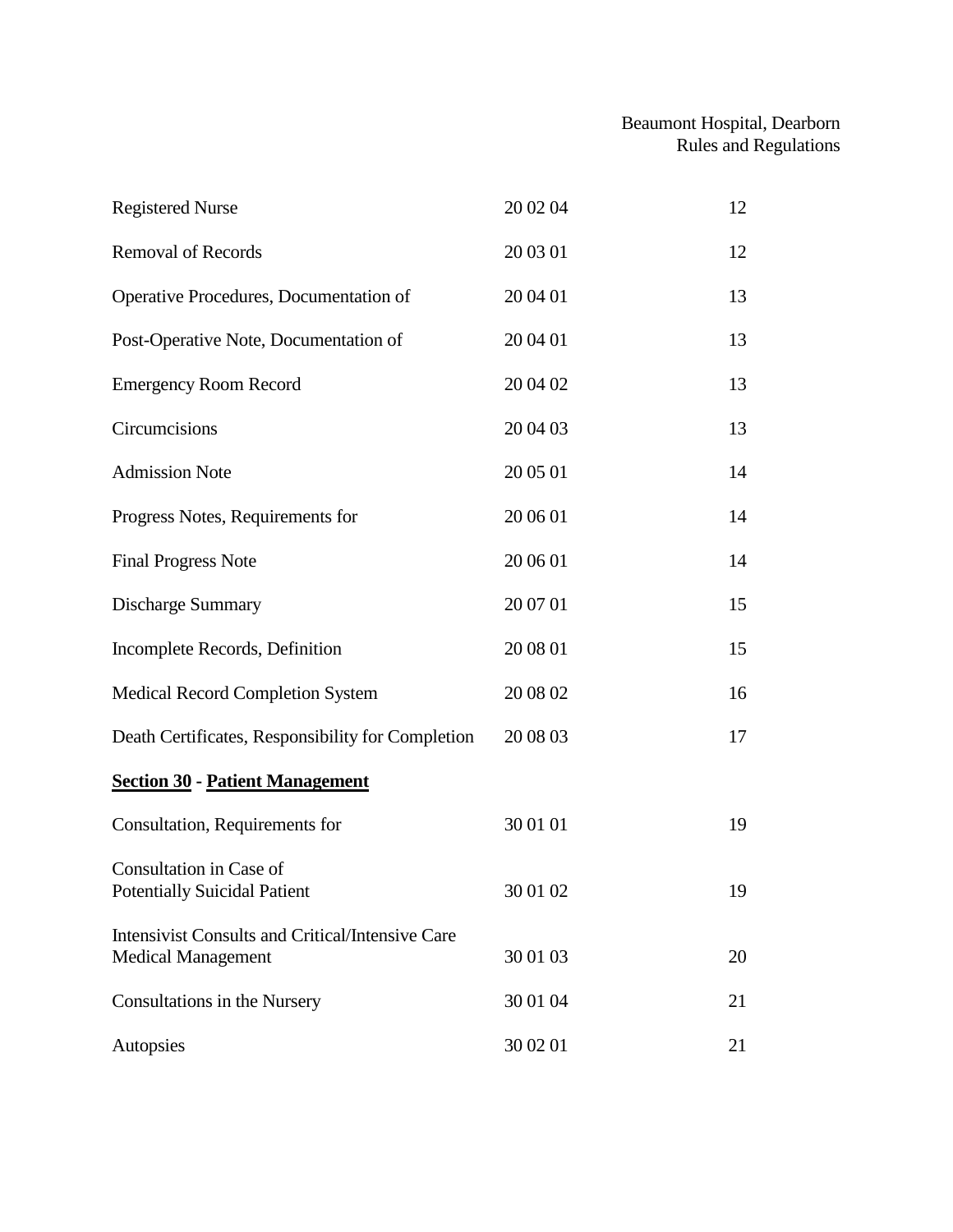| <b>Tissues Removed at Operation</b>                                 | 30 03 01 | 22 |
|---------------------------------------------------------------------|----------|----|
| Tissues, Examination of Gross Specimens                             | 30 03 02 | 22 |
| Dispensing Medications/Metric Measures                              | 30 06 01 | 23 |
| <b>Section 40 - Physician Conduct</b>                               |          |    |
| Promptness in the Operating Room                                    | 40 01 01 | 24 |
| Swan Ganz Catheters, Insertion                                      | 40 02 01 | 24 |
| <b>Section 50 - Medical Staff Administration</b>                    |          |    |
| Reporting of Medical Staff Action to<br>the Chief Executive Officer | 50 01 01 | 25 |
| Director of Medical Education,<br>Appointment of                    | 50 02 01 | 25 |
| <b>Quality Assurance Activities</b><br>of the Medical Staff         | 50 03 01 | 25 |
| <b>Quality Management Committee,</b><br>Medical Staff Responses to  | 50 03 02 | 25 |
| Medical Staff Meetings/Excused Absences                             | 50 04 01 | 26 |
| Medical Staff Dues, Collection                                      | 50 05 01 | 26 |
| <b>Legal Assessment</b>                                             | 50 05 02 | 27 |
| Medical Staff Chain of Command                                      | 50 06 01 | 27 |
| Medical Protocols, approval of                                      | 50 07 01 | 28 |
| <b>Section 60 - Credentialing</b>                                   |          |    |
| Leave of Absence                                                    | 60 01 01 | 28 |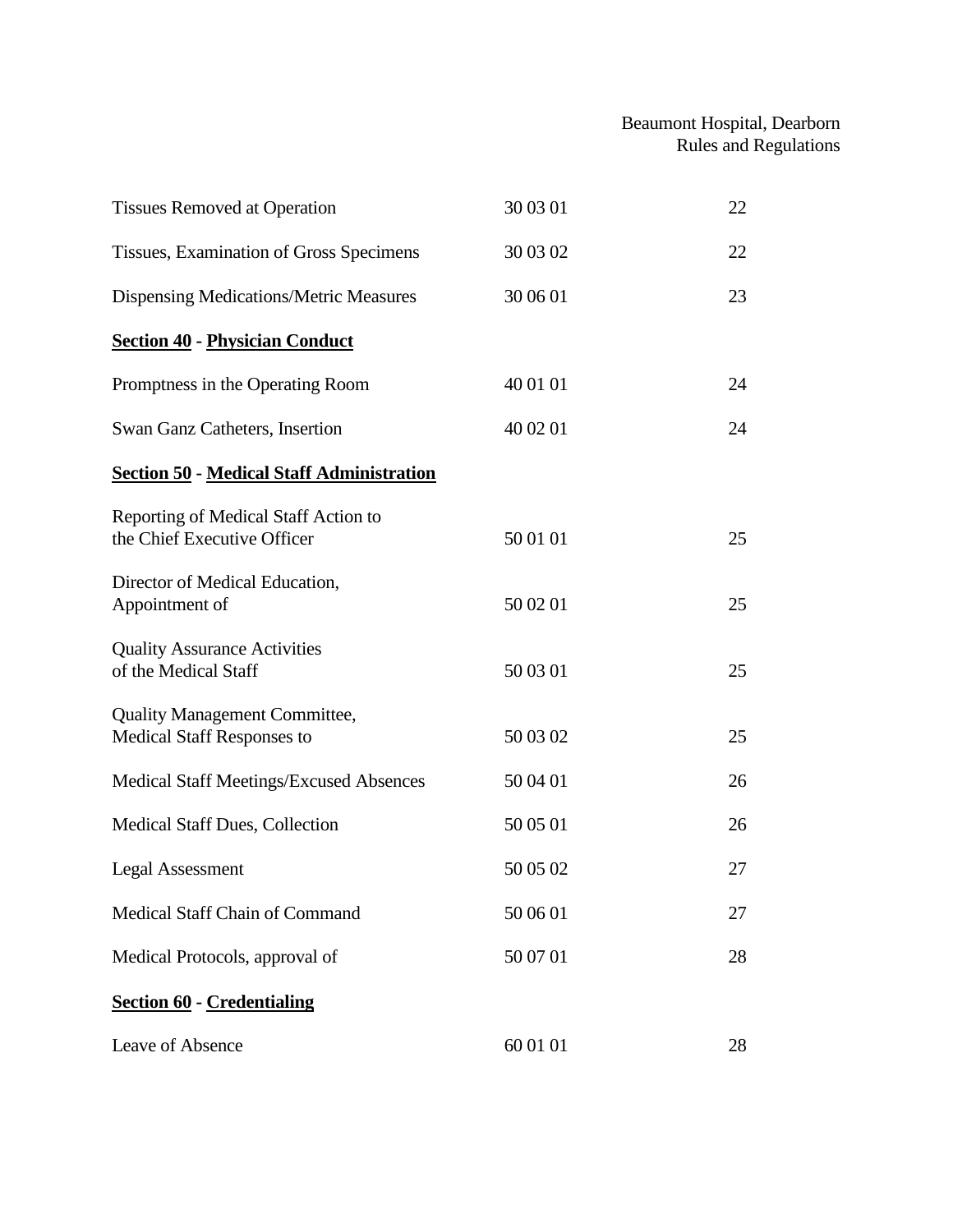| <b>Courtesy Staff</b>                                                      | 60 02 01   | 28 |
|----------------------------------------------------------------------------|------------|----|
| Advancement from Provisional to<br><b>Regular Staff Status</b>             | 60 03 01   | 29 |
| <b>Transfer to Active Staff</b>                                            | 60 04 01   | 31 |
| <b>Application Fee</b>                                                     | 60 05 01   | 31 |
| <b>Reappointment Forms</b>                                                 | 60 06 01   | 32 |
| <b>Application, Staff Membership</b>                                       | 60 07 01   | 32 |
| Medical Staff Appointment/Reappointment                                    | 60 07 02   | 32 |
| DEA, Requirements for                                                      | 60 07 03   | 33 |
| <b>Credentials Committee:</b><br><b>Applicant's Request for Privileges</b> | 60 08 01   | 33 |
| <b>Credentials Committee:</b><br><b>Applicant's Liability Coverage</b>     | 60 09 01   | 33 |
| <b>Computer Training</b>                                                   | $60-10-01$ | 33 |
| <b>Section 70 - Supplementary Committee Functions</b>                      |            |    |
| <b>Health Information Management Committee</b>                             | 70 01 01   | 34 |
| <b>Utilization Committee</b>                                               | 70 03 00   | 34 |
| <b>Cancer Committee</b>                                                    | 70 06 00   | 35 |
| <b>Section 80 - Respiratory Therapy Services</b>                           |            |    |
| Complete Order, Respiratory Therapy                                        | 80 01 01   | 36 |
| <b>Evaluation of Respiratory</b><br><b>Therapy Services</b>                | 80 01 02   | 36 |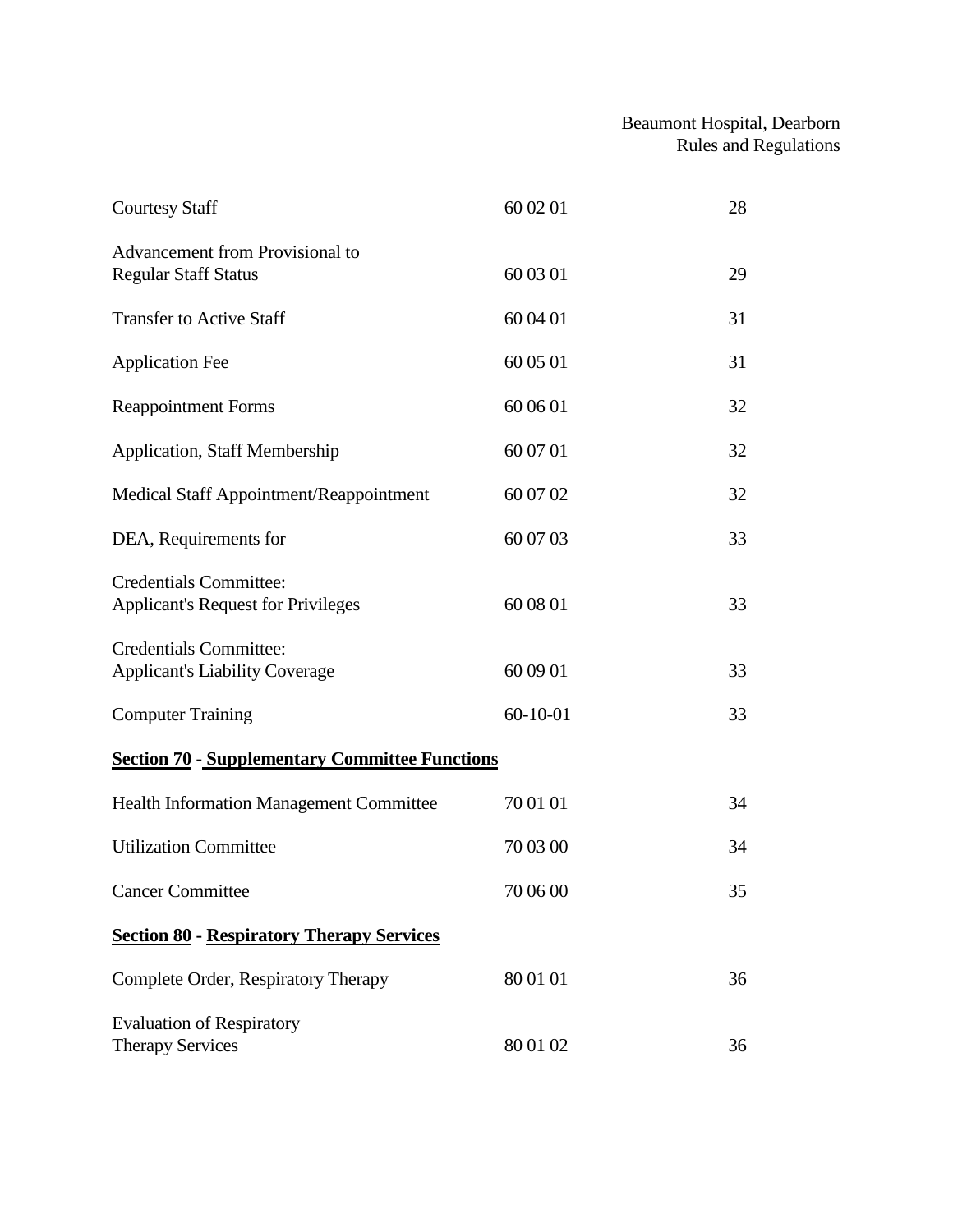| <b>Standing Orders, Respiratory Therapy</b>             | 80 01 03 | 37 |
|---------------------------------------------------------|----------|----|
| Automatic Stop Procedure,<br><b>Respiratory Therapy</b> | 80 01 04 | 37 |
| <b>Automatic Stop on Patient Transfer</b>               | 80 01 05 | 38 |
| Investigational Drugs,<br><b>Respiratory Therapy</b>    | 80 01 06 | 38 |
| Arterial Blood Gas Sampling                             | 80 01 07 | 38 |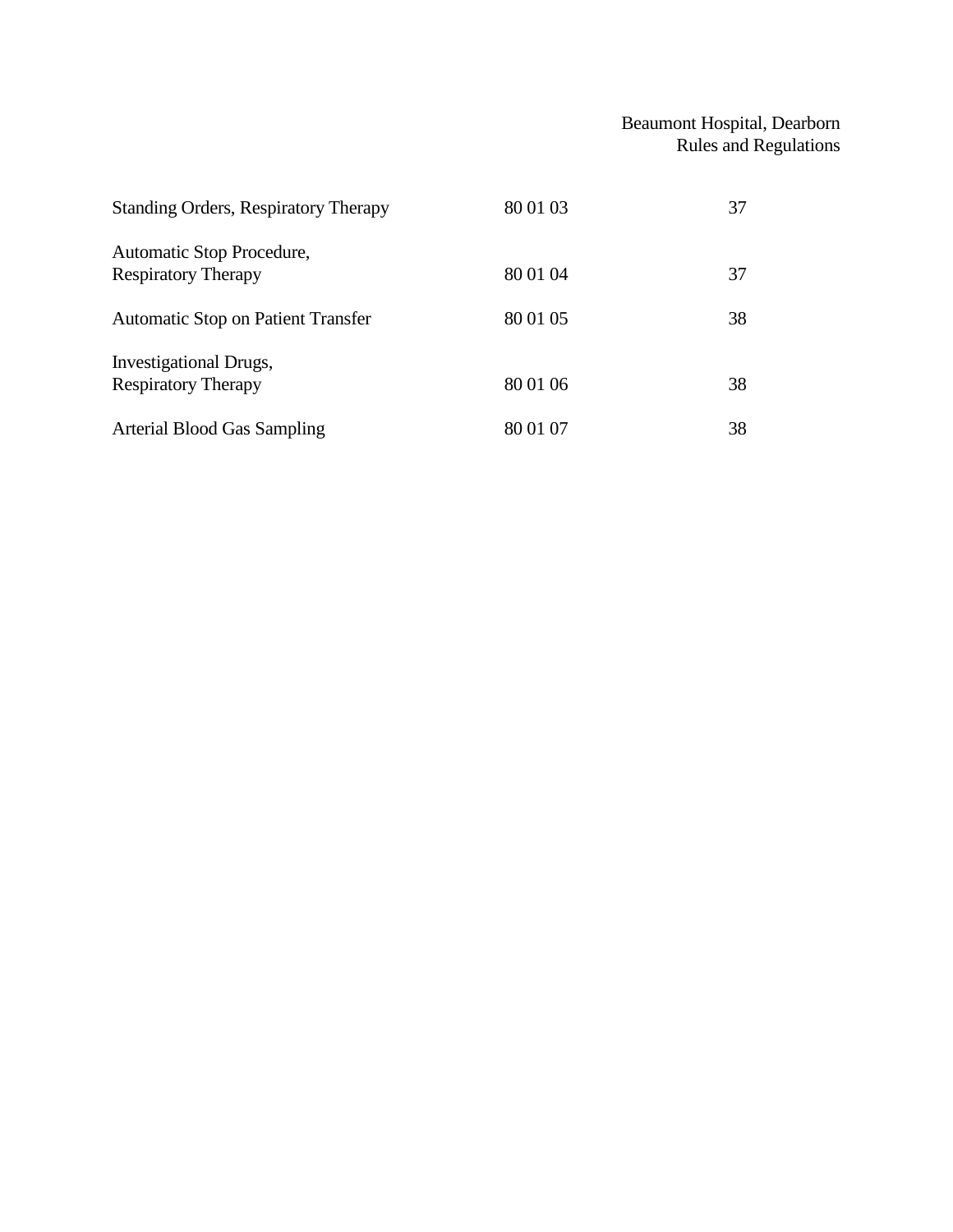### 10-01-01 Provisional Diagnosis Required on Admission

Except in emergency, no patient shall be admitted to the Hospital until a provisional diagnosis has been stated. In case of emergency the provisional diagnosis shall be stated as soon after admission as possible.

Approved 11/17/80

#### 10-01-02 Information Required on Admission

Physicians admitting patients shall be held responsible for giving such information as may be necessary to protect other patients from those who are a source of danger.

Approved 11/17/80

# 10-01-03 Patient Requiring Admission, No Attending Physician

In the case of a patient applying for admission who has no attending physician, he shall be assigned to the member of the Active Medical Staff on call in the service to which the illness of the patient indicates assignment.

Approved 11/17/80

### 10-01-04 Bed Allocation/Attending-ER

The attending physician calling from his office and the Emergency Room shall have equal access to available beds. Patients shall be admitted on an alternating basis.

Approved 11/17/80

10-01-05 Emergency Patients/Admission to the Hospital

Any patient admitted to the Emergency Department, whose condition warrants immediate admission as an inpatient, should be admitted to the Hospital. Isolation, separation rooms, and treatment rooms can be utilized. The patient can be kept overnight in the Emergency Department,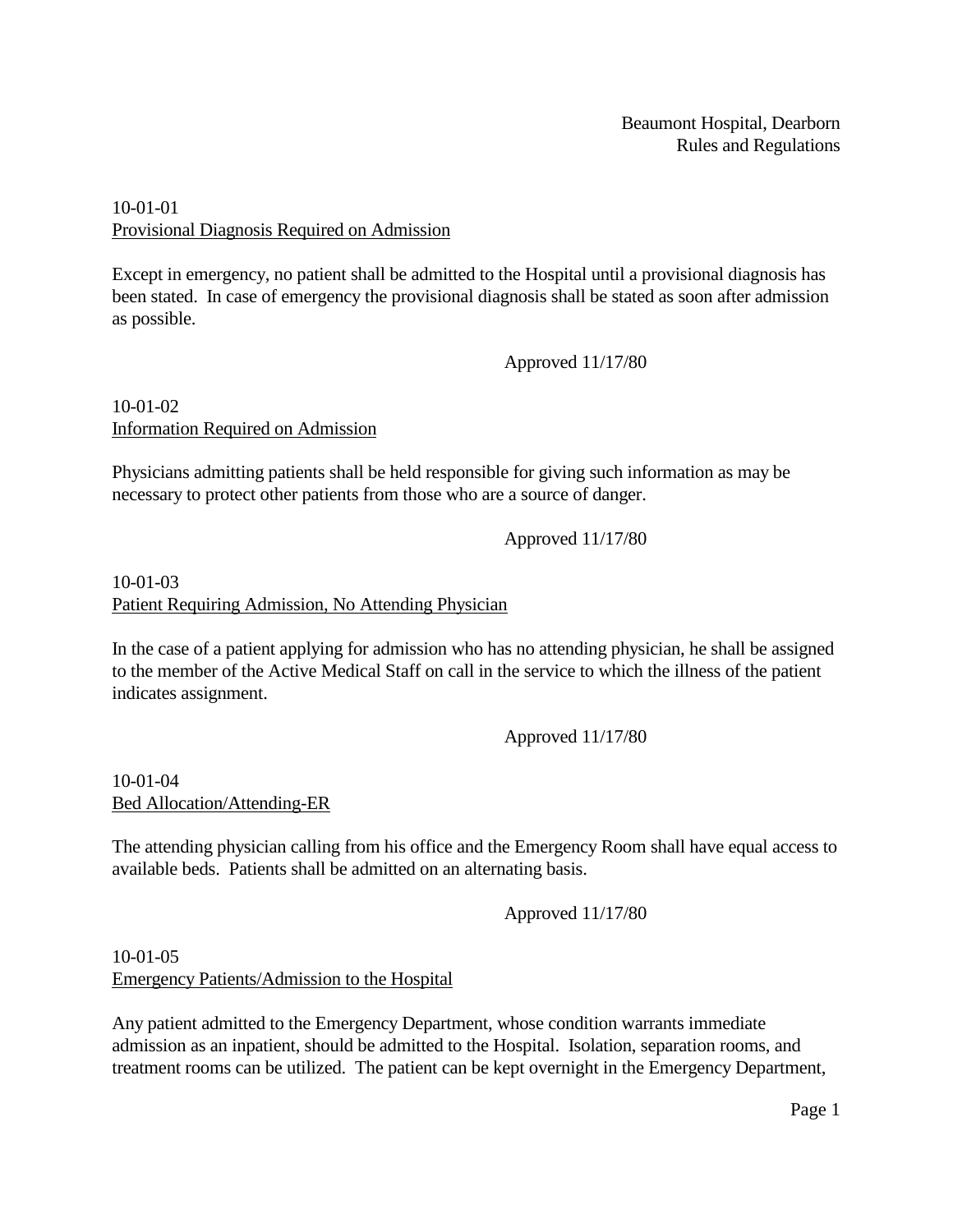if necessary. The physician attending the patient in the ED is responsible for ascertaining whether the patient's condition warrants immediate admission or whether the patient can be sent home, or if no beds are available, can safely be transferred to another Hospital. As long as the patient remains in the ED, the care remains the responsibility of the ED physician, unless the care of the patient is transferred to another on-site physician. The care provided will be in consultation with the attending physician and/or consultant.

#### Procedure for Dr. No Cases

1. Pages to the ED should be answered within 30 minutes. If the first physician on call/resident service (where applicable) cannot be reached, or does not respond within 30 minutes (including second page after 15 minutes), the second physician on call should be paged. If the second physician on call cannot be reached, or does not respond within 30 minutes (including second page after 15 minutes), the Chain of Command should be invoked. See Section 50 06 01 of the Medical Staff Rules and Regulations.

#### Procedure for Private Patients

- 1. The Emergency Department physician shall call the private physician or physician to whom the attending has signed out.
- 2. If the attending or covering physician cannot be reached, or does not respond within 30 minutes, (including second page after 15 minutes), the physician designated will be called. Note: Each member of the Active staff will be given the opportunity to list a designated physician. This name will be listed on the referral cards in the ED.
- 3. If the designated physician cannot be reached, or does not respond within 30 minutes (including second page after 15 minutes), the Chain of Command should be invoked. See Section 50 06 01 of Medical Staff Rules and Regulations.

#### Procedure for Clinic and Staff Admissions

- 1. The attending physician covering a teaching service shall be notified by the resident as per Medical Education Policy on the admission of a patient to the teaching service.
- 2. If in any situation the attending physician cannot be reached, or does not respond within 30 minutes, (including second call after 15 minutes), the following are called in order for a decision on disposition of the patient. Program Director/designee Director of Medical Education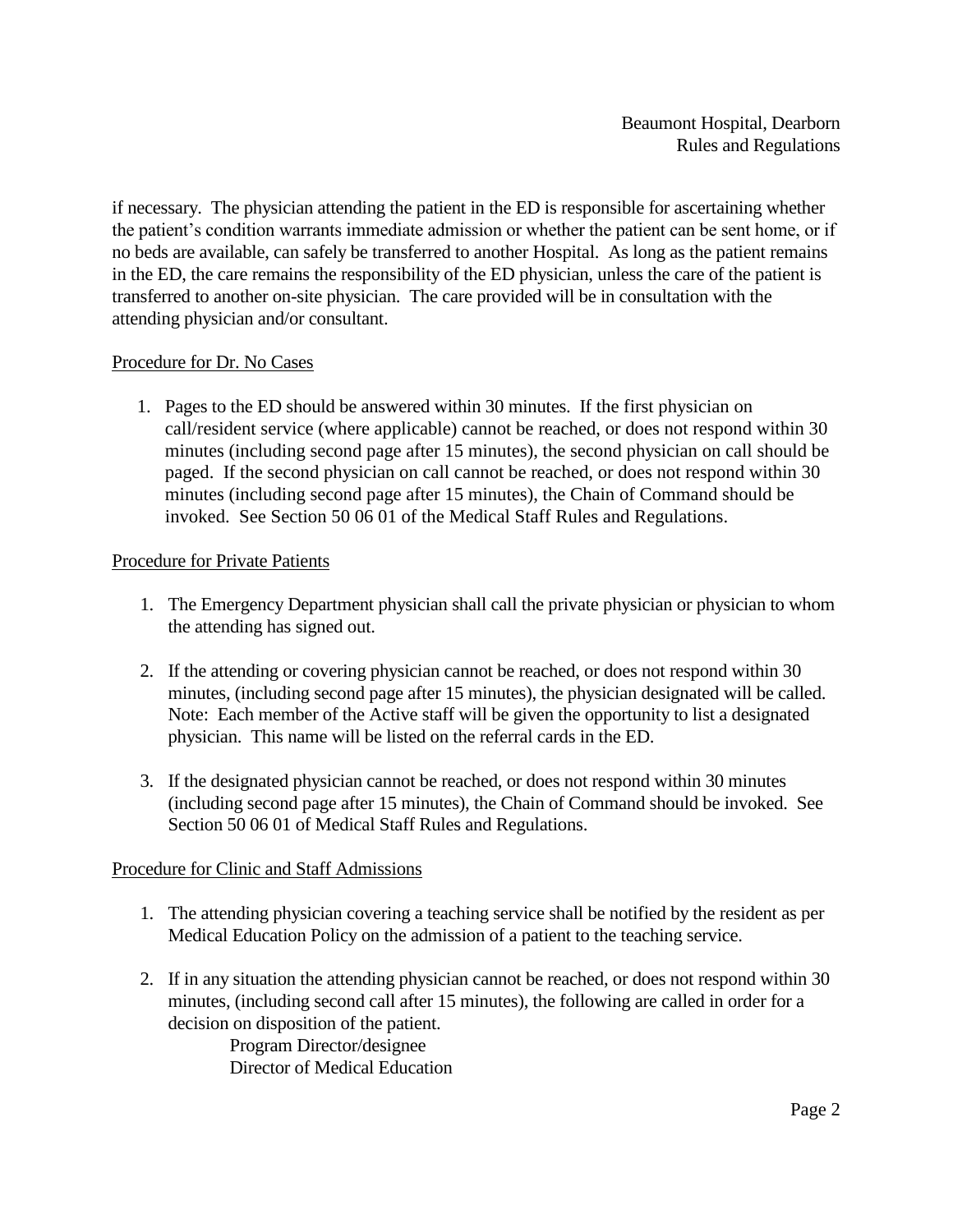If the above cannot be reached, or do not respond within 30 minutes, (including second call after 15 minutes), the Chain of Command should be invoked. See Section 50 06 01 of the Medical Staff Rules and Regulations.

> Revised 05/21/90 Revised 07/15/98 Revised 01/20/03

### 10-01-06 Emergency Department Admissions

It is the Emergency Department physician's responsibility to determine the necessity for admission when there is a question concerning the admission of a patient to the Hospital, unless an attending physician comes to the Hospital, examines the patient and assumes responsibility for the patient.

> Approved 01/19/81 Revised 12/13/96

10-01-07 ED On-Call Availability

Each department shall ensure that a first physician on-call and a second physician on-call (as determined by each department) are provided monthly to the Emergency Department.

Physicians listed on the ED On-call schedule shall be held to the following expectations:

- 1. On-call Physicians shall ensure that they carry working pagers and/or have left contact numbers with hospital switchboard;
- 2. Pages to the ED should be answered within 30 minutes. If the first physician on call cannot be reached, or does not respond within 30 minutes (including second page after 15 minutes), the second physician on call should be paged (if exists per specific department). If the second physician on call cannot be reached, or does not respond within 30 minutes (including second page after 15 minutes), the Chain of Command should be invoked. See Section 50 06 01 of Medical Staff Rules and Regulations.
- 3. If requested by the ED physician to evaluate a patient in person, the consultant should arrive within the timeframe requested by the ED physician, but no later than one hour after the telephone request. All requests by the ED for consultation should whenever possible be made by telephone call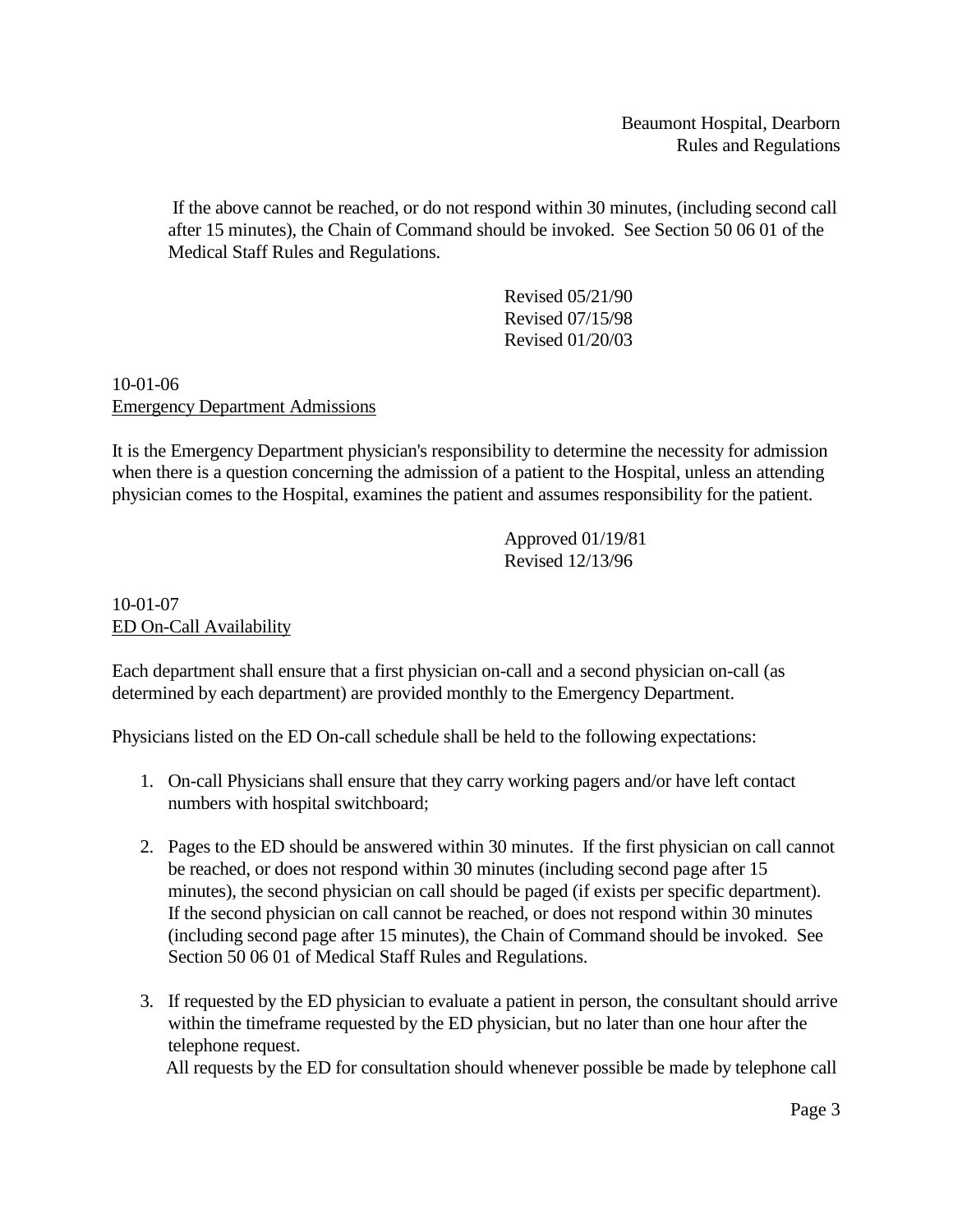directly physician to physician to ensure that pertinent history and reason for the consultation is clearly communicated. In the event that the ED physician is engaged in critical patient care management and cannot make the call, the ED nurse familiar with the patient should make the call. The reason for the consult must always be directly communicated to the physician on call, not left with an answering service.

- 4. Physicians providing on-call coverage to the ED shall be expected to perform any and all duties for which they have been credentialed and received privileges at the time of their appointment or re- appointment.
- 5. For health reasons and/or upon reaching the age of 60, a member of the active medical staff may be excused from the ED On-Call upon approval of the Chief of Staff.
- 6. The patient shall be kept in the Emergency Department until a physician has been contacted who will admit the patient.
- 7. When a specific physician has been notified and contacted successfully by the Emergency Department, the Emergency Department staff shall notify the Admitting Department and the patient unit concerning the final assignment of an attending physician for the patient.

Approved 05/20/85 Approved 01/20/03

10-01-08 Physician Coverage

If a physician is not available for patient coverage, it is the responsibility of the physician to arrange for designated coverage by a physician with equivalent privileges. If the physician is gone for more than four (4) days, it is the responsibility of the physician to notify the Medical Staff Office.

Approved 7/15/98

10-02-01 Standing Orders, Formulation of

Standing orders shall be formulated by conference between the Medical Staff and the Chief Executive Officer of the Hospital. These orders shall be followed insofar as proper treatment of the patient will allow, and when specific orders are not written by the attending physician they shall constitute the orders for treatment. Standing orders shall not, however, replace or cancel those written by the attending physician for the specific patient.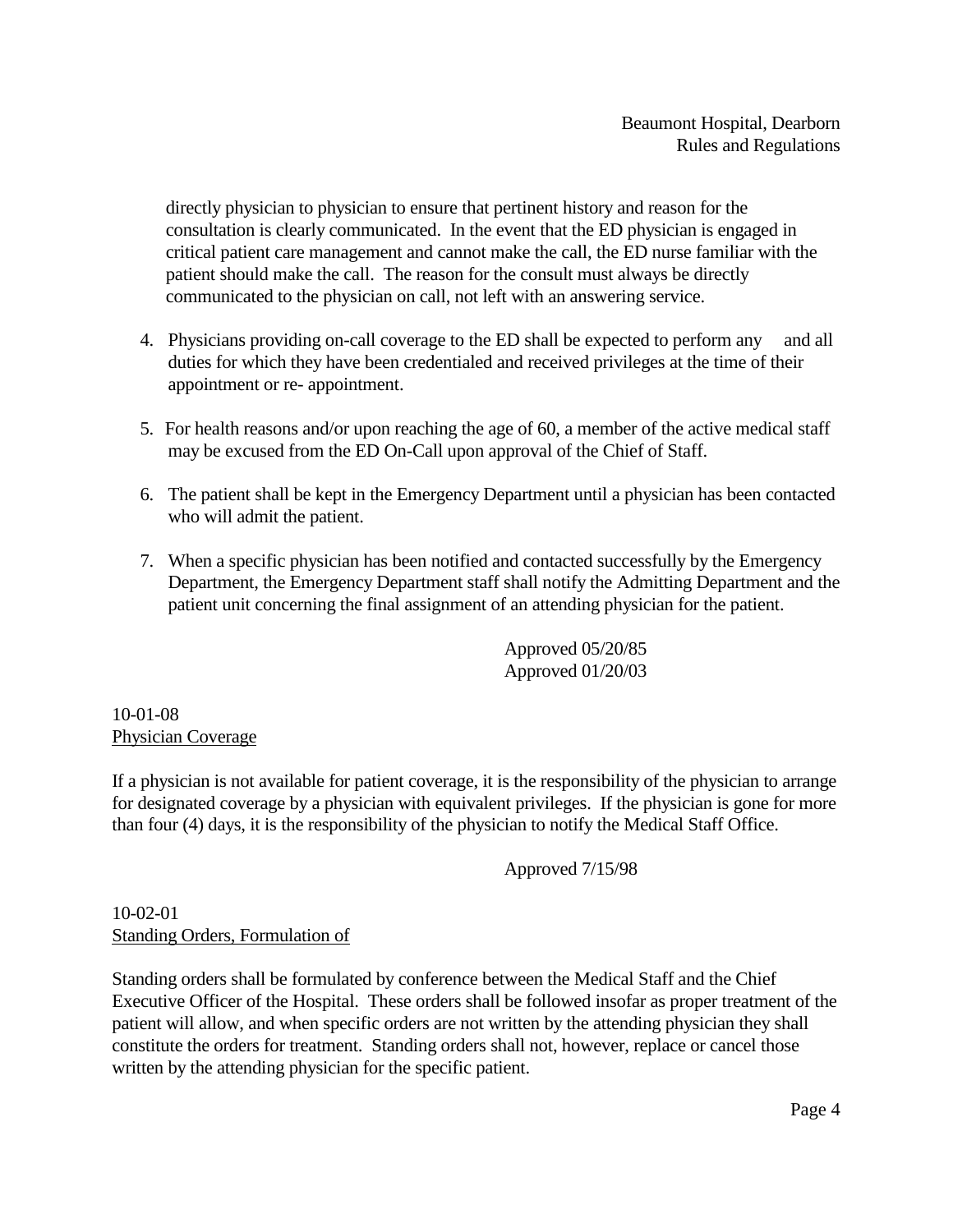# Approved 11/17/80

# 10-02-02 Standing Order, Newborn Eye Prophylaxis

The application of erythromycin ointment shall be performed in the newborn nursery. The responsibility for ordering the drug lies with the physician. In the event that an order is not written prior to the time of application, erythromycin ointment will be used as a routine standing order.

> Approved 08/20/82 Revised 01/15/90 Revised 11/16/05

10-04-01 Discharge, Order and Record Requirements

Patients shall be discharged only on the order of the physician. At the time of discharge the physician shall complete and sign the records in accordance with the Rules and Regulations of the Medical Staff. Discharge instructions shall be in compliance with all State and Federal Regulations.

### Approved 11/17/80 Revised 03/11/09

10-05-01 Discharge Order for Newborns

All newborns must be seen by a physician prior to discharge.

Normal newborns can be discharged by verbal order of attending physician provided the newborn was seen by a physician within the last twenty-four (24) hours.

> Approved 05/19/03 Approved 11/16/05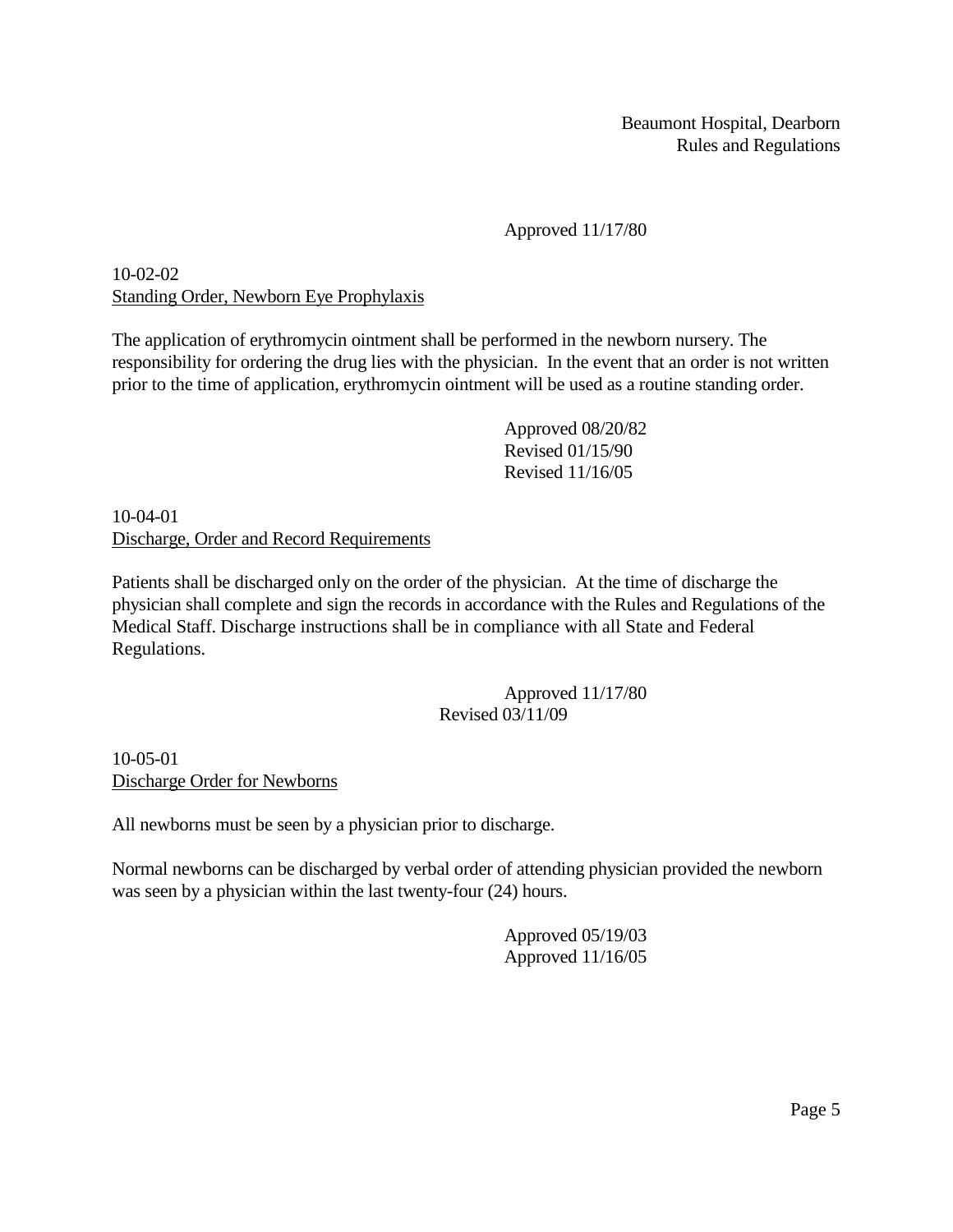# 10-06-01 Emergency Medical Screening Examination – Qualified Medical Personnel

A medical screening examination of an individual conducted pursuant to the Emergency Medical Treatment and Active Labor Act ("EMTALA") and its accompanying regulations, whether conducted in the Emergency Department or otherwise (including the labor and delivery area), may only be performed by a licensed physician (including residents) or by one of the following categories of non-physician practitioners operating under the delegation and supervision of a physician member of the Hospital's medical staff:

- 1. Licensed specialty certified nurse practitioners;
- 2. Licensed specialty certified nurse midwives (obstetrics only); and
- 3. Physician Assistants.

For nonresident physicians and non-physician practitioners listed above, the granting of an applicant or re-applicant privileges to perform emergency medical screening examinations shall be further dependent on the processes required in the Medical Staff Bylaws specifically to include the appropriate Medical Executive Committee ("MEC") and Board approved clinical delineation of privileges form. Actions on membership and privileges shall be subject to MEC and Board approval. Resident physicians may perform the medical screening examination under the supervision of the Emergency Department physician or pursuant to authority granted by the graduate medical education program as evidenced by the resident's progressive responsibility as provided in the residency program's policies and resident documentation.

Approved 12/18/14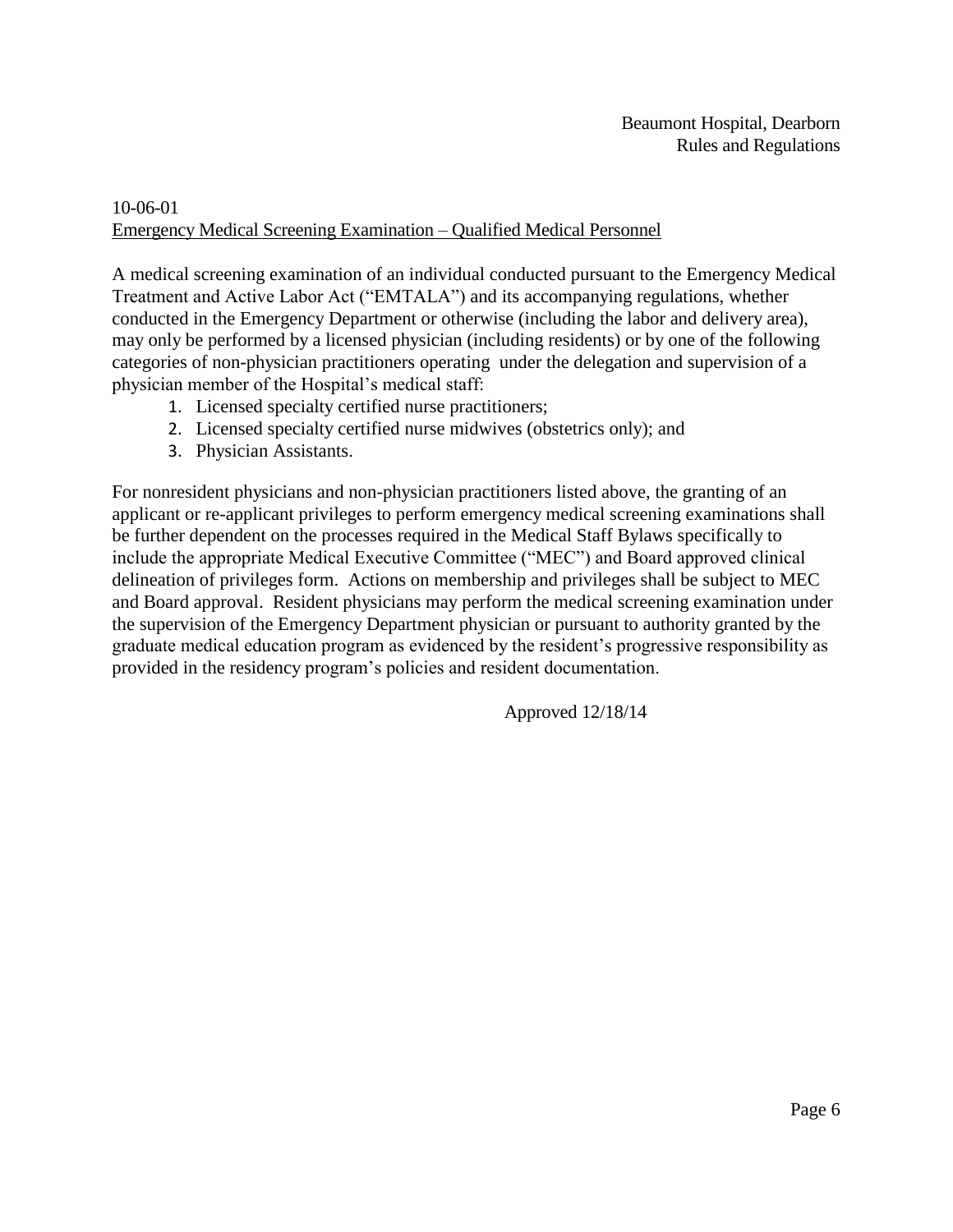## 20-01-01 Complete Medical Record, Definition of

The attending physician shall be responsible for the preparation of a completed medical record for each patient. The record shall include a relevant history, physical examination, provisional diagnosis, special reports, consultations, progress notes, procedures performed, TNM staging of all analytical cancer cases, condition on discharge, discharge instructions, final diagnosis and any complications as well as dictated discharge summary and autopsy report when available. Use of abbreviations shall be consistent with the hospital's policy on "Use of Abbreviations, Acronyms and Symbols in Clinical Documentation." The medical record shall contain evidence of the patient's informed consent for any procedure or treatment for which it is appropriate. No Medical Staff member shall be permitted to complete the medical record of a patient who is unfamiliar to him. No medical record shall be filed until it is complete, except on order of the Health Information Management Committee.

All handwritten entries shall be legible and completed in permanent ink and signed, dated, and timed as may be required for compliance with regulatory requirements.

> Approved 12/18/95 Revised 09/22/04 Revised 11/16/05 Revised 05/13/09

20-01-02 Record Completion for Teaching Patients

The medical record of a teaching patient shall comply with all criteria listed in Section 20-01-01 of the Medical Staff Rules and Regulations. The resident assigned to a teaching patient shall be responsible for completion of the medical record from admission to discharge. Only the attending physician may place final discharge signature to a chart even though the patient is a teaching patient cared for by a resident. Co-signatures are required for teaching cases as follows: H&P and progress note by the next daily visit and Operative Report, L&D Summary and Discharge Summary within 30 days of discharge.

> Approved 08/17/81 Revised 10/15/84 Revised 09/13/05 Revised 11/16/05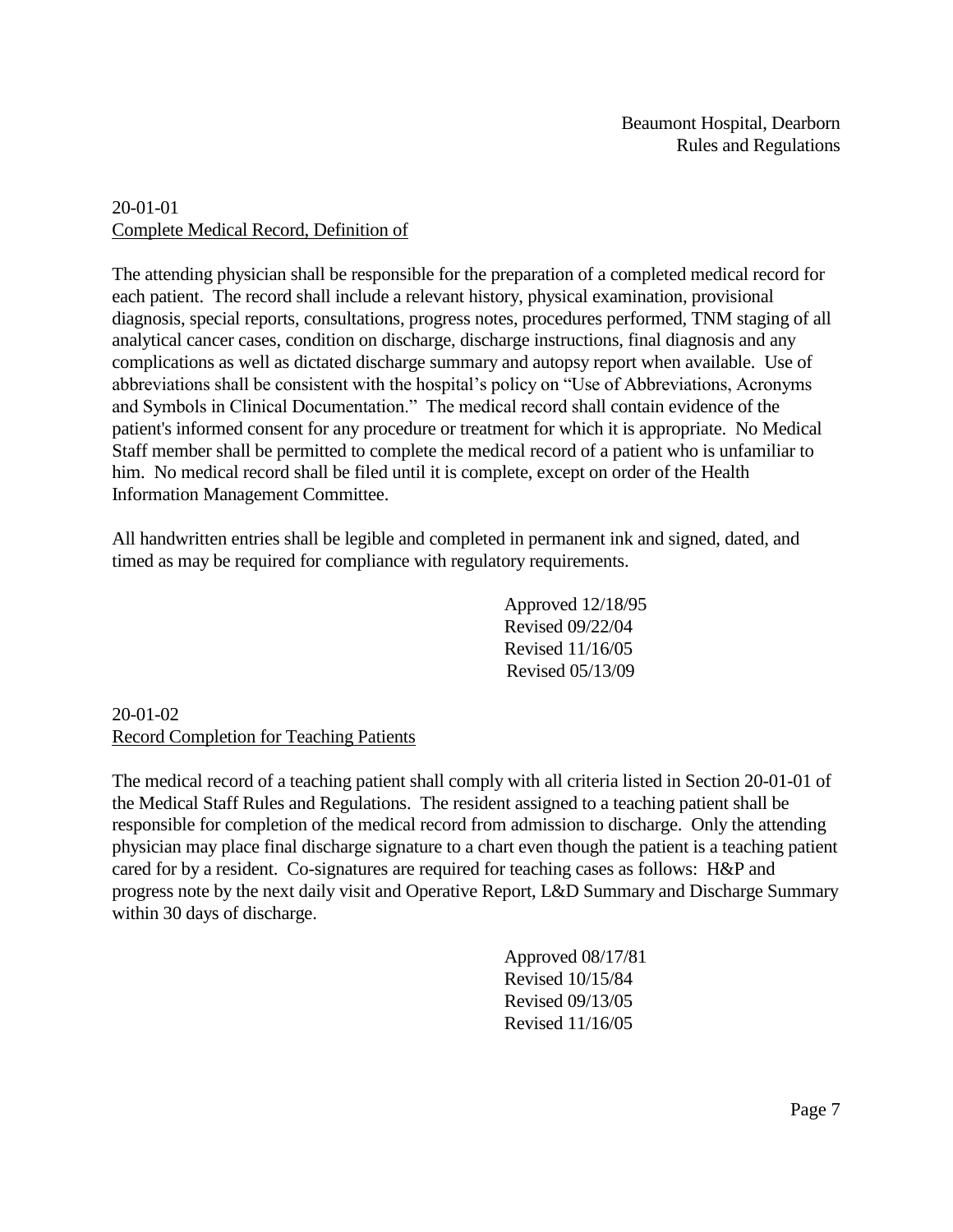# 20-02-01 History & Physical, Requirements for

At a minimum, the medical history and physical shall include the chief complaint, history of presenting illness, past medical history, family history, social history, and relevant physical examination, including review of systems.

### Inpatient

The physician shall complete the patient's history and physical (H&P) and document it, either by writing legibly in the chart (signed, dated, and timed) or by dictation, within 24 hours of admission and prior to an invasive procedure which places the patient at significant risk and/or for patients who will be receiving moderate sedation. Failure to do so will result in suspension of admitting and consulting privileges until the H&P is complete. If the H&P is dictated, an entry will be made in the chart that the H&P was dictated and an admission note will be entered that identifies the tentative diagnosis and plan of care. When a patient is readmitted within 30 days for the same or related problem, an interval note reflecting any subsequent changes may be used in the medical record.

A history and physical examination may be dictated within, and no more than, thirty days prior to admission. A history and physical dictated within thirty days prior to admission must include a notation by the physician at the time of admission that identifies any subsequent changes or a notation that there are no changes in the history and physical.

### Inpatient Monitoring Process/MEC Reporting

When a physician has one or more delinquent history and physical examinations for two consecutive months or two or more in a single month as reported on a monthly audit report, the following action is taken: Physician is notified that he/she must attend the next regularly scheduled Medical Executive Committee (MEC) meeting to discuss the completion of H&Ps. If a physician fails to attend the MEC without prior notification and approval by the Chief of Staff or designee, the MEC will use authoritative discretion on further action, up to and including termination of the physician's privileges. If the physician should receive notification to appear at the next MEC meeting and completes all H&Ps prior to the MEC scheduled meeting, his/her attendance is still required.

### Before Surgery

All surgeons shall ensure their patients have a history and physical documented in the chart prior to surgery. If dictated, the transcribed H&P must be on the chart prior to the start of the case. At a minimum, the signed, dated, and timed H&P should include sufficient patient assessment information to ensure clearance of the patient to proceed with surgery. In an emergency when there is no time to record the complete H&P, a signed, dated, and timed progress note including the pre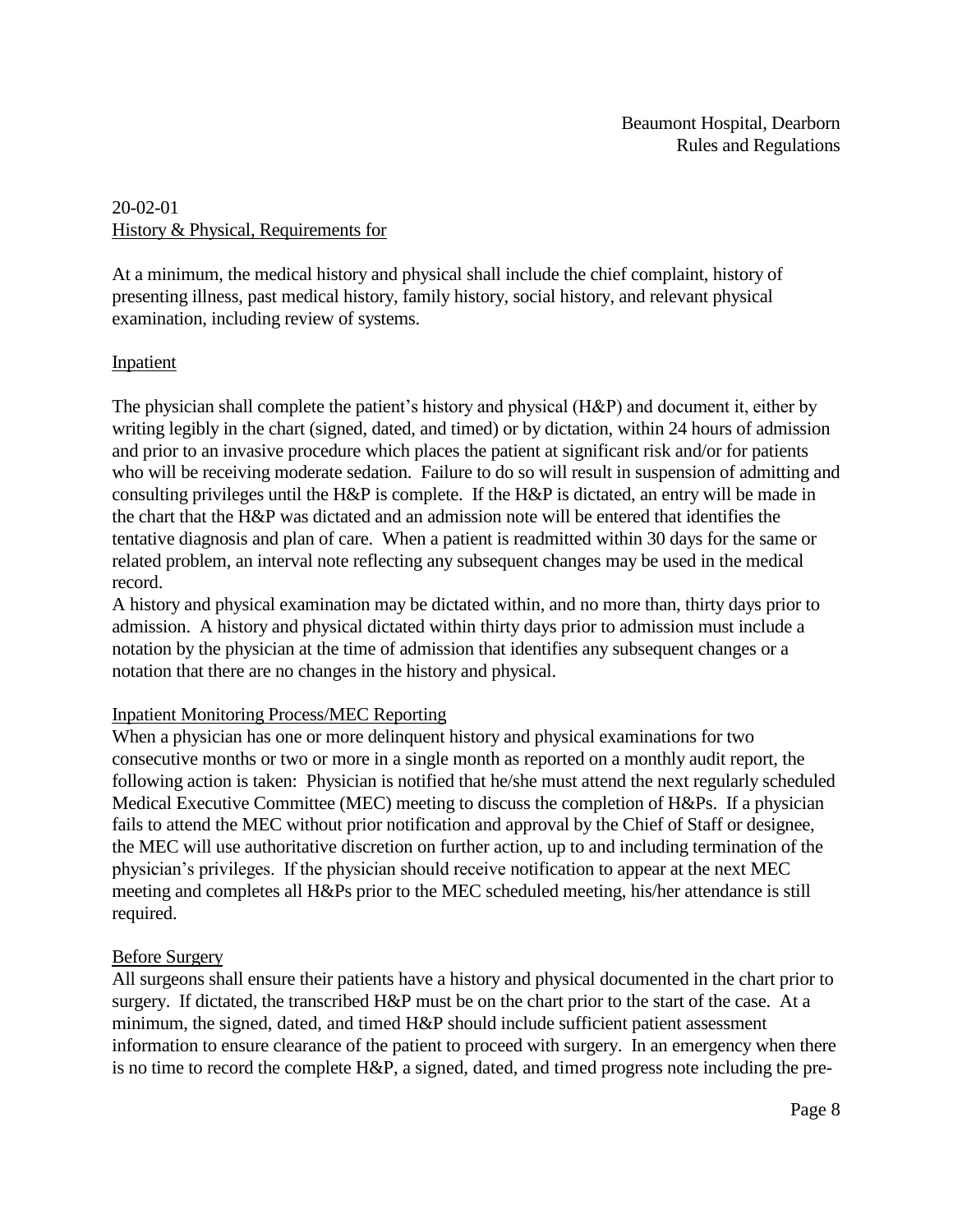operative diagnosis should be written before the surgery.

#### For Outpatient Procedures Outside of the Operating Room

A brief history and physical is required for outpatients outside of the operating room, who are undergoing invasive procedures which place them at significant risk and/or who will be receiving moderate sedation. The signed, dated, and timed H&P must be completed and on the record prior to the procedure. The history and physical must contain at a minimum, the reason for the procedure, significant medical problems, medications, allergies, vital signs, and examination of the heart, lungs and body system or part where the procedure will be performed.

#### Admission After Outpatient Procedure

When a patient is admitted to the hospital following an outpatient procedure, the admitting physician shall complete history and physical (H&P - signed, dated, and timed) consistent with the requirement for an inpatient admission.

#### Ambulatory Setting

A history and physical shall be performed consistent with level of service delivered.

Approved 11/17/80 Approved 04/20/81 Revised 04/21/86 Revised 02/17/92 Revised 07/10/00 Revised 08/22/01 Revised 09/16/02 Revised 09/22/04 Revised 11/16/05 Revised 05/13/09

20-02-02 Verbal Orders Who Can Accept, Authentication

All orders for treatments or medications shall be in writing.

An order for medications/diet shall be considered to be in writing if given orally by a physician to a Registered Nurse, Registered Pharmacist, Respiratory Therapist, Nurse Midwife, Certified Nurse Practitioner, Certified Nurse Anesthetist, Physician Assistant or Licensed Practical Nurse (as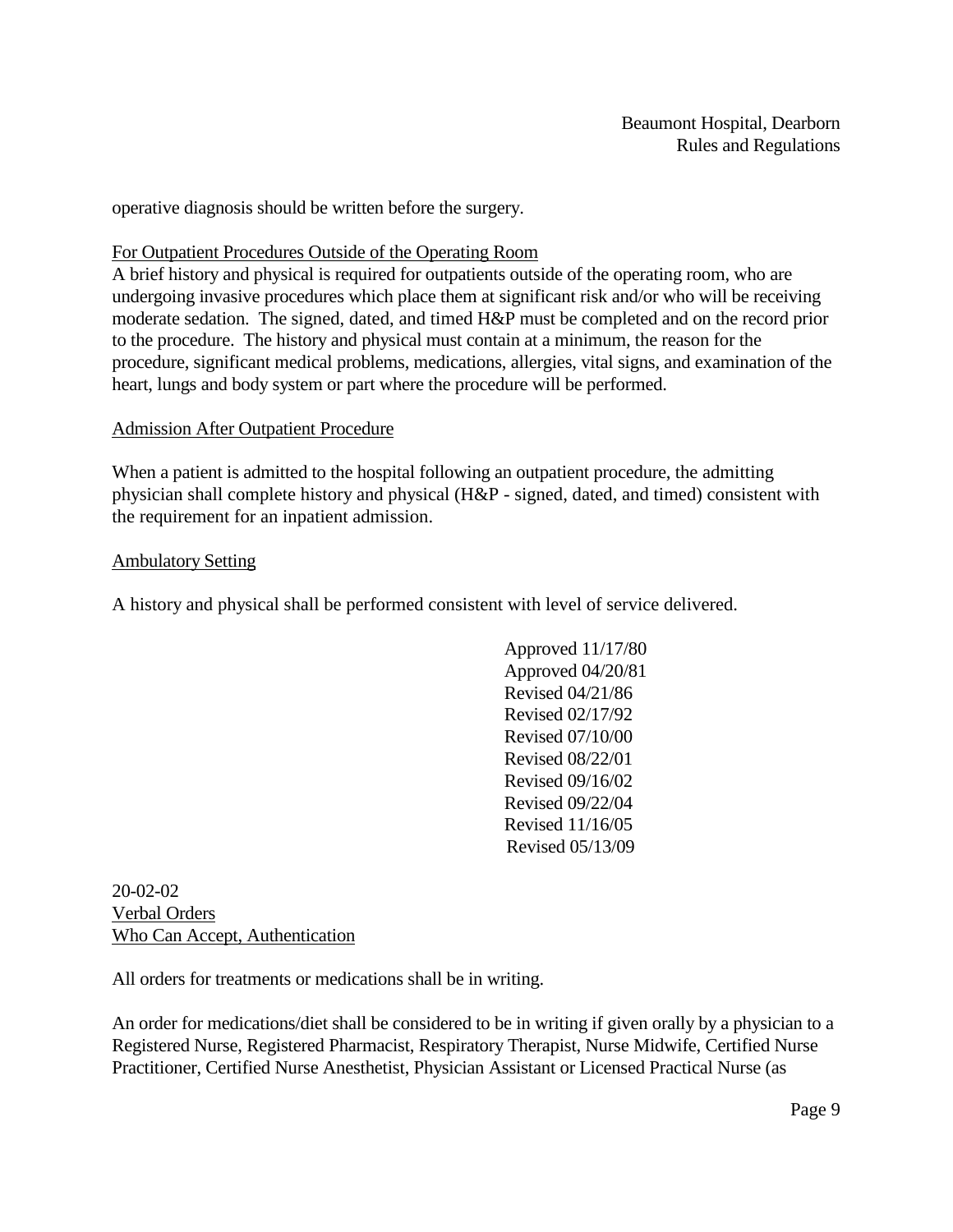defined in Division of Nursing Medication Administration Policy).

Registered radiographers, sonographers, technologists, physical therapists, occupational therapists, speech therapists, and clinical office assistants (ambulatory) are authorized to accept verbal orders in specific circumstances as it relates to their areas of care only.

An order for treatments shall be considered to be in writing if given orally by a physician to an individual listed above, as well as, a Licensed Practical Nurse. A diet order shall be considered to be in writing if given orally by a physician to a Dietitian.

Read-back requirement: All authorized personnel taking verbal orders shall repeat it verbatim back to the physician with a verbal confirmation being received from the physician that the order is correct.

All orders shall be transcribed and signed by the individual receiving same and shall include the name of the physician giving the order. The order shall be reviewed, signed, dated and timed by the responsible physician or his physician designee by the next patient visit.

Verbal and telephone orders shall be reserved for unusual or urgent circumstances when the ordering physician is not present on the care unit, and/or unable to write the orders personally. Physician giving verbal or telephone orders shall have the receiving party read back the order to them. Physicians should not give verbal orders if they are on the unit.

House officers are included in the above expectations.

Physician Extenders (physician assistants, certified registered nurse anesthetists, certified nurse midwives, and nurse practitioners) may also give verbal orders/telephone orders according to formulary and applicable laws in the State of Michigan. The order shall be reviewed, signed, dated and timed by the responsible physician extender by the next patient visit.

#### Reporting of Physicians to the Medical Executive Committee

Physicians receive notification that cumulative unsigned/not dated ("incomplete") verbal orders are above predetermined percentage that is in accordance with regulatory guidelines and that they be asked to attend Health Information Management Committee. If unsigned/not dated verbal orders continue to be an issue the HIM Committee can refer the physician to the Medical Executive Committee.

Physician is notified that he/she must attend the next regularly scheduled Medical Executive Committee meeting to discuss incomplete verbal orders. If a physician fails to attend the MEC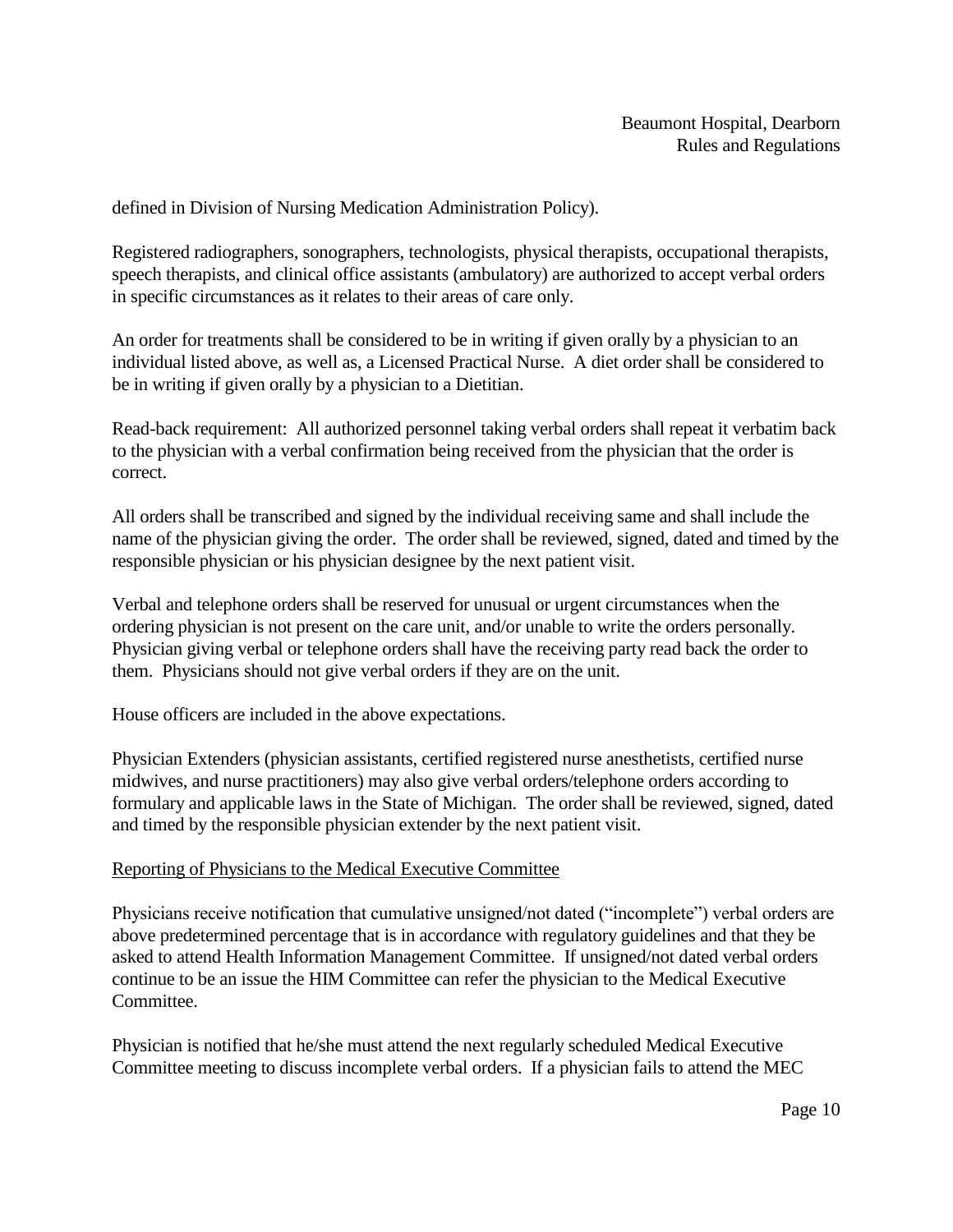without prior notification and approval by the Chief of Staff or designee, the Medical Executive Committee will use authoritative discretion on further action, up to and including termination of the physician's privileges. If the physician should receive notification to appear at the next MEC meeting and compliance with verbal order completions improves prior to the MEC scheduled meeting, his/her attendance is still required to discuss his/her verbal order authentication.

> Medical Record Committee 12/10/80 Approved 07/19/82 Revised 06/21/93 Revised 12/13/96 Revised 4/22/97 Revised 7/10/00 Revised 09/16/02 Revised 09/22/04 Revised 11/16/05 Revised 05/13/09

20-02-03 Inpatient Medical Record Documentation, by Physician Extenders

#### History & Physical

Physician Assistants and Nurse Practitioners may perform, write and/or dictate complete history and physical for patients admitted to the service of the supervising physician. The supervising physician will countersign, date and time this within 24 hours and provide the impression and plan.

#### Rounding

Physician Assistants and Nurse Practitioners may perform daily rounds and write progress notes, which the supervising physician will countersign, date and time within 24-48 hours.

#### Order Writing

Physician Assistants and Nurse Practitioners may write orders for routine laboratory work, diagnostic tests, medications (as allowed by state licensure) and for consultations after prior discussion with their supervising physician. The supervising physician will countersign, date and time the orders by the next visit. Initiation of medication orders not previously prescribed can only be done as a verbal or written order from the supervising physician.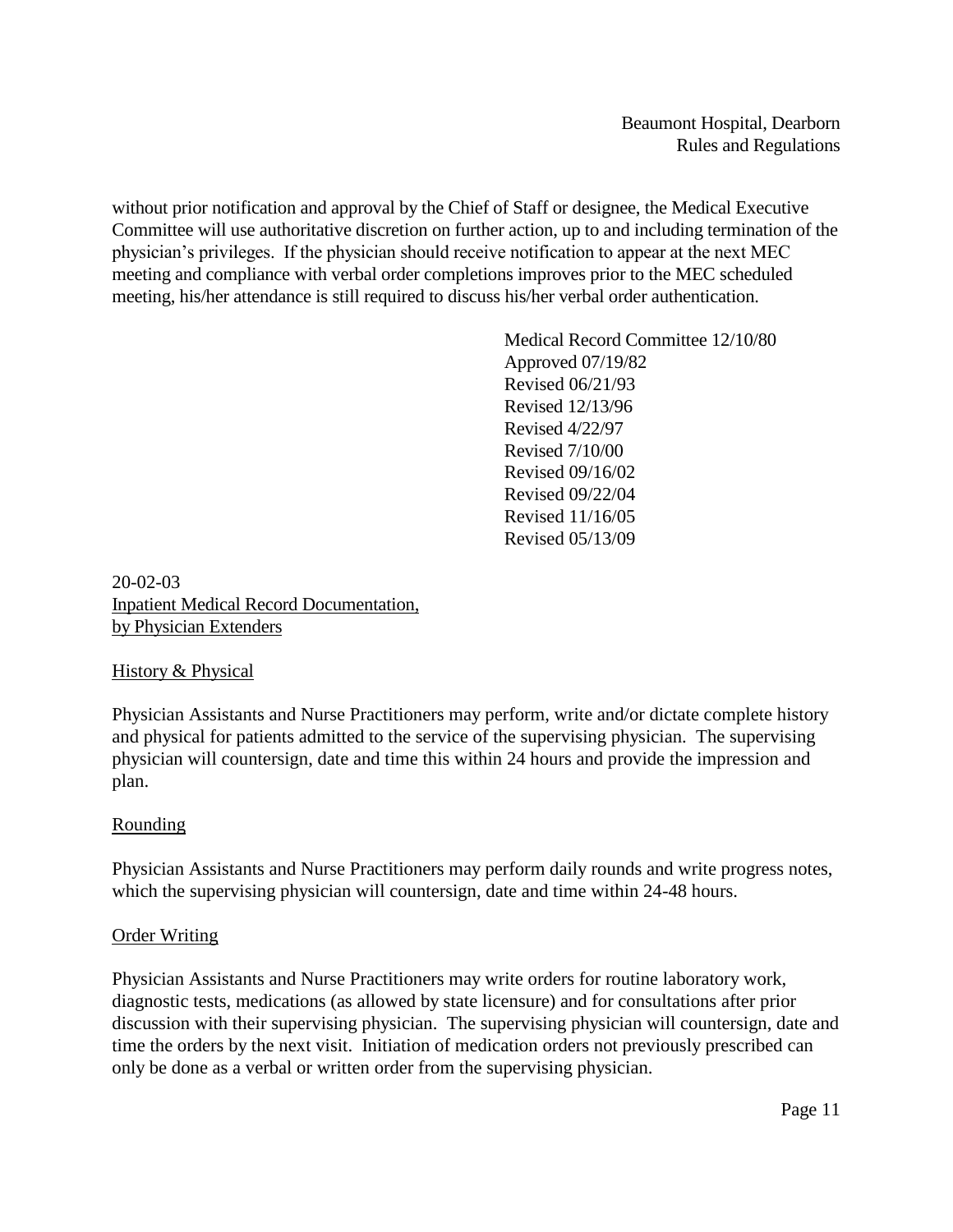#### Discharge Summary

Physician Assistants and Nurse Practitioners may write and/or dictate comprehensive discharge summaries, which will be countersigned, with date and time, by the supervising physician within 30 days of discharge.

> Approved 09/22/04 Revised 09/13/05 Revised 11/16/05 Revised 07/15/08 Revised 05/13/09

20-02-04 Medical Record Documentation, by Physician Employed/Contracted Registered Nurse

#### Order Writing

Physician Employed/Contracted Registered Nurse may write nursing progress notes or act as scribe for sponsoring physician progress notes. Sponsoring physician must sign scribed progress notes at the same visit.

> Approved 09/22/04 Revised 09/13/05

20-03-01 Removal of Records

All records are the property of the Hospital and shall not be removed except as required by law, a court order, subpoena, or a search warrant. In the case of the readmission of the patient, all previous records shall be available for the use of the attending physician.

> Approved 11/17/80 Revised 11/16/05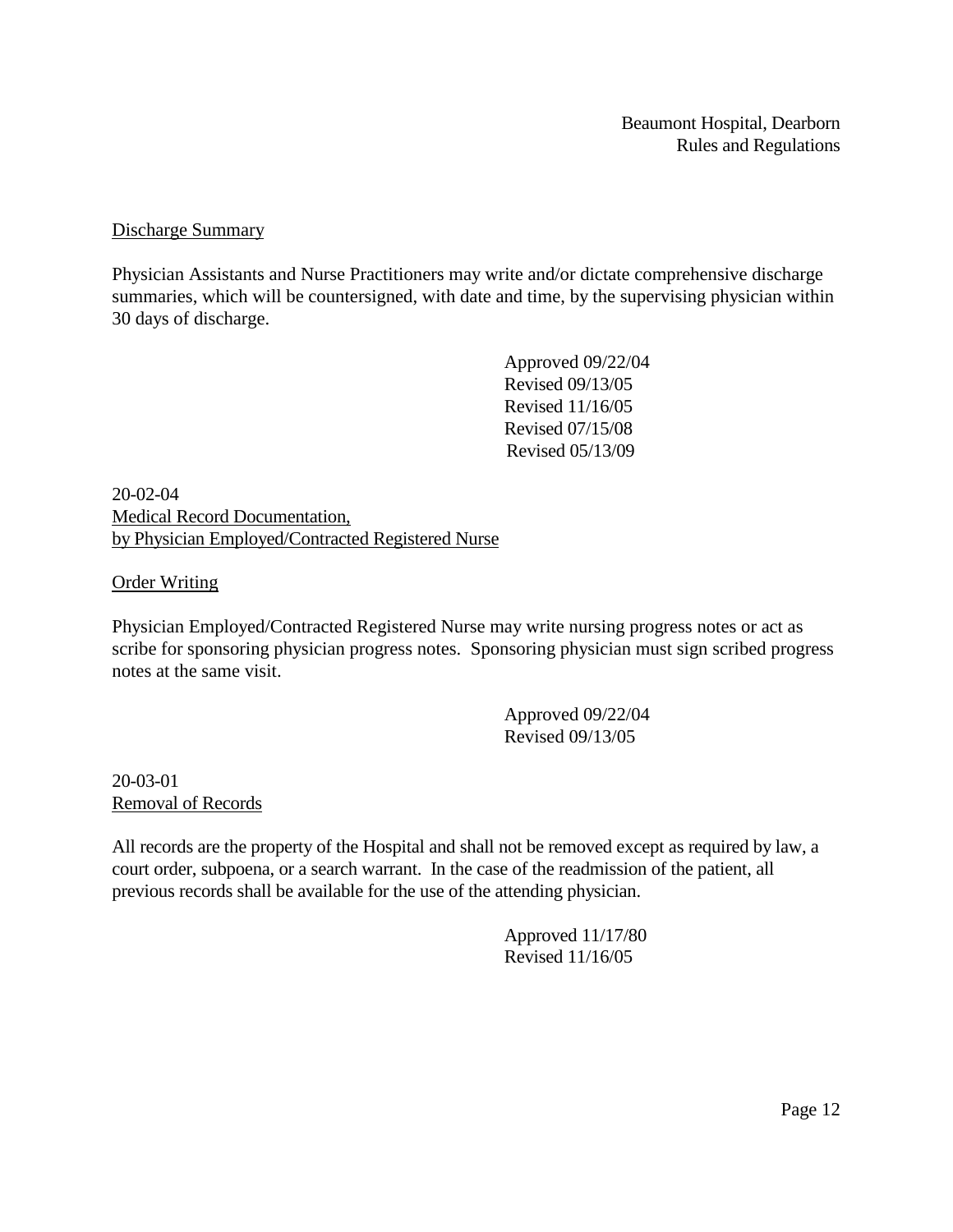### 20-04-01 Operative Procedures, Documentation of

Operative Report: The operative report shall include an account of the findings at operation including the pre-operative diagnosis, post-operative diagnosis, the name of the primary surgeon and any assistants, the procedures performed, specimens removed and the estimated blood loss as well as the details of the surgical technique. Operative Reports must be done within 24 hrs for Outpatients as well as Inpatients, and the report promptly signed by the surgeon and made a part of the patient's current medical record. Physicians who are delinquent in dictation of operative reports for more than 24 hrs shall be placed on Full Suspension.

Post –operative Note: An operative or other high-risk procedure note must be written immediately upon completion of the procedure before the patient is transferred to the next level of care. The note shall include the name of the primary surgeon and assistants, procedures performed, and description of each procedure findings, estimated blood loss, specimens removed, and post-operative diagnosis.

> Approved 11/17/80 Revised 12/13/96 Revised 09/16/02 Revised 11/16/05 Revised 05/13/09 Revised 04/08/14

#### 20-04-02 Emergency Room Record

The Emergency Room Record shall be completed within 24 hours from the time the physician sees the patient in the Emergency Room.

Approved 11/17/80

### 20-04-03 **Circumcisions**

All circumcisions shall be noted in the chart.

The physician performing the circumcision must complete a Newborn Circumcision Assessment prior to the procedure if a newborn History and Physical is not already completed and in the medical record. The assessment must minimally include the reason for the circumcision, significant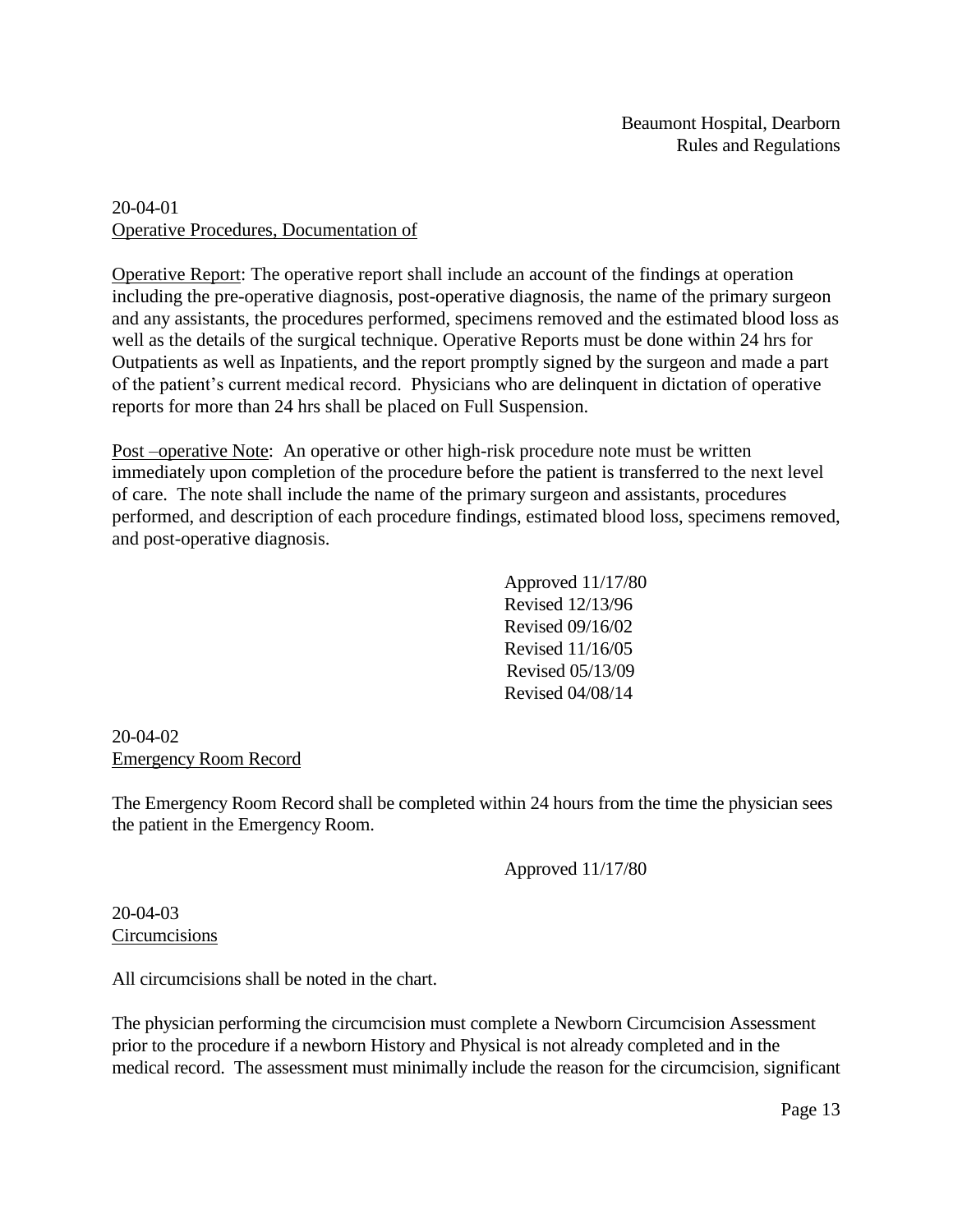medical history and physical examination of the genitalia.

Circumcisions shall not be performed until the newborn is clinically stable as defined by being able to transfer from the nursery to the mother's room or as deemed so by the attending physician/assigned provider.

Foreskins are exempted tissues and are not sent to the Pathology Department for examination.

If a circumcision was done, the discharge note shall so state.

 Approved 02/15/82 Revised 04/17/89 Revised 11/16/05 Revised 07/24/07 Revised 09/15/08 Revised 01/07/09 Revised 07/07/10

20-05-01 Admission Note

An admission note, signed, dated, and timed shall be completed within 24 hours of admission and shall be complete enough to describe the patient's condition. The admitting note shall contain a tentative diagnosis and shall be the responsibility of the physician.

> Approved 12/15/80 Revised 05/13/09

20-06-01 Progress Notes, Requirements for

The attending physician or designated covering physician or physician extender shall see their admitted patients daily and shall document examination in a progress note.

At a minimum, daily progress notes shall include objective physical and diagnostic findings, assessment of the patient's condition and plan. A final discharge note/discharge instruction shall be written stating the final diagnosis and condition on discharge. All medical record entries shall be written legibly, signed, dated, and timed.

Final Progress Note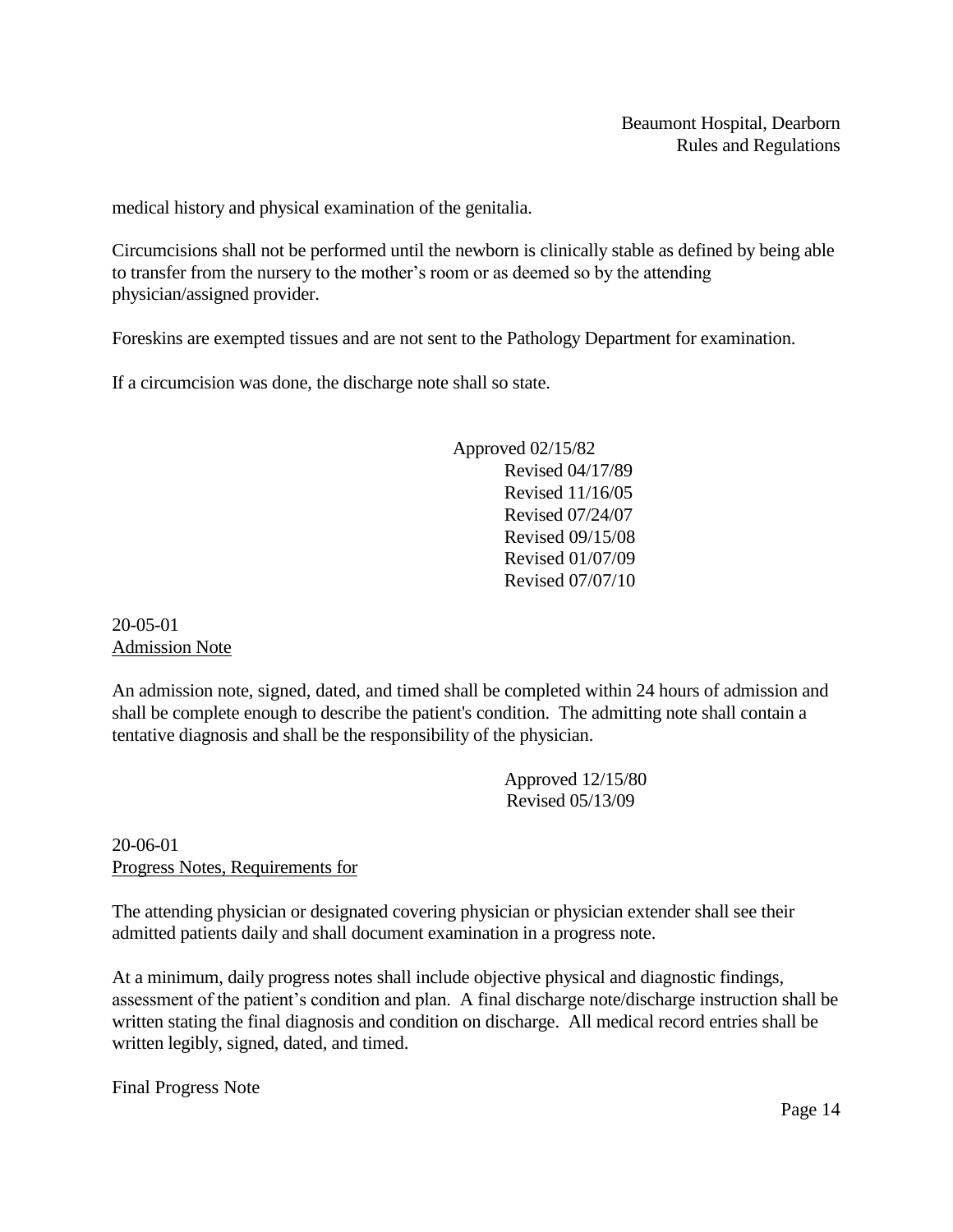A final progress note may be substituted for the resume in the case of patients with problem of a minor nature who require less than a 48-hour period of hospitalization, and in the case of normal newborn infants and uncomplicated obstetrical deliveries. The attending physician must review and countersign the final progress notes that residents write on patients.

The final progress note should include any instructions given to the patient and/or family.

Approved 12/15/80 Approved 2/19/96 Revised 09/16/02 Revised 05/13/09

20-07-01 Discharge Summary

A clinical discharge summary shall be dictated or written legibly, signed, dated, and timed on all patients hospitalized longer than 48 hours and on all transferred and expired patients. The resume should recapitulate concisely the reason for hospitalizations; significant findings; procedures performed and treatment rendered; the condition of the patient on discharge; and the specific instruction given to the patient and/or family, particularly in relation to physical activity, medication, diet, or follow-up care. The condition on discharge should be stated in terms that permit a specific measurable comparison with the condition on admission. All discharge instructions given to the patient must be documented in the medical record. Discharge instructions may be part of the discharge summary, final progress note (when no discharge summary is required) or special form attached to the chart. If the discharge instructions are documented on a separate discharge instruction form, reference must be made to the location of the discharge instructions in the formal discharge summary.

> Approved 08/17/81 Revised 11/16/05 Revised 05/13/09

20-08-01 Incomplete Record, Definition

Inpatient, ambulatory and emergency room records must be completed within 30 days of discharge.

Revised 1/15/96 Revised 8/24/99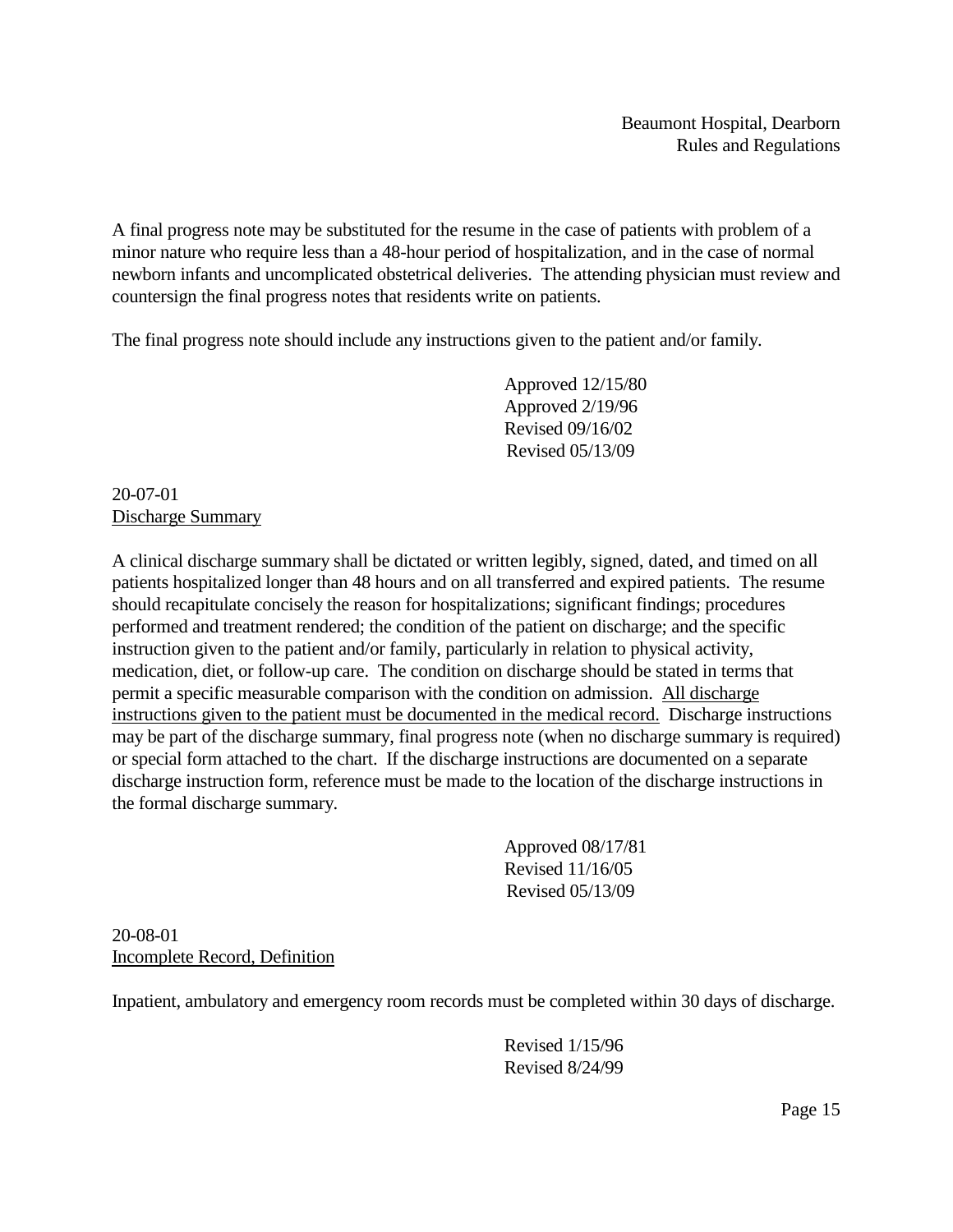### Revised 11/16/05

### 20-08-02 Medical Record Completion System

### Inpatient/OPS/Observation Cases/ED Records

Physicians receive notification of all incomplete records available for completion on a weekly basis. When the record remains incomplete 23 days from the first date of availability, the physician will be notified via his/her census information that he/she has 7 more days to complete all medical records (delinquent and non-delinquent). Physicians will also receive a phone call from the HIM Department advising them that all records must be completed within the next seven days.

If a physician does not complete all records within the seven day period, he/she will then receive a letter from the Chief of Staff encouraging the physician to complete all medical records as well as another phone call from the Medical Staff Office. Records are now greater than 30 days old. Failure to complete records during the seven-day grace period shall result in ongoing letters and phone calls.

### History & Physicals/Operative Reports:

When an H&P /OR has not been completed within 24 hours, the physician will receive notification. If the H&P/OR is not provided within 24 hours after notification, he/she will receive a phone call or facsimile that an H&P is required. If the H&P is not received within 23 days of first notification a letter will be sent.

#### Missing Dictations:

If a dictation of a history and physical, discharge summary, consult, or operative report is missing the word of the dictating physician will suffice, however, if the dictations is not retrieved from the system within 24 hours, the physician will be required to re-dictate the report.

#### Reporting of Physicians to the Medical Executive Committee

If a physician receives three letters due to delinquent charts in a 12-month period, the physician must then attend the next regularly scheduled Medical Executive Committee Meeting to discuss medical record completion.

The MEC will be able to suspend the physician from staff for up to 14 days after reviewing the physician's medical record completion history. Failure to appear before the MEC without prior notification and approval by the Chief of Staff or designee, the Medical Executive Committee will automatically suspend the physician for a period of 14 days. Appearance before the MEC as well as any action taken by the MEC shall become part of the physician's permanent record and will be considered at the time of reappointment.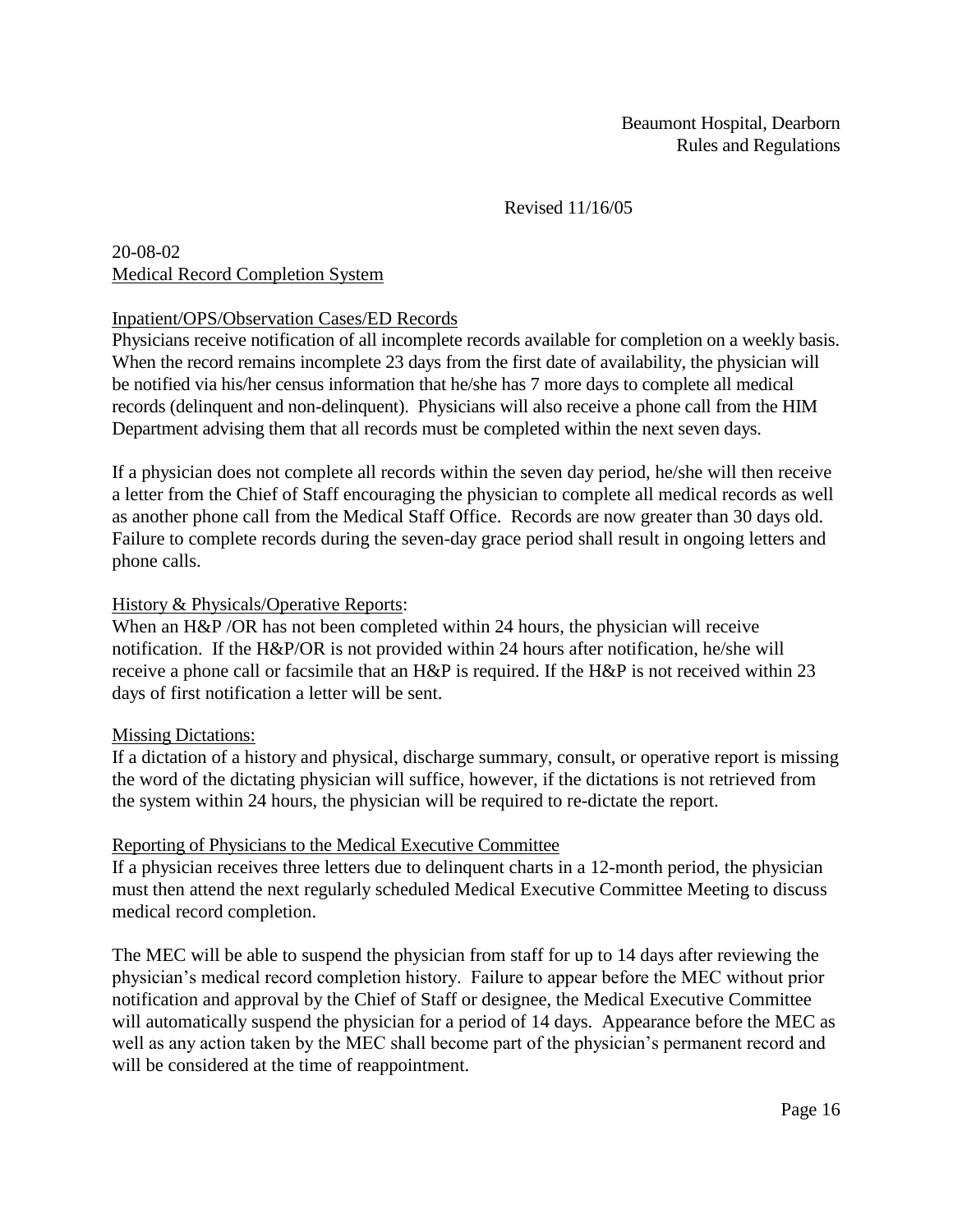Vacation Policy

Vacations are defined as a physician who will be away five or more consecutive days. It is the responsibility of the physician to notify the Medical Staff office, verbally or in writing, of vacation schedules. Physicians on vacation will be allotted one-week post vacation to complete records. Any physician on the incomplete list prior to vacation will remain on the list throughout vacation. Failure to notify the Medical Staff Office of vacation invalidates the one-week grace period.

> Approved 12/19/94 Revised 4/22/97 Revised 1/5/98 Revised 8/24/99 Revised 9/16/02 Revised 3/14/07

20-08-03 Death Certificates, Responsibility for Completion

The proper preparation of a death certificate is an important role of the Medical Staff.

Responsibility for completing and signing the death certificate rests with the attending physician, or in the absence of the attending physician, their designated covering physician. Certification of the death, i.e., a completed, signed death certificate, should be provided within the 48 hours immediately following pronouncement of death.

As the death certificate is not an autopsy report, the attending physician shall use their sound medical judgment to complete the certificate based on what is known to them. In the event that the patient expired prior to the attending physician seeing the patient, this information may be obtained from the electronic medical record or consultation with the patient's primary care physician (if they are not the attending). It is the responsibility of the attending physician of record to complete the death certificate regardless of whether or not they saw the patient during the hospitalization in which the patient died.

Regardless of where the patient expires, all deaths that meet pre-defined criteria are reported to the Medical Examiner. Depending on the circumstances of the patient's death, the ME may sign the death certificate or they will refer the matter back to the patient's attending physician.

Cases in which the attending physician is available but refuses to sign the death certificate will be immediately referred to the Department Chief. The matter may be escalated up the chain of command, if necessary.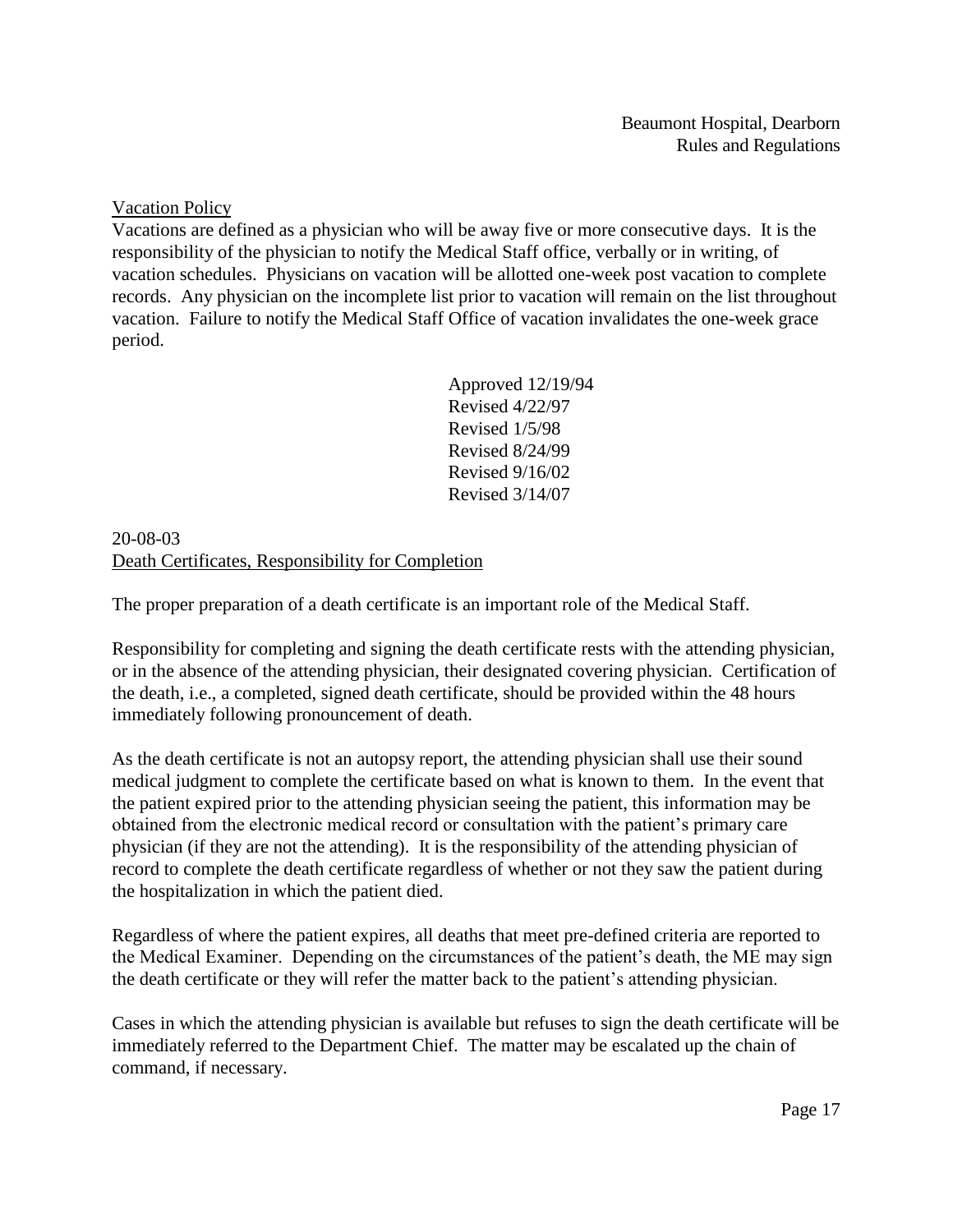Refusal by the appropriate attending physician to sign a death certificate will automatically result in removal of that physician from the ER call schedule. Additional corrective action by the Medical Staff may also be considered.

Approved: 06/16/16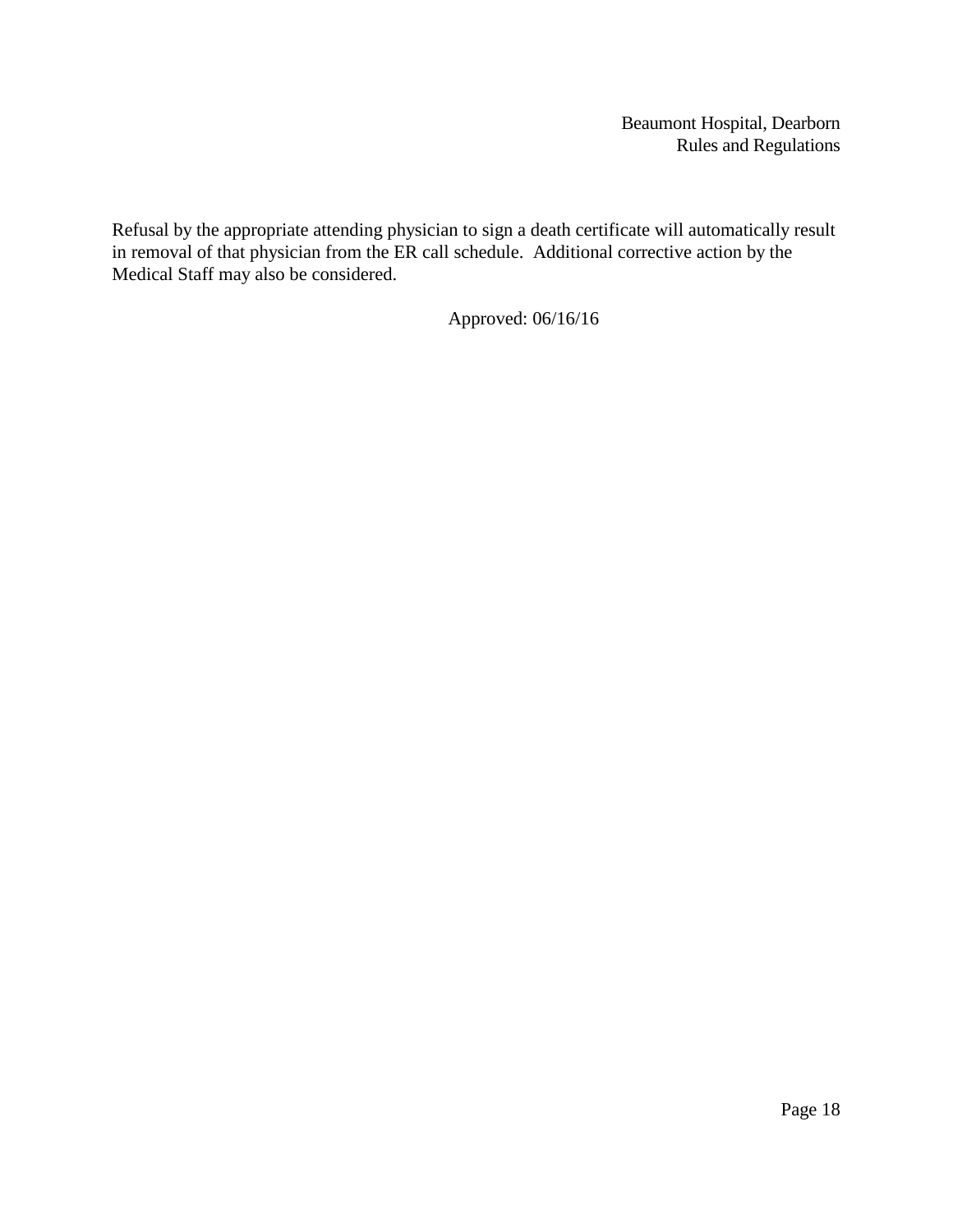### 30-01-01 Consultation, Requirements for

The OHS Standard for timely response to requests for physician consultations shall be 1) STAT and urgent consults: consulting physician to respond to call from ED physician in 30 minutes and then to evaluate patient within the time frame felt to be necessary by the requesting physician, but in any case not to exceed 4 hours; 2) Routine consults: physician to evaluate patient within 24 hours.

All consultation requests shall include the reason for the consultation and the acuity level of the request, i.e., STAT or Routine.

All STAT consultation requests should be made by telephone call directly physician to physician to ensure that pertinent history, reason for the consultation, and the timeframe in which the consultant needs to be present at the bedside are clearly communicated. In the event that the requesting physician is engaged in critical patient care management and cannot make the call, the call may be made by a nurse, but must be directly communicated to the consulting physician. All Routine requests will be communicated to the physician per their self-identified calling preference and within sufficient time for the physician to evaluate the patient within 24 hours. All OHS Physicians shall ensure that they carry working pagers and/or have left contact numbers with hospital switchboards while on call.

Consultations shall be dictated or written legibly within 24 hours of the time the consultant sees the patient. The consultation report shall contain a written opinion by the consultant that reflects an actual examination of the patient and the patient's medical record. Consultations may be used as the admitting H&P provided they contain the elements of a complete history and physical as defined by the Rules and Regulations of the medical staff.

> Approved 07/17/78 Revised 09/16/02 Revised 07/15/08 Revised 05/13/09

30-01-02 Consultation in Case of Potentially Suicidal Patient

If a physician considers a patient potentially suicidal and writes an order for "SUICIDE PRECAUTIONS", an immediate mental health consultation shall be obtained.

IMMEDIATE CONSULTATION--The referring physician shall not delay consultation through the usual channels of communication but contact a psychiatrist personally and obtain assurance of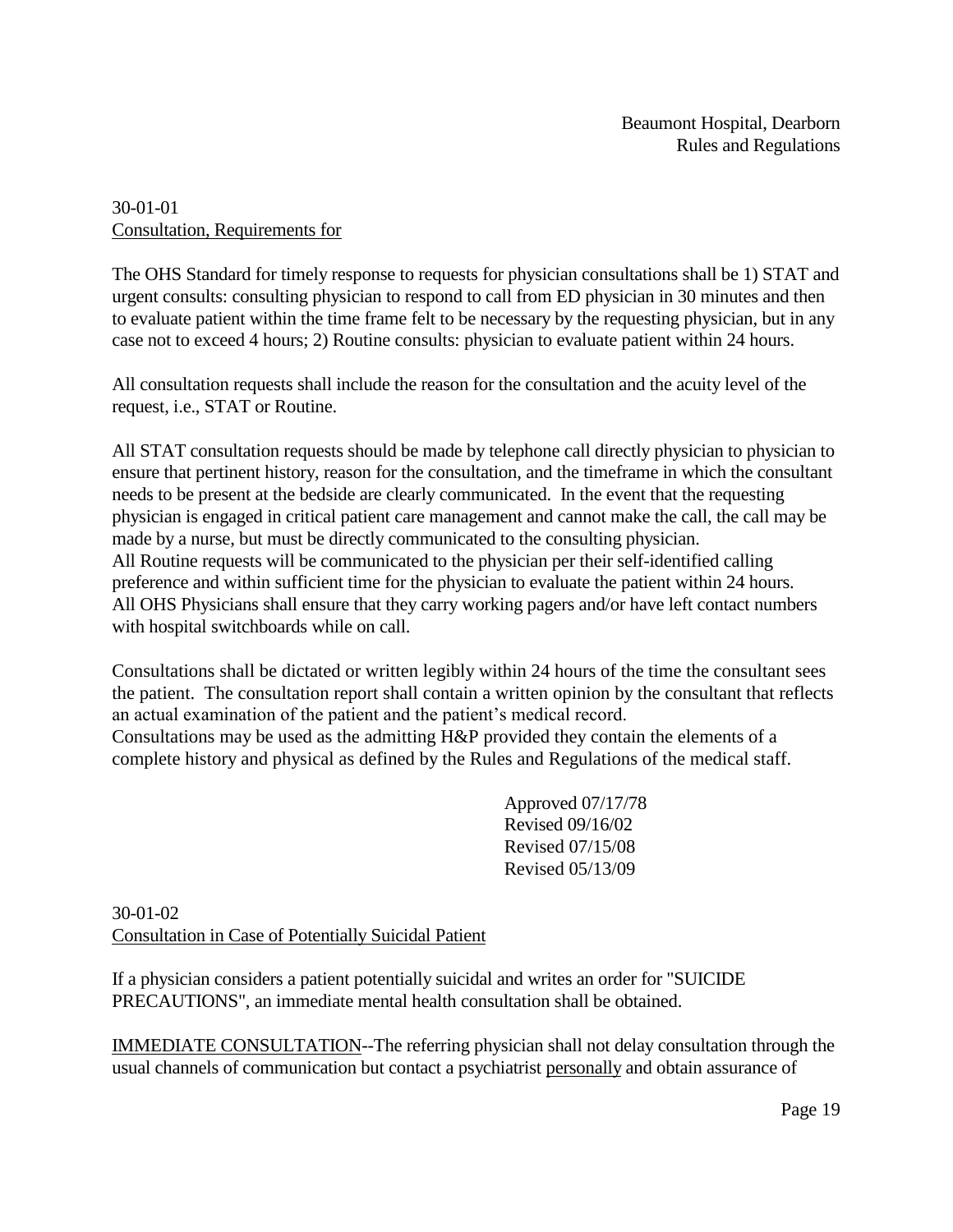prompt response. If the member of the department requested is not available, the psychiatrist on first call for the department shall respond to these urgent calls.

> Approved 12/15/80 Revised 12/18/14

30-01-03 Intensivist Consults and Critical/Intensive Care Medical Management

# **ICU, CCU, CVCU Areas**

All Critical/Intensive Care (ICU, CCU and CVCU) patients shall have a **mandatory** consult by an Intensivist trained and board certified/eligible in Critical Care Medicine. Consultations in these areas for an Intensivist will be completed within at least four (4) hours – or sooner as clinically needed – of the consult being placed. In the interest of patient safety, and as clinically appropriate, the Critical Care Medical Director (CCMD) will intervene if a consult is not completed within this timeframe.

# **ED, OR Areas**

Consultations in Pre Op/OR/Post Op and ED for an Intensivist who is trained and board certified/eligible in Critical Care Medicine will be completed within at least four (4) hours – or sooner as clinically needed – of the consult being placed. In the interest of patient safety, and as clinically appropriate, the Critical Care Medical Director (CCMD) will intervene if a consult is not completed within this timeframe.

### **3S, 3E, 3N, 3W**

For all patients admitted to these units (3S, 3E, 3N, 3W), it is **strongly recommended** that the attending physician consults an Intensivist who is trained and board certified/eligible in Critical Care Medicine. The CCMD will track initial impact of this voluntary approach within 3-6 months of go live to determine if a suggested edit to the Rule and Regulation should be presented to medical staff leadership. Consultations for an Intensivist in these areas will be completed within at least four (4) hours on these units or sooner as clinically needed.

### **All Areas**

The CCMD or their designee shall determine what patients are appropriate for admission (per admission and discharge criteria) to the Critical/Intensive Care and Step-Down units. These criteria should be developed and published by the CCMD within 90 days of go live of this Rule and Regulation.

Additionally, when a patient no longer requires the level of service provided on such unit, the CCMD shall have the authority to: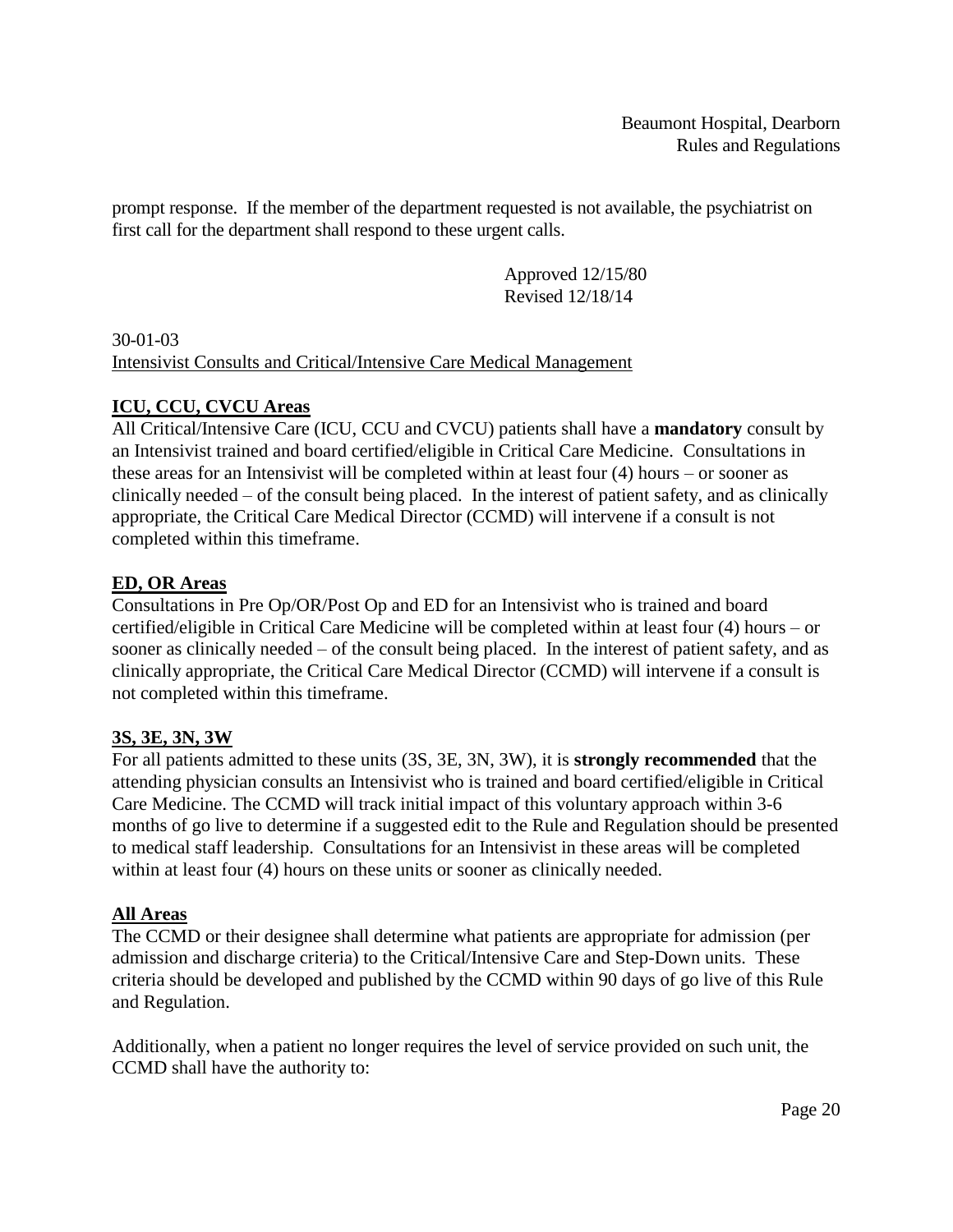- 1. Discharge the patient to the appropriate setting for the patient's continued care, and,
- 2. Notify the patient's attending physician of the decision to discharge (also notify the surgeon of record if a surgery occurred during the same admission to the hospital).

Any differences of clinical opinion will be referred to the appropriate Department Chief or Chief of Staff for resolution, per the Medical Staff's Chain of Command.

Approved 06/16/16

30-01-04 Consultations in the Nursery

Consultations shall be obtained as needed (if a physician does not have appropriate privileges)

- 1. Premature infants under four pounds
- 2. Bilirubin over 15 mg. Percent
- 3. Newborns with sustained temperatures of 101°F. or over for 14 hours and unstable temperatures
- 4. Persistent cyanosis
- 5. Persistent vomiting
- 6. Abdominal distention
- 7. Respiratory difficulty
- 8. Convulsions
- 9. Abdominal bleeding

Approved 12/15/80

30-02-01 **Autopsies** 

Every member of the Medical Staff shall be actively interested in securing autopsies whenever possible.

- Unanticipated death or unknown complications may have caused death
- Deaths of participants in clinical trials or when a patient is being treated under a new therapeutic trial regiment
- Intra-operative or intra-procedure death
- Death occurring within 48 hours after surgery or an invasive diagnostic procedure
- All deaths on a psychiatric service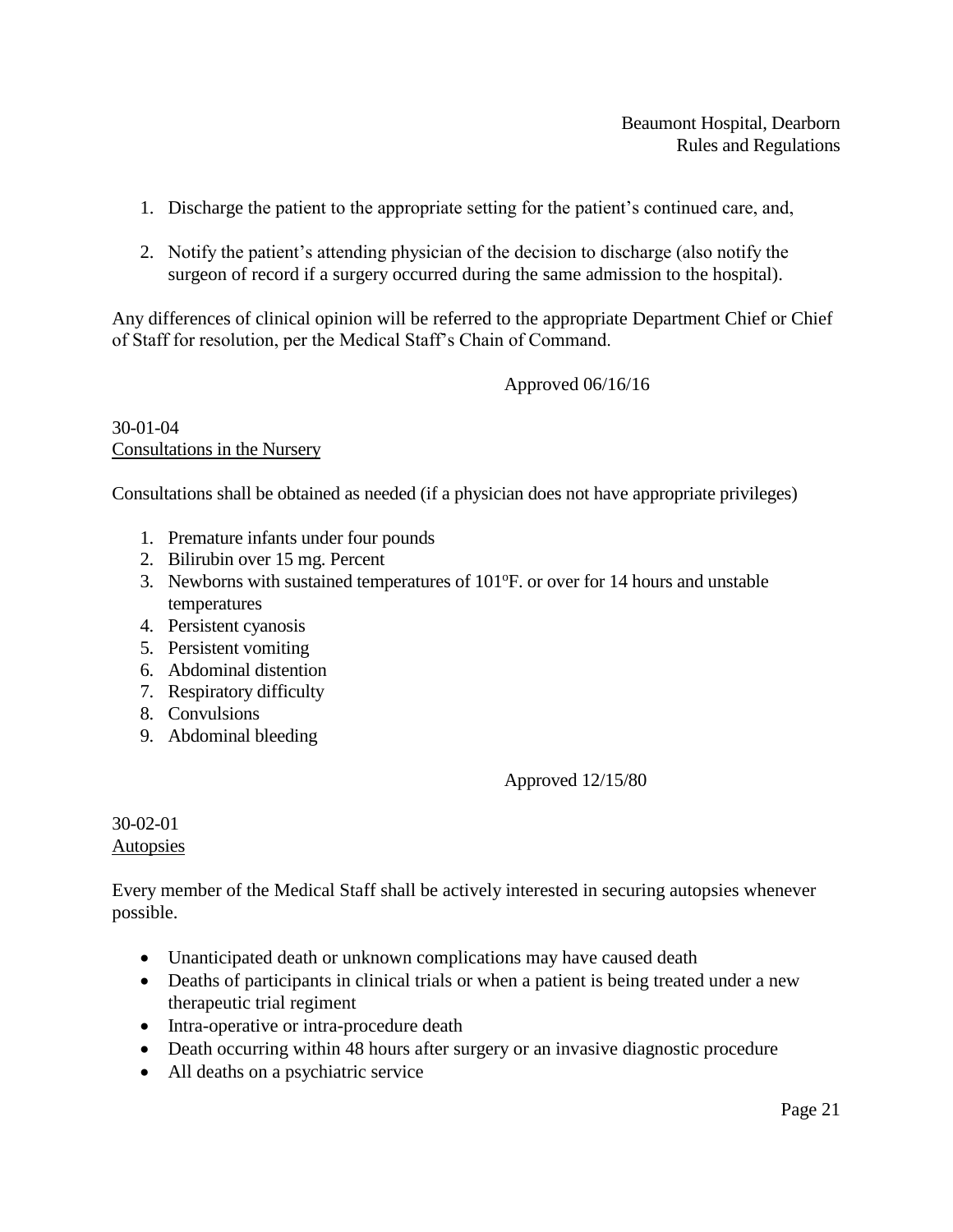- Deaths due to accidents in the hospital
- Obstetrical deaths or death incident associated with pregnancy within 7 days following delivery
- Neonatal and pediatric deaths, including those with congenital malformations.

It is the responsibility of the Nursing Department to see that Form 11-70, "Authorization for Autopsy", is completed in duplicate before an autopsy may be performed. The attending physician or house officer or on-call physician is responsible for obtaining the autopsy permission and completing the form noting if the autopsy is subject to any restrictions. The form must be signed by the appropriate party. The following priority should be followed in obtaining the signature:

The spouse, an adult son or daughter in order of age, either parent, an adult brother or sister, legal guardian of the person of the decedent at the time of death, or any other person authorized or under obligation to dispose of the body.

This signature must be witnessed by a physician or Oakwood staff member. The physician filling out the form must also sign it. In questionable instances, one of the Hospital pathologists should be consulted. All autopsies shall be performed by the Hospital pathologist or by a physician to whom he may delegate the duty.

> Approved 12/15/80 Revised 01/17/89 Revised 05/18/05

30-03-01 Tissues Removed at Operation

All tissues removed at operation shall be sent to Hospital pathologist who shall make such examinations as he may consider necessary to arrive at a pathological diagnosis.

Approved 12/15/80

30-03-02 Tissues, Examination of Gross Specimens

The following specimens shall be examined by gross examination only in the Department of Pathology:

**Cataracts**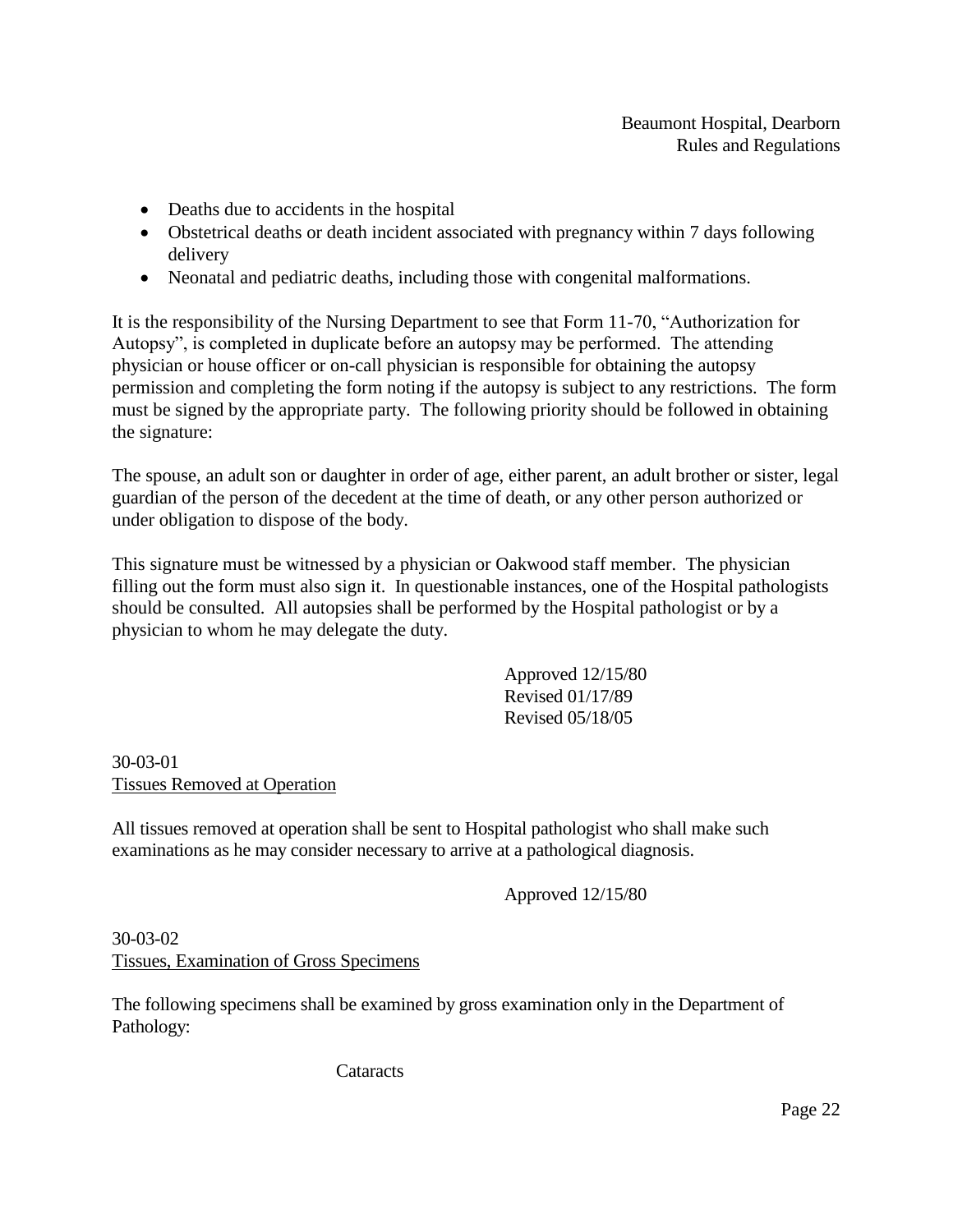Foreign bodies Loose bodies Bunions **Bunionettes** Spurs Accessory navicular Bone pins & nuts, etc Toenails Hammer toes Nasal septum Teeth Stones (kidney, ureter and gallbladder) Pacemakers Intra-uterine devices

Although these specimens are only examined grossly, this does not change the regulation, which requires that all specimens from the operating room be submitted to Pathology for examination.

Approved 12/15/80

30-06-01 Dispensing Medications/Metric Measures

The Metric System shall be used in the ordering and dispensing of all medications at Oakwood Hospital.

Approved 07/19/82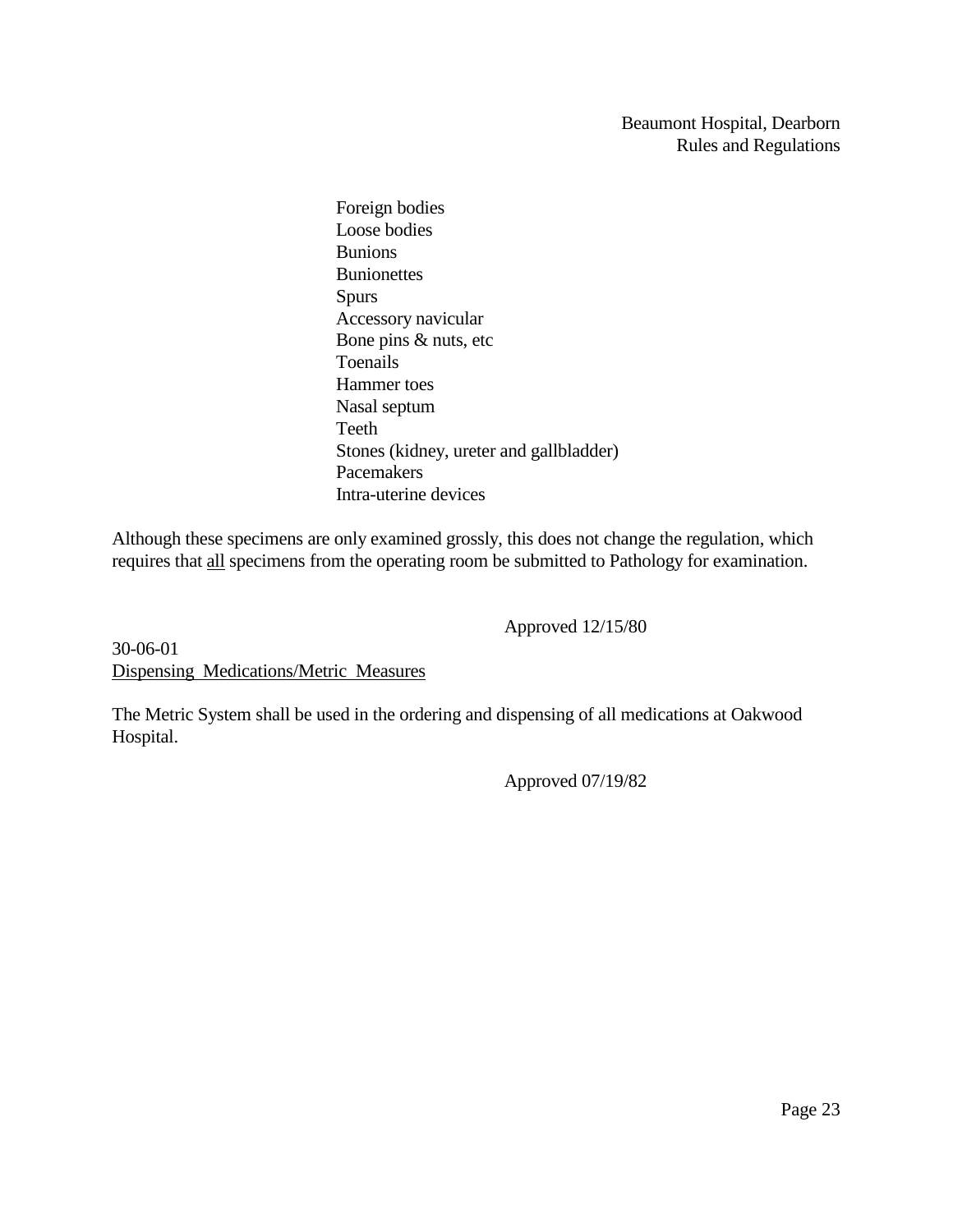40-01-01

Promptness in the Operating Room

Surgeons must be in the operating room and ready to commence operation at the time scheduled, and in no case will the operating room be held longer than fifteen minutes after the time scheduled.

> Operating Room Committee 6/2/81 Approved 06/02/81

#### 40-02-01 Swan Ganz Catheters, Insertion

- 1. Any physician granted the privilege may perform the procedure in Oakwood Hospital.
- 2. The physician performing the procedure must have clinical responsibility for the patient, as the attending, or as the consultant at the request of the attending physician.
- 3. When more than one physician with appropriate privileges is involved in the care of the patient, that physician with the immediate need shall determine the particular device which satisfies this need and perform the procedure.
- 4. The physician performing the procedure shall be responsible for the proper technique, as well as management of any and all complications that may result.
- 5. The physician performing the procedure shall be responsible for any requisite studies (i.e. X-rays to determine catheter position and absence of complications) prior to scheduled time of surgery in the event that surgery is to be performed.
- 6. The procedure may be performed by a resident-in-training, under the direct supervision of the responsible physician, satisfying the prior criteria.

Approved 03/18/86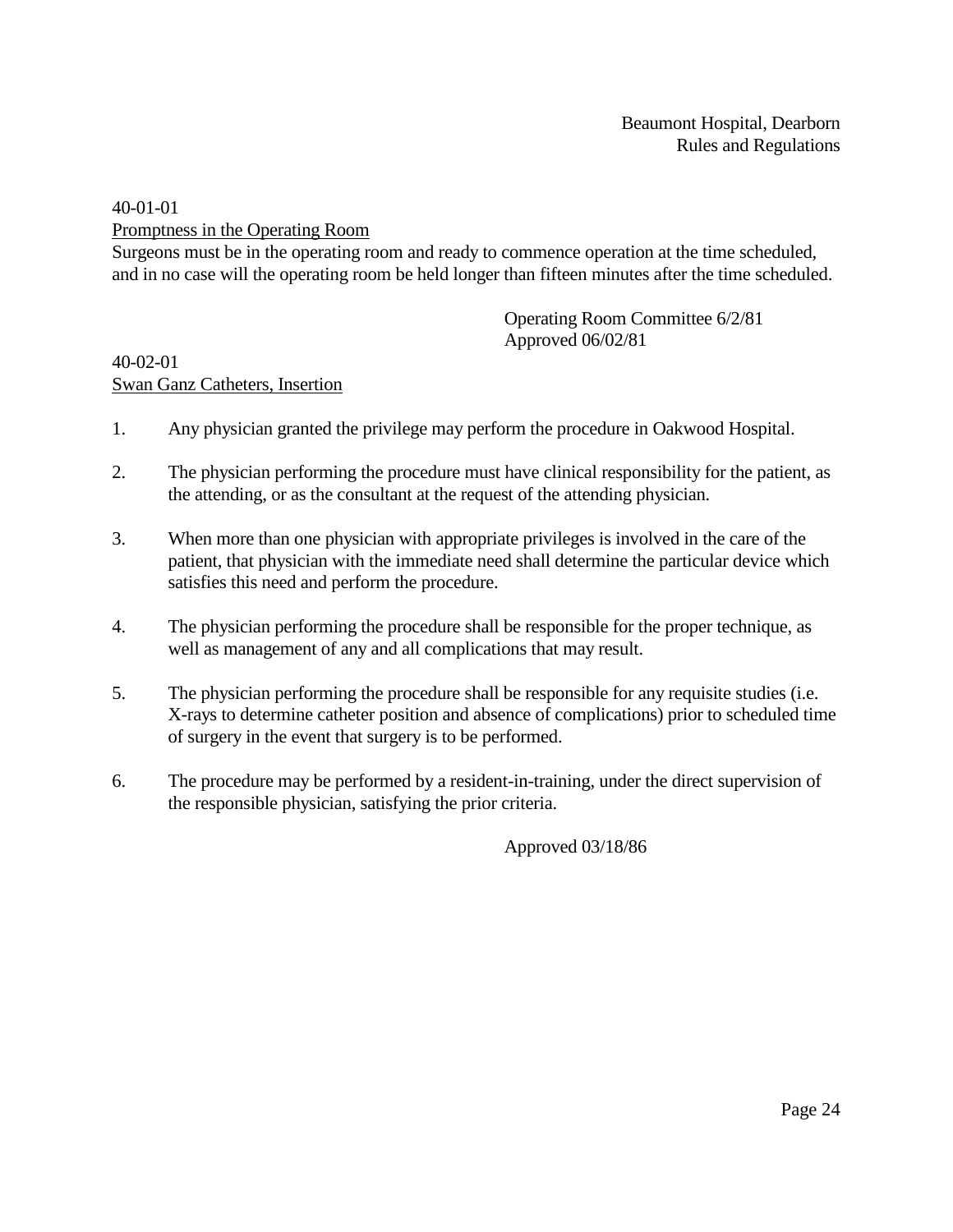# 50-01-01 Reporting of Medical Staff Action to the Chief Executive Officer

After each meeting of the General Medical Staff, the Secretary of the Medical Staff shall transmit to the Chief Executive Officer of the Hospital such reports and recommendations as the Medical Staff may wish to make to him or through him to the Governing Board.

### Approved 01/19/81

50-02-01 Director of Medical Education, Appointment of

The Director of Medical Education, a member of the Active Staff, shall be appointed by the Executive Committee subject to the approval of the Governing Board.

Approved 01/19/81

# 50-03-01 Quality Assurance Activities of the Medical Staff

All quality assurance activities of all Medical Staff committees will be reported to the Quality Assurance Committee and then to the Executive Committee for forwarding to the Board of Trustees.

> Approved 10/20/80 Re-approved 04/21/86

50-03-02 Quality Management Committee, Medical Staff Responses to

When a physician fails to adequately respond in writing or in person to a written query by the Quality Management Committee for additional information within thirty (30) days, the following action is taken:

Physician is notified that he/she must attend the next regularly scheduled Medical Executive Committee (MEC) meeting to discuss the Medical Staff member accountability for quality management. If a physician fails to attend the MEC without prior notification and approval by the Vice Chief of Staff or designee, the MEC will use authoritative discretion on further action, up to and including termination of the physician's privileges. If the physician should receive notification to appear at the next MEC meeting and adequately responds to the Quality Management Committee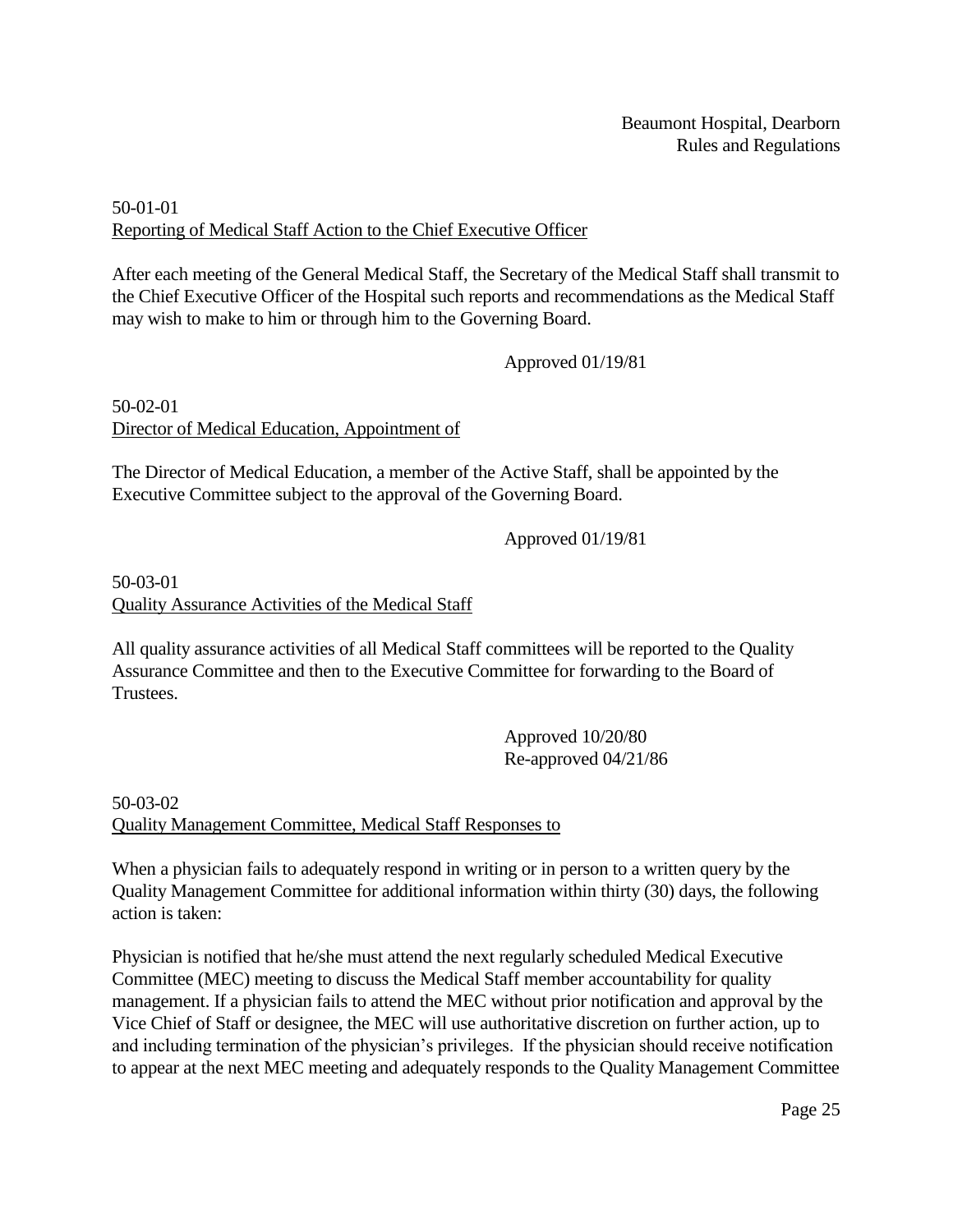prior to the MEC scheduled meeting, his/her attendance is still required

Approved 8/22/01

50-04-01 Medical Staff Meetings/Excused Absences

As stated in the Medical Staff Bylaws: Article XI, Section 4

Excused absences are given in response to:

- A. Written notice of illness
- B. Vacation notice indicating the physician is out of town

Excused absences are to be noted on attendance records. No telephone excuses are to be accepted.

Approved 11/17/80

50-05-01 Medical Staff Dues, Collection

Dues are assessed for each medical staff membership category as provided for in the Medical Staff By-Laws, with specific amounts determined after periodic review and approval by the Medical Executive Committee. Dues assessments will be:

- $\triangleright$  Active category members: \$300. annually
- ➢ Courtesy category members: \$400. annually
- $\triangleright$  Consulting category members: \$200. annually
- ➢ Ambulatory category members: \$200. annually

Medical Staff members who employ affiliate staff members will be assessed a \$150 annual fee for each employed and sponsored affiliate staff member.

Failure to pay dues within three (3) months from first notice will result in the loss of all clinical privileges for the physician. The appropriate procedure to be followed by the Medical Staff Office will be:

1. Initial letter, signed by the Vice Chief of Staff, notifying physician of the amount of dues to be paid shall be sent to the physician at his/her designated mailing address thirty (30) days prior to the due date of April 1st.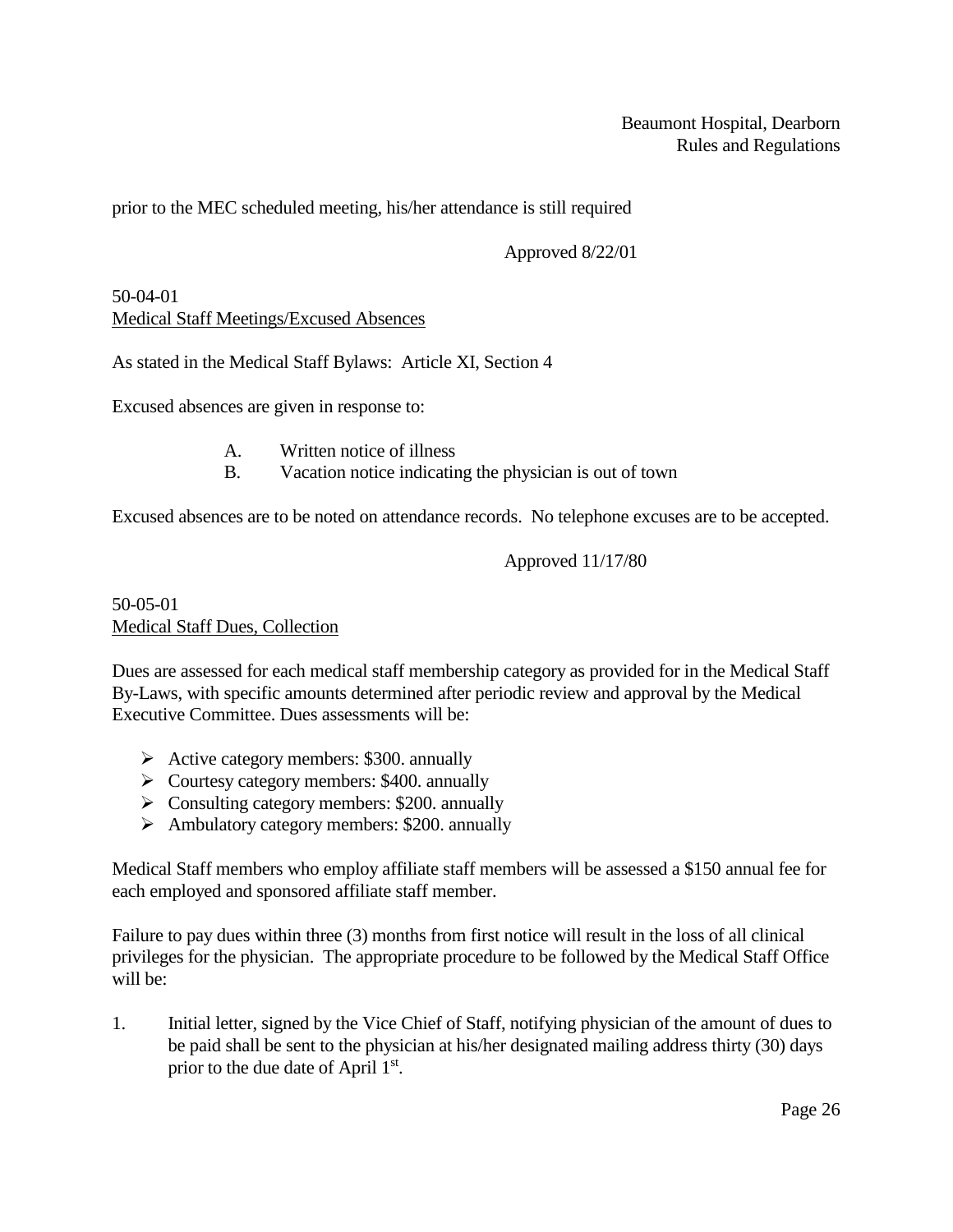- 2. A second follow-up letter will be sent in thirty (30) days from initial notice to the physician at his/her designated mailing address, clearly stating "2nd Notice" and advising physician that failure to pay by the date specified in the letter would result in suspension with loss of all clinical privileges.
- 3. A final letter will be sent in sixty (60) days from initial notice, by certified mail to the physician at his/her designated mailing address, clearly stating "Third and Final Notice" advising the physician that he/she must pay his/her dues by the date specified in the letter or it would be considered a voluntary resignation from the Medical Staff effective on the specified date.

Approved 11/18/85 Revised 11/28/01 Revised 03/11/09 Revised 07/17/12

### 50-05-02 Legal Assessment

All newly appointed Active and Courtesy Medical Staff members will be required to pay a one time legal assessment of \$100.00. New members will be billed for the legal assessment upon their acceptance to the Medical Staff. Failure to pay the assessment will be handled with the same procedure as the Medical Staff Dues.

Approved 04/20/87

### 50-06-01 Medical Staff Chain of Command

In the best interest of quality of care and patient safety, the Chain of Command establishes a clear procedure to be followed to ensure the medical direction of patient care in the event that an attending/consulting physician is unable or unavailable to manage his/her patient. The Chain of Command may also be invoked when issues cannot be resolved with a medical staff member(s) directly, to resolve conflicts in the management of patient care, or when other conflicts or unexpected situations arise.

The Chain of Command is as follows:

Chief of Department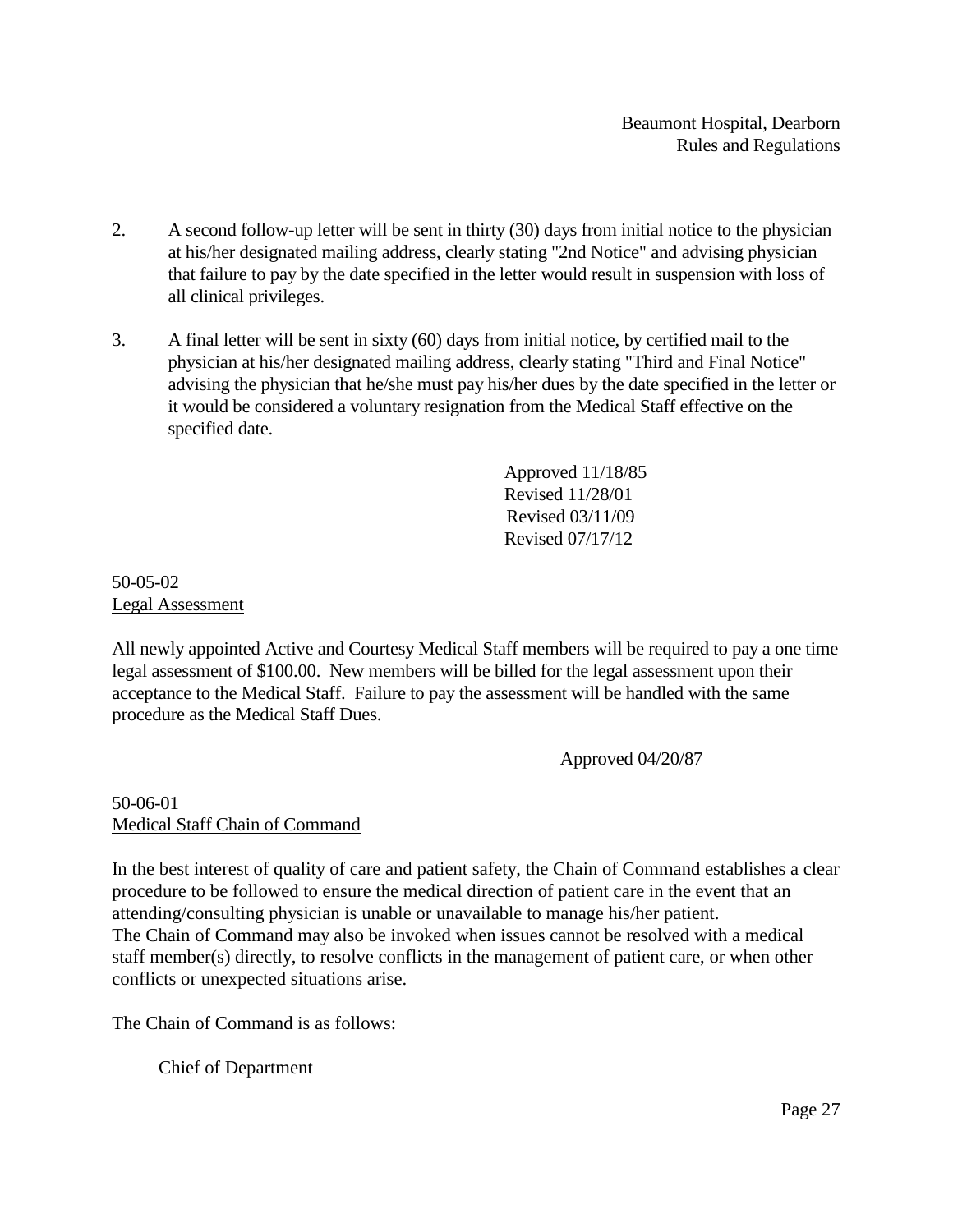if unavailable, Vice Chief of Department or designee Chief of Staff if unavailable, Vice Chief of Staff or designee

Approved 03/19/03

50-07-01 Medical Protocols, approval of

The Medical Executive Committee and the appropriate standing committee of the medical staff must approve all medical protocols.

Approved 01/26/05

60-01-01 Leave of Absence

Leave of absence may be granted to members of the Medical Staff on recommendation of the respective Department Chiefs. The physician shall submit a written application for leave of absence to his Department Chief who will forward it to the Credentials Committee, through the Executive Committee and to the Board of Trustees. Leaves of absence shall be granted for a period of up to three years. An extension beyond that time will be granted only for unusual and extenuating circumstances.

The Medical Staff member shall request reinstatement of his or her privileges by submitting a written request to his Department Chief for transmittal to the Credentials Committee. A written summary of the staff member's pertinent activities during the period of leave of absence shall accompany the request. The Credentials Committee shall make a recommendation to the Executive Committee and the Executive Committee will make a recommendation to the Board of Trustees concerning the reinstatement of the member's privileges.

Approved 05/18/87

#### 60-02-01 Courtesy Status

Determination of eligibility for Courtesy Status, as follows:

1. That we continue to abide by the ruling that any person on the Active staff who has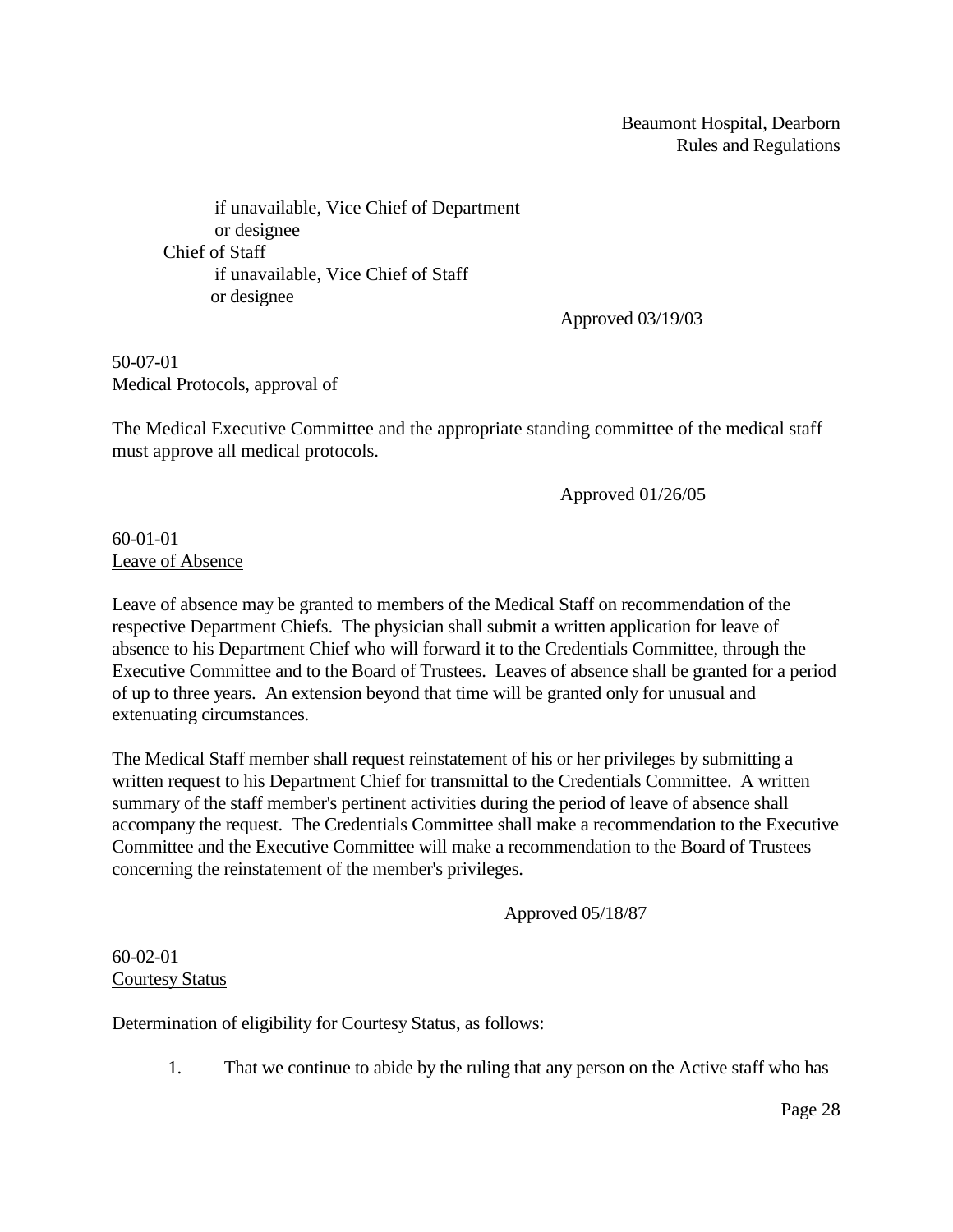twelve or more admissions annually is not eligible for transfer to the Courtesy Staff except under extenuating circumstances.

- 2. That in the Department of Pediatrics, care of newborns is considered the same as admissions for purposes of this ruling.
- 3. That Hospital consultations shall not be considered as admissions.
- 4. That clarification of our rules be made in regard to persons who are on the Courtesy Staff and exceed twelve admissions annually. At the time the twelfth admission is accomplished, the staff member shall be advised that he now has twelve admissions for the current year and that if he wishes to continue admitting more patients, he must apply for transfer to the Active staff.

### Approved 01/19/81

# 60-03-01 Advancement from Provisional to Regular Staff Status

Board Certification will be one of the considerations for promotion from provisional to regular Active status.

A physician who is not Board Certified at annual review, will receive a recommendation from the Credentials Committee that Provisional Status be continued. If at the end of five years, Board Certification has not been achieved, the Credentials Committee will have to decide whether to recommend Regular Status based on whether:

1. Physician is actively pursuing certification.

.

- A. Has not taken examination during five years of provisional status because
- B. Intends to take examination with next year.
- C. Remains eligible to take examination.
- D. Has not failed the examination more than times.
- 2. Physician offers exceptional medical knowledge, expertise and experience.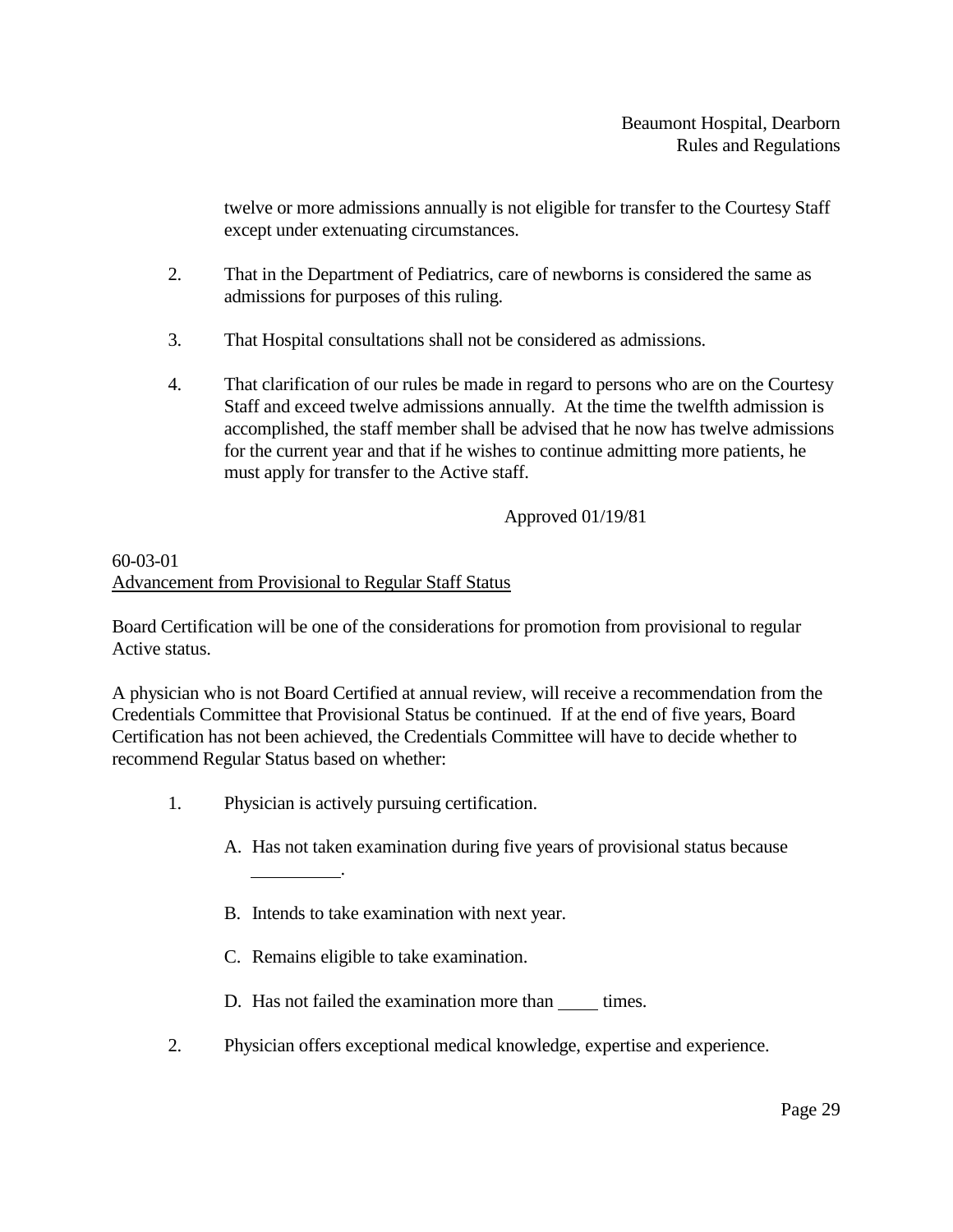A. Has completed a fellowship or other training.

- 3. Physician possesses specialized skills or knowledge in areas not covered by current members of the Medical Staff.
- 4. Physician contributes significantly to goals of the Medical Staff and the Department of Medical Education.
	- A. Physician participates on the following committees:
	- B. Physician participates in the following staff training activities:

\_\_\_\_\_\_\_\_\_\_\_\_\_\_\_\_\_\_\_\_\_\_\_\_\_\_\_\_\_\_\_\_\_\_\_\_\_\_\_\_\_\_\_\_\_

C. Physician participates in the following quality assurance activities: \_\_\_\_\_\_\_\_\_\_\_\_\_\_\_\_\_\_\_\_\_\_\_\_\_\_\_\_\_\_\_\_\_\_\_\_\_\_\_\_\_\_\_\_\_\_\_

\_\_\_\_\_\_\_\_\_\_\_\_\_\_\_\_\_\_\_\_\_\_\_\_\_\_\_\_\_\_\_\_\_\_\_\_\_\_\_\_\_\_\_\_\_\_

- D. Physician participates in the following teaching activities:
- 5. Physician has attended % of scheduled Medical Staff committee meetings\ within the last year.

\_\_\_\_\_\_\_\_\_\_\_\_\_\_\_\_\_\_\_\_\_\_\_\_\_\_\_\_\_\_\_\_\_\_\_\_\_\_\_\_\_\_\_\_\_\_\_

- 6. A. Physician has attended 1% of Departmental committees with the last year.
	- B. Physician has attended 3% of General Staff Meetings within the last year.
- 7. Physician has had admissions and/or surgical procedures in the last year.
- 8. Review of Department Quality Assurance monitoring reports.
- 9. Physician has published the following articles and given the following lectures in the last year:

\_\_\_\_\_\_\_\_\_\_\_\_\_\_\_\_\_\_\_\_\_\_\_\_\_\_\_\_\_\_\_\_\_\_\_\_\_\_\_\_\_\_\_\_\_\_\_\_\_\_\_\_\_\_\_\_\_

\_\_\_\_\_\_\_\_\_\_\_\_\_\_\_\_\_\_\_\_\_\_\_\_\_\_\_\_\_\_\_\_\_\_\_\_\_\_\_\_\_\_\_\_\_\_\_\_\_\_\_\_\_\_\_\_\_

10. Physician is involved in the following research activities: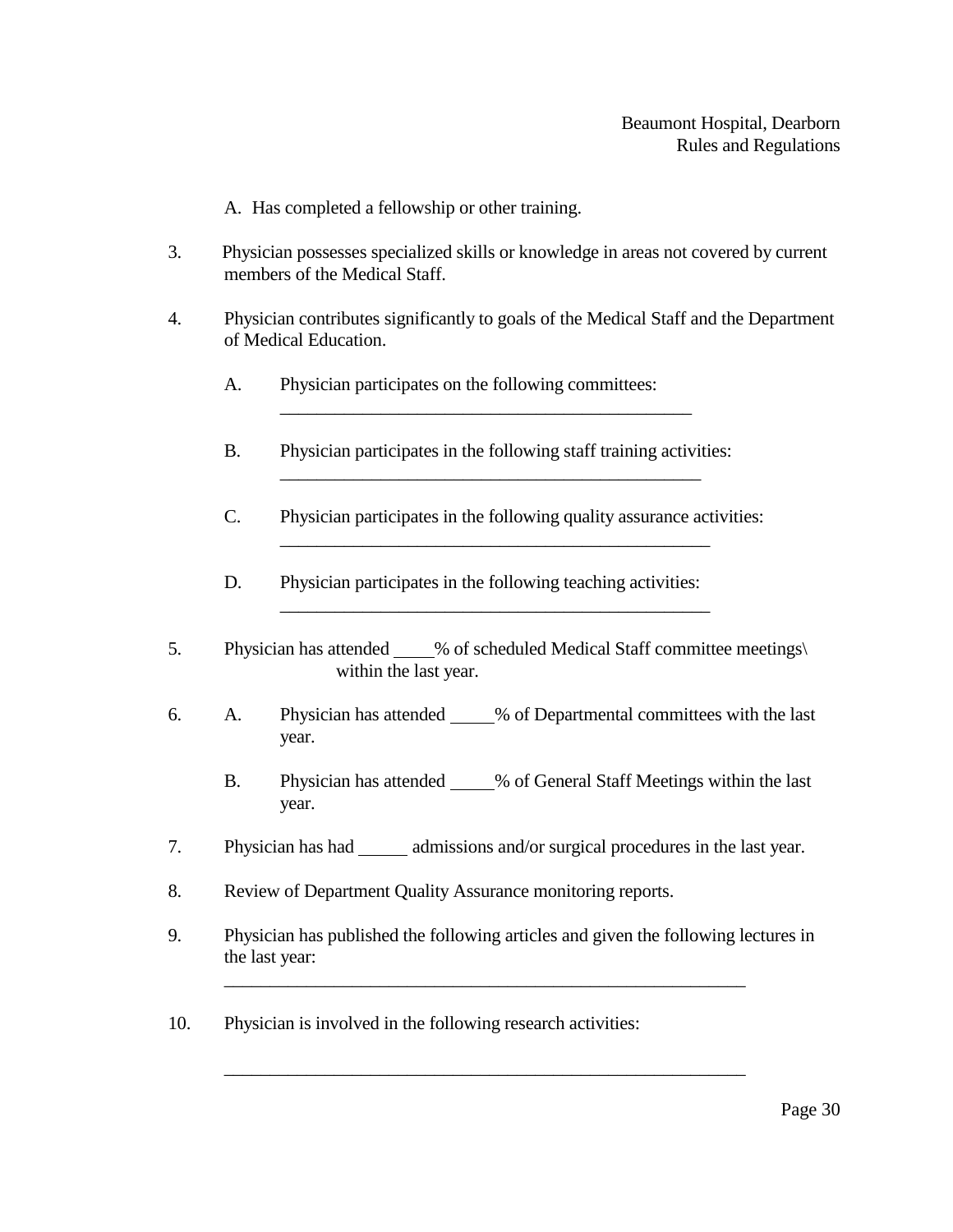- 11. Physician has attended the following continuing Medical Education Programs in the last year:
- 12. Times physician has been suspended within the last year for delinquent medical records: \_\_\_\_\_\_\_\_\_\_\_\_\_\_\_
- 13. Physician has the following administrative responsibilities in the Hospital: \_\_\_\_\_\_\_\_\_\_\_\_\_\_\_\_\_\_\_\_\_\_\_\_\_\_\_\_\_\_\_\_\_\_\_\_\_\_\_\_\_\_\_\_\_\_\_\_\_\_\_\_\_\_

\_\_\_\_\_\_\_\_\_\_\_\_\_\_\_\_\_\_\_\_\_\_\_\_\_\_\_\_\_\_\_\_\_\_\_\_\_\_\_\_\_\_\_\_\_\_\_\_\_\_\_\_\_\_

Approved 07/21/81 Revised 06/09/89

60-04-01 Transfer to Active Staff

Any member of the Medical Staff requesting a transfer from Courtesy Staff to Active Staff due to patient activity exceeding the maximum level for a courtesy member (per policy), is not required to complete an application and follow the already established interviewing procedures within that particular department. They may request a transfer of staff status via letter to their department chief.

Medical Staff transfer request to Active Staff, from any other staff status and for any other reason, must complete a new application and follow already established interviewing procedures within that particular department, as well as being processed as any other new applicant.

> Approved 07/16/84 Approved 03/14/07

60-05-01 Application Fee

A processing fee of \$150.00 for new applicants to Oakwood Hospital's Medical Staff, non refundable, is to be submitted with the application.

> Approved 04/16/84 Revised 01/18/93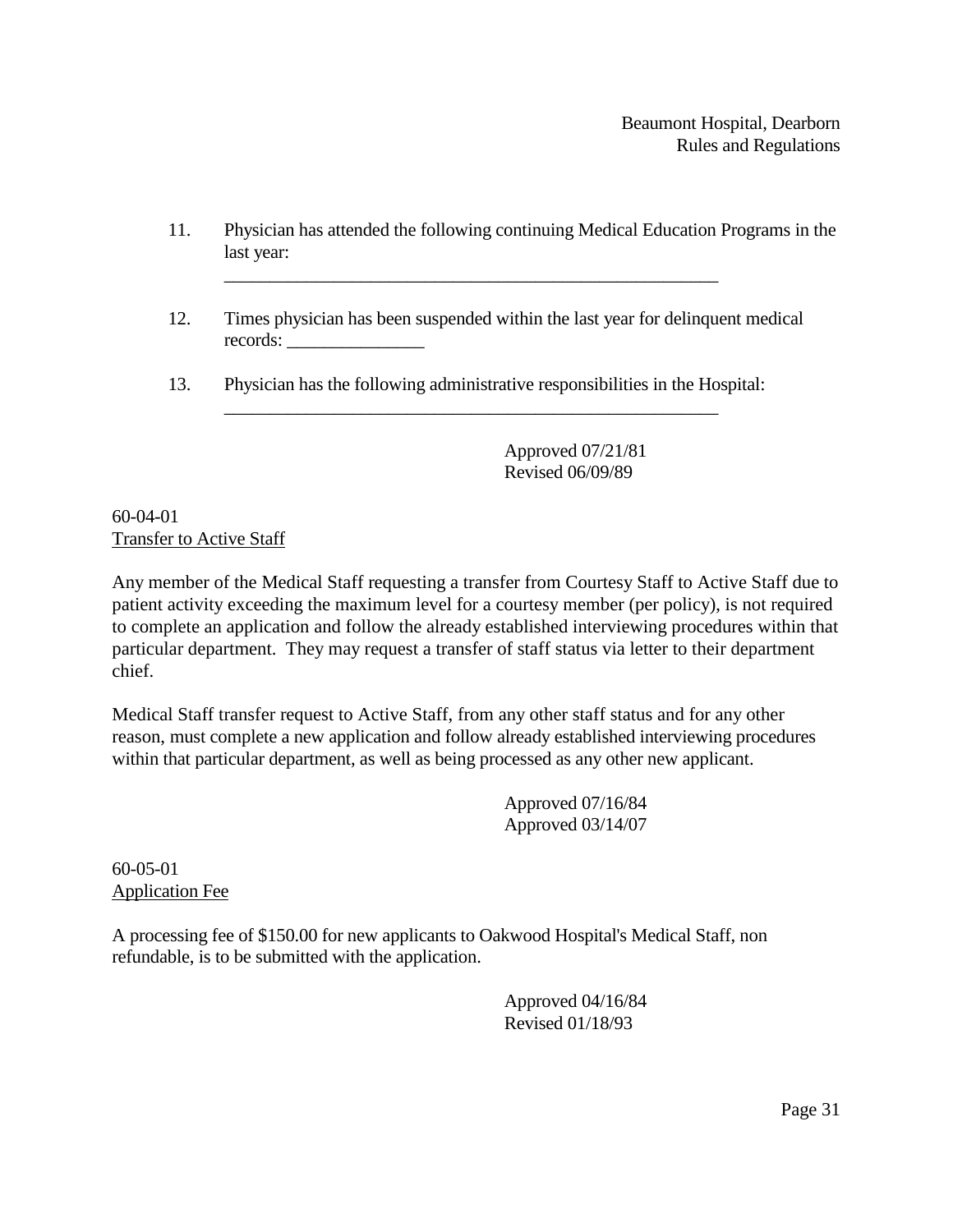60-06-01 Reappointment Forms

In order to be eligible for reappointment to the Medical Staff each individual must complete, and submit to the Medical Staff Office, a written request for re-appointment on a form approved by the Executive Committee and the Board of Trustees. Such form must be completed in full.

Approved 04/21/86

#### 60-07-01 Application, Staff Membership

Within sixty days of the receipt of the completed application by the Oakwood Hospital and Medical Center Medical Staff Office, (as defined in the Medical Staff Bylaws, Article 2, Section 3 and Section 4, A & B), the Credentials Committee will forward their findings and recommendations (acceptance, rejection, deferral) to the Executive Committee for action. Applications for physicians who are joining practices of physicians currently on staff at Oakwood Hospital, and applications for physicians who are active members of Oakwood Healthcare System affiliate hospitals will be given priority status during the review of their application.

> Approved 06/16/86 Revised 1/5/98

60-07-02 Medical Staff Appointment/Reappointment

Each applicant for medical staff appointment and reappointment to the Medical Staff and initial, renewed, or revised delineation of clinical privileges must include the following information, if applicable:

(1) previously successful or currently pending challenges to any licensure or registration, or voluntary or involuntary relinquishment of such licensure or registration;

(2) voluntary or involuntary termination of medical staff membership, or voluntary or involuntary limitation, reduction, or loss of clinical privileges at another Hospital; and/or

(3) involvement, if any in a professional liability action, including all final judgments or settlements involving the individual.

Approved 12/13/96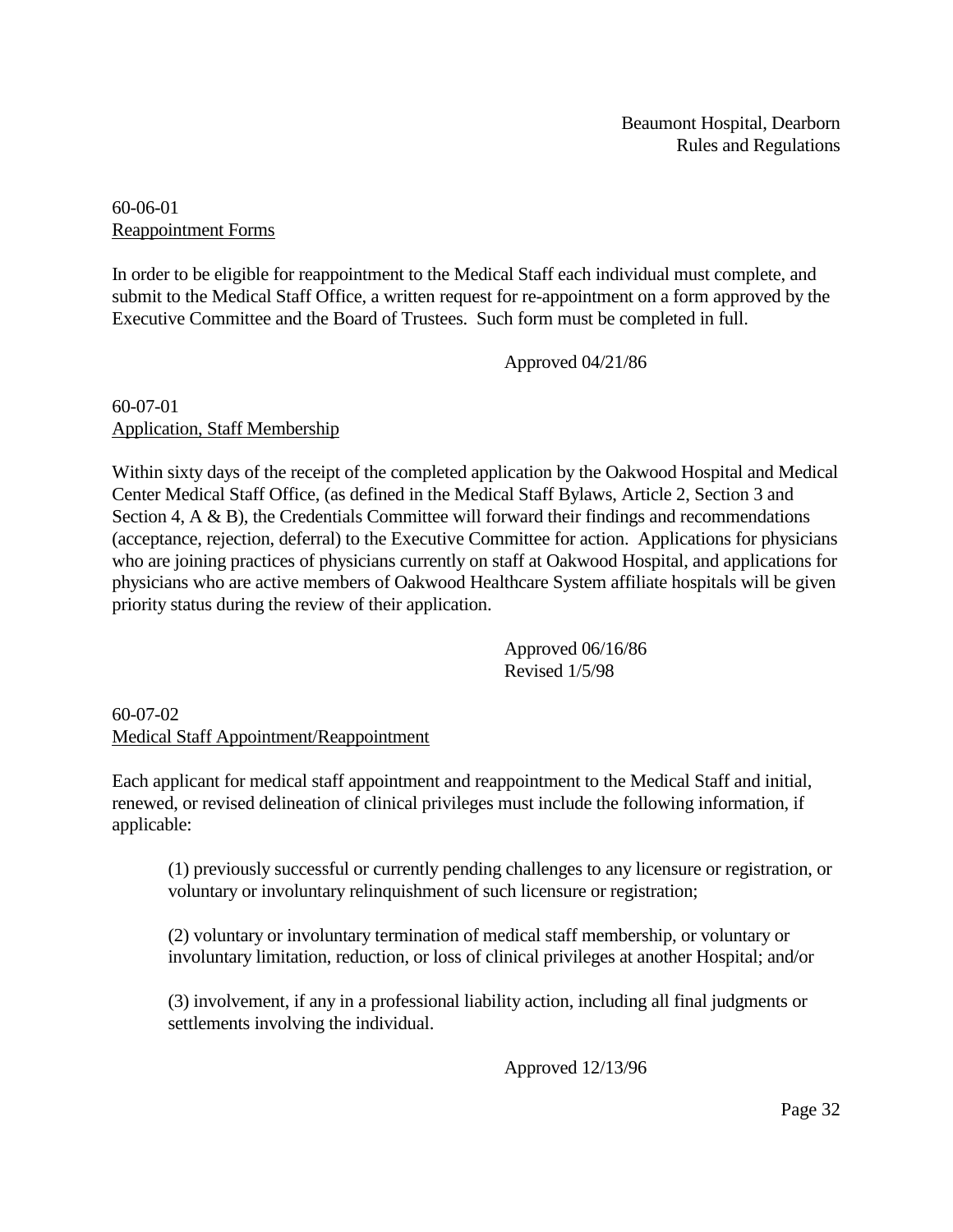60-07-03 DEA, Requirements for,

All members of the medical staff shall maintain a current Federal Drug Enforcement Agency (DEA) certificate (if applicable) with Schedules 2-5, including 2n and 3n.

Affiliate staff members shall maintain a current Federal Drug Enforcement Agency (DEA) certificate (if applicable), as appropriate to scope of practice.

Approved 09/22/04

60-08-01 Credentials Committee: Applicant's Request for Privileges

The Chief of each department shall advise the Credentials Committee in writing that he has reviewed and approved/disapproved the applicant's requested privileges and that a correspondence be included in the applicant's file when it is presented to the Credentials Committee for action.

Approved 11/20/89

60-09-01 Credentials Committee: Applicant's Liability Coverage

The Chief of the Departments are responsible for reviewing not only the qualifications and privileges of all candidates but also any aberrant liability information provided by the Medical Staff Office and Risk Management before they write the letters of recommendations to the Credentials Committee.

Approved 2/19/90

60-10-01 Computer Training

A practitioner granted clinical privileges must complete computer (i.e. EPIC) training within three months of appointment to the Medical Staff or granting of clinical privileges, whichever is sooner. Failure to complete training within the prescribed timeframe will be considered a voluntary resignation from the Medical Staff and relinquishment of all clinical privileges.

Approved 6/21/18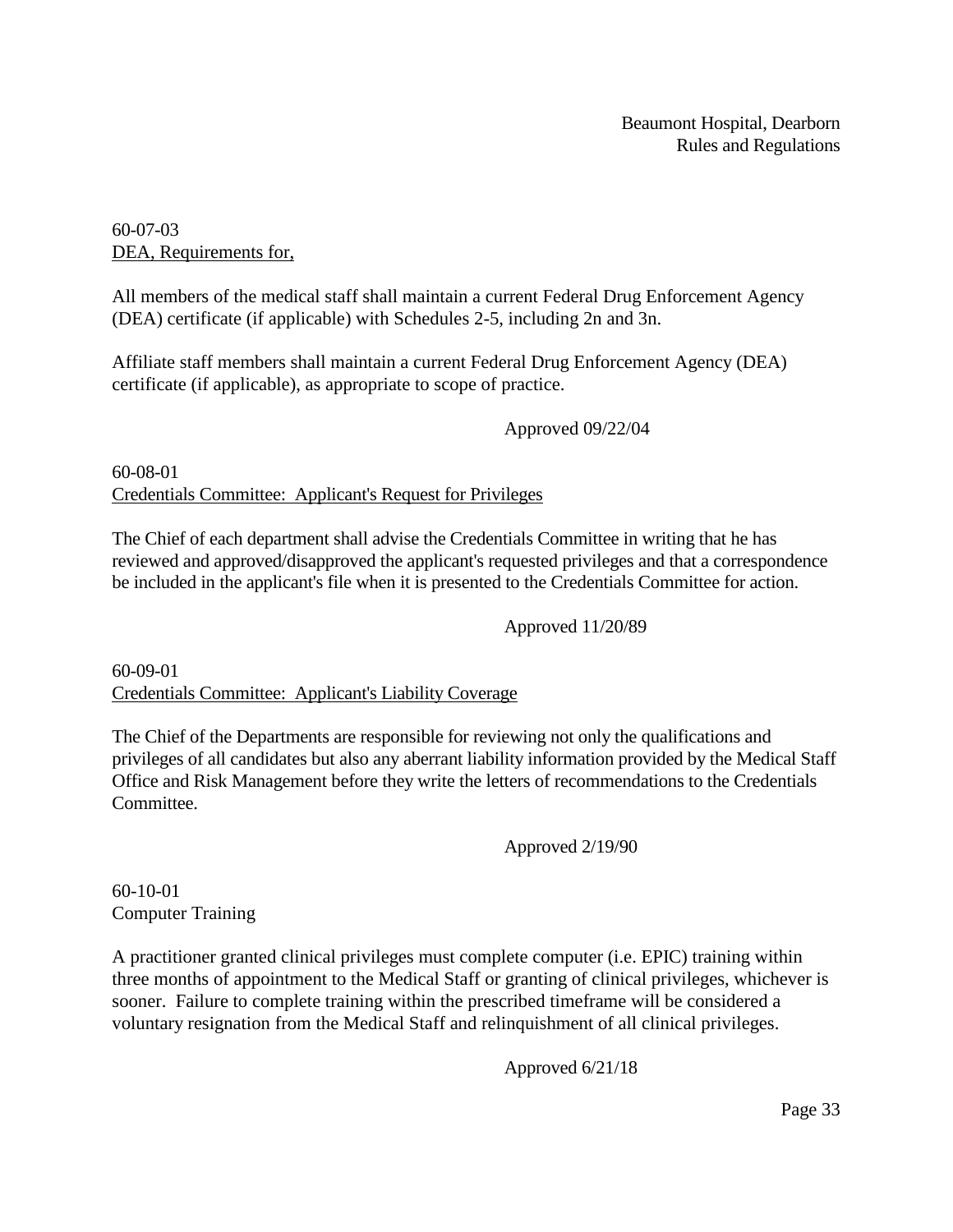# 70-01-01 Health Information Management Committee

The Health Information Management Committee shall consist of members of the Active Medical Staff representing the various departments and the Administrator or his designate and shall be of sufficient number to cover the prescribed duties. The HIM Administrator shall be a member of this subcommittee. The duties of the HIM Committee are as follows:

It shall require that medical records meet applicable requirements in reflecting patient care and historical validity.

The committee shall meet monthly and submit items for approval to the Quality Council..

The HIM Committee shall assure that the regulatory requirements for medical records have been satisfied.

> Approved 011/19/81 Revised 11/16/05

### 70-03-00 Utilization Committee

The Utilization Committee shall be composed of members representing all departments in sufficient numbers to perform all the tasks assigned to it.

Functions of the Committee:

- 1. The Utilization Committee shall review admission practices of the Medical Staff, reviewing specific cases as needed to identify improper admission practices. Regular reports shall be made to the Quality Assurance Committee.
- 2. The Committee shall survey length of stay statistics to determine criteria for average stay and apply these criteria to ongoing reviews to assure the proper use of facilities. Regular reports shall be made to the Quality Assurance Committee.
- 3. The Utilization Committee shall also review medical records for analysis of quality of care provided and shall refer cases of suspected failure to render acceptable quality care to the Quality Assurance Committee.
- 4. Within its review procedures, the committee shall establish standards of utilization and assist in educating the Medical Staff in the proper utilization of Hospital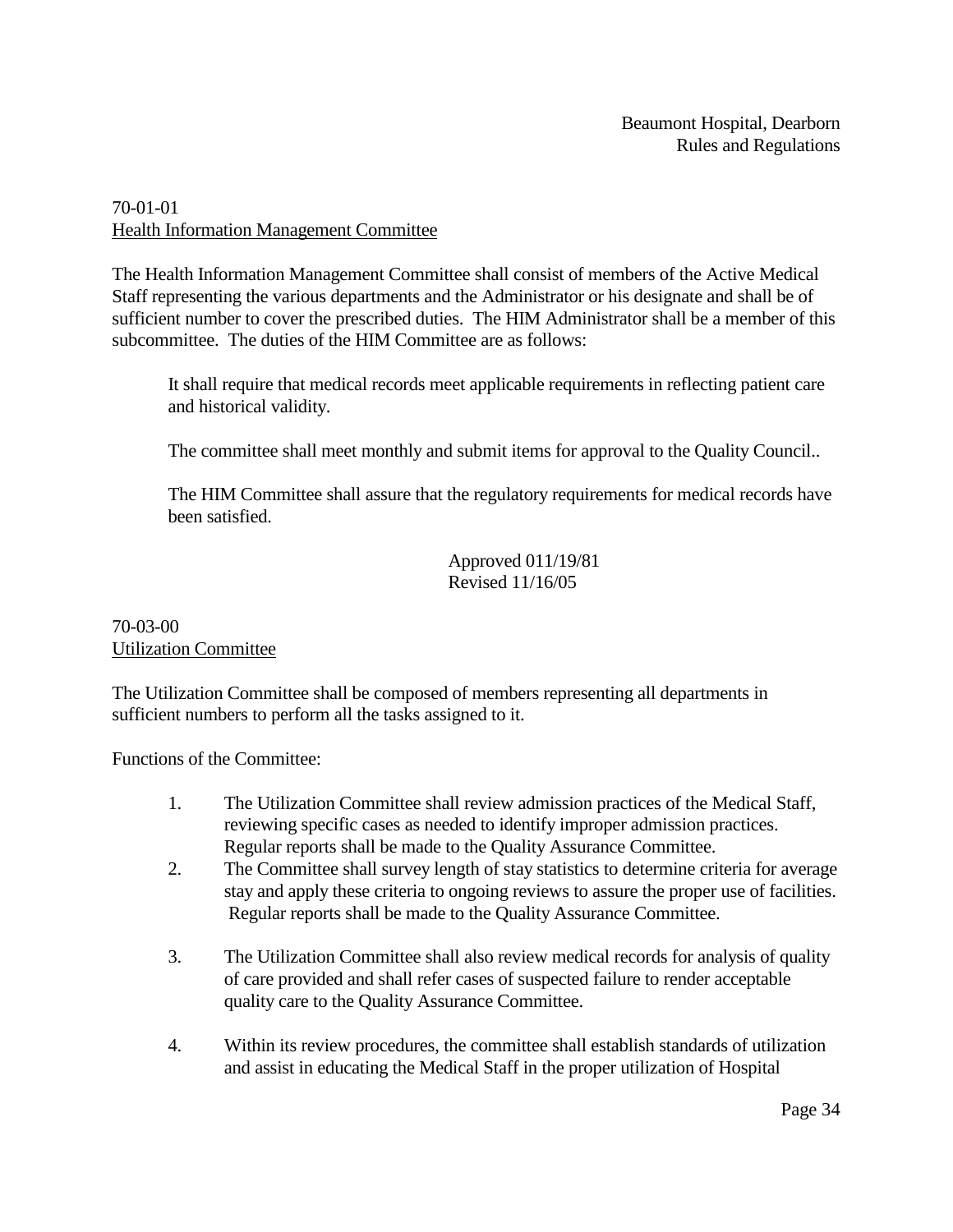facilities.

- 5. The Committee shall serve the function of evaluating the need of extended stay for particular patients when requested by appropriate authorities. Before reaching a final decision that extended stay in a particular case is not warranted, it shall allow the attending physician involved to present his position, and must so inform him of its decision before sending its final decision to the Quality Assurance Committee and Executive Committee.
- 6. The Committee shall prepare and maintain an up-to-date plan of utilization review and shall have this plan available for review at all times by accreditation bodies. It must be specific in detail and meet the requirements of all applicable Federal and State laws.

Approved 01/19/81 Revised 04/21/86

### 70-06-00 Cancer Committee

The Cancer Committee is a standing committee. The membership shall include representatives from Surgery, Internal Medicine, Gynecology, Pediatrics, Diagnostic and Therapeutic Radiology and Family Medicine. It may also include non-voting members from Hospital Administration, Nursing Service, Social Service, Rehabilitation and Cancer Registry.

The Committee shall be concerned with all aspects of care for the cancer patient and that patients have access to consultation services in all disciplines. It shall be responsible for educational programs having to do with cancer. It shall participate in audits encompassing adequacy of workup, staging and care. It shall be responsible for supervising the Cancer Registry. The committee shall meet at least quarterly.

> Approved 1/16/84 Revised 11/16/05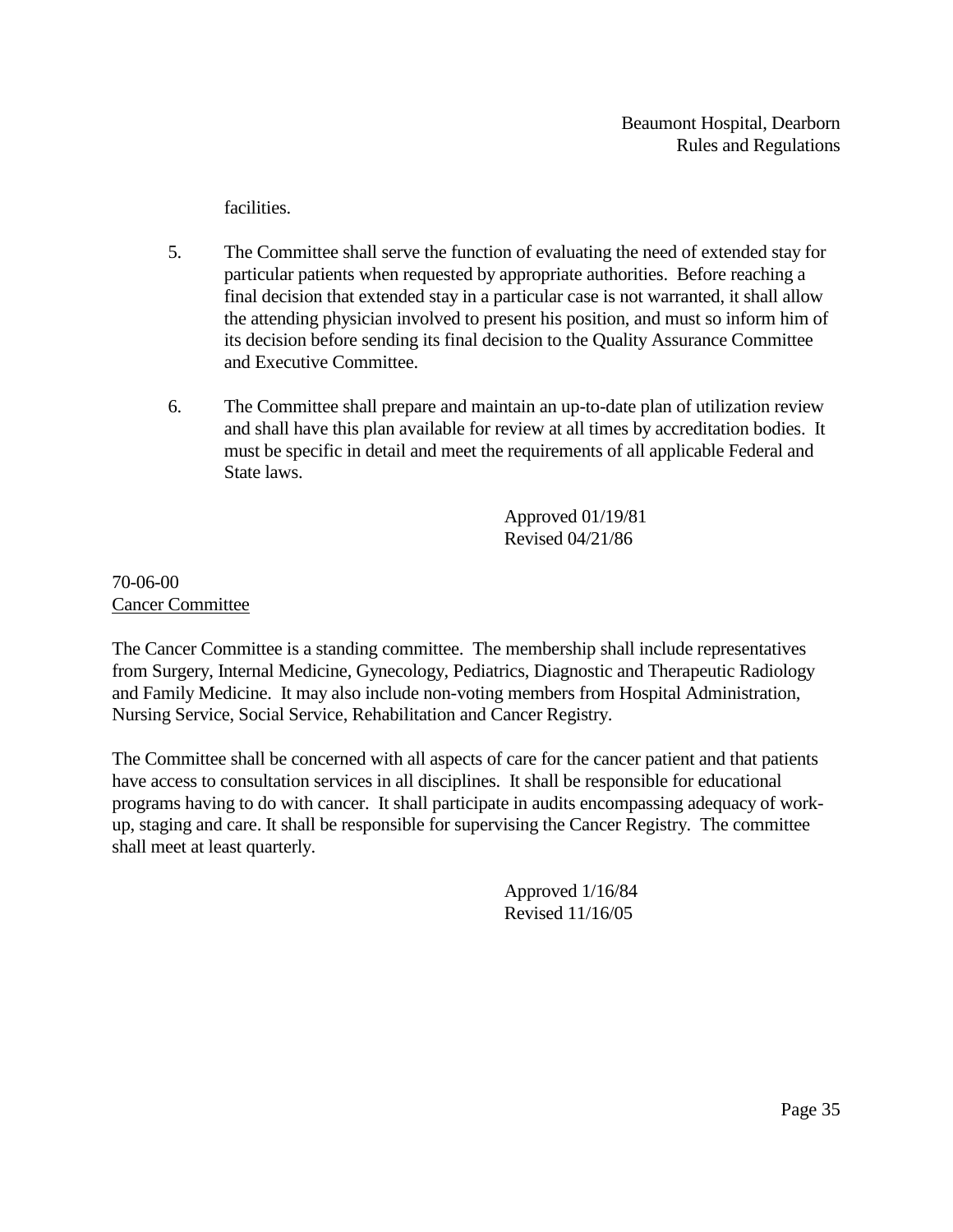### 80-01-01 Complete Order, Respiratory Therapy

All respiratory therapy treatment orders must include the following:

- 1. Treatment modality
- 2. Frequency
- 3. Duration
- 4. Medication as appropriate
	- a. concentration
	- b. dosage
	- c. type and dosage of diluent
- 5. Oxygen concentration as appropriate
- 6. Incentive spirometry--designate administration by:
	- a. Respiratory Care personnel
	- b. Nursing staff

All oxygen therapy orders must contain:

- 1. Type of oxygen administration device
- 2. Oxygen concentration (%oxygen) (F102)
- 3. Oxygen liter flow, if applicable
- 4. Duration of therapy, where appropriate

Approved 07/19/82 Revised 06/21/93

#### 80-01-02 Evaluation of Respiratory Therapy Services

- A. Therapeutic Objectives: Continuing assessment of the effectiveness of Respiratory Therapy modalities should be appropriately documented in the patient's medical record by Respiratory Therapist and physician.
- B. Arterial Blood Gases or Ear Oximetry should be performed to validate the adequacy and effectiveness of continued use of oxygen therapy.

Approved 07/19/82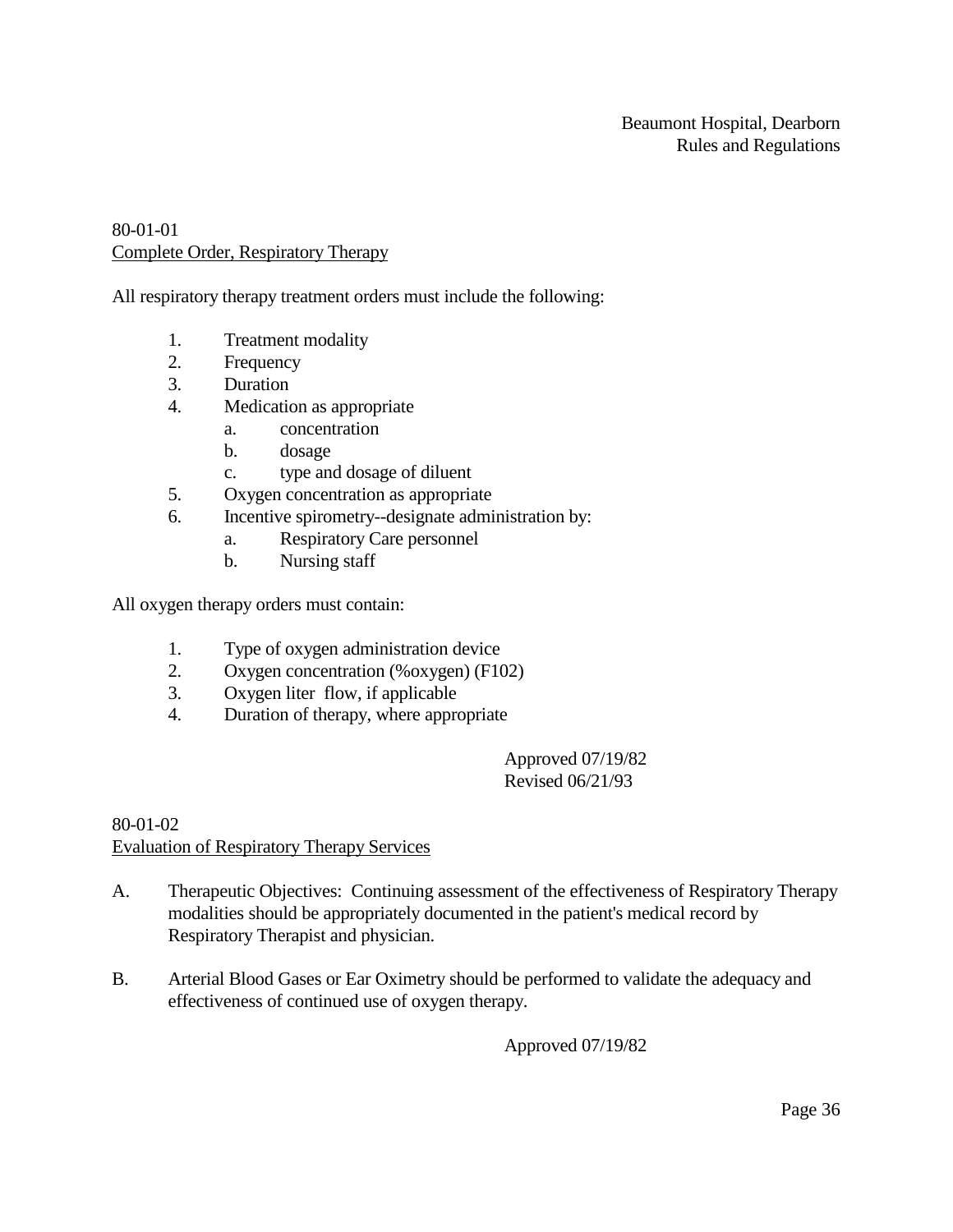### 80-01-03 Standing Orders, Respiratory Therapy

A. Therapeutic Modalities

If any part of the physician's order is missing, the following order will be used in its place:

- 1. Frequency: QID
- 2. Medications: 0.5 cc albuterol (albuterol sulfate) and 2.5cc normal saline (unit dose).
- 3. Mode: Aerosol Updraft

The physician will be notified as soon as possible.

B. Oxygen Therapy/Emergency Oxygen Administration

In the event of a patient experiencing labored respiration or shortness of breath or cyanosis, emergency administration of oxygen may be instituted (by R.N. or Respiratory Care personnel) at 2 1/min via nasal cannula.

The attending physician or house officer will be notified immediately after the oxygen therapy is initiated.

> Approved 07/19/82 Revised 06/21/93

### 80-01-04 Automatic Stop Procedure, Respiratory Therapy

(This policy may be superseded by SPECIAL CARE UNIT policies)

A. Therapeutic Modalities

There is a 2 day (48 hour) stop order on all treatments.

- B. Oxygen Therapy
	- 1. All oxygen therapy equipment that has not been used for 48 hours will be discontinued.
- C. Notification Process for Automatic Stop Orders.